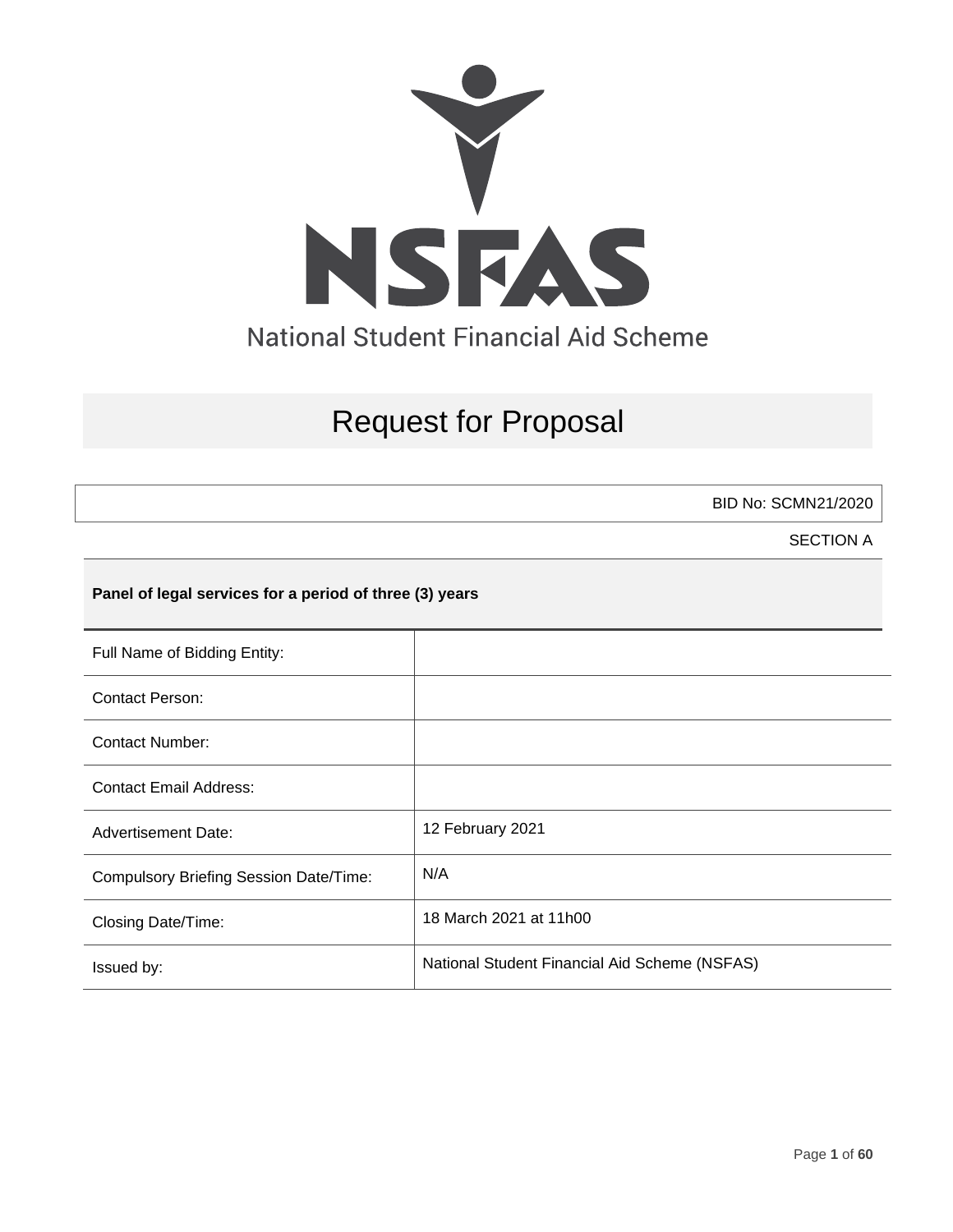## **INVITATION TO BID (SBD1)**

| YOU ARE HEREBY INVITED TO BID FOR REQUIREMENTS OF THE NATONAL STUDENT FINANCIAL AID SCHEME (NSFAS)                                                                   |                    |                       |                                                         |                                                                 |                                                   |                      |                           |                              |
|----------------------------------------------------------------------------------------------------------------------------------------------------------------------|--------------------|-----------------------|---------------------------------------------------------|-----------------------------------------------------------------|---------------------------------------------------|----------------------|---------------------------|------------------------------|
| <b>BID NUMBER:</b>                                                                                                                                                   | <b>SCMN21/2020</b> |                       | <b>CLOSING DATE:</b>                                    |                                                                 | 18 March 2021                                     | <b>CLOSING TIME:</b> |                           | 11:00AM                      |
| <b>DESCRIPTION</b>                                                                                                                                                   |                    |                       | Panel of legal services for a period of three (3) years |                                                                 |                                                   |                      |                           |                              |
| BID RESPONSE DOCUMENTS MAY BE DEPOSITED IN THE BID BOX SITUATED AT (STREET ADDRESS)                                                                                  |                    |                       |                                                         |                                                                 |                                                   |                      |                           |                              |
| NSFAS Office, 10 Brodie Road                                                                                                                                         |                    |                       |                                                         |                                                                 |                                                   |                      |                           |                              |
| 1st Floor, House Vincent Building                                                                                                                                    |                    |                       |                                                         |                                                                 |                                                   |                      |                           |                              |
| Wynberg, Cape Town                                                                                                                                                   |                    |                       |                                                         |                                                                 |                                                   |                      |                           |                              |
| 7801                                                                                                                                                                 |                    |                       |                                                         |                                                                 |                                                   |                      |                           |                              |
| BIDDING PROCEDURE ENQUIRIES MAY BE DIRECTED TO                                                                                                                       |                    |                       |                                                         |                                                                 | <b>TECHNICAL ENQUIRIES MAY BE DIRECTED TO:</b>    |                      |                           |                              |
| <b>CONTACT PERSON</b>                                                                                                                                                | <b>SCM</b>         |                       |                                                         | <b>CONTACT PERSON</b>                                           |                                                   |                      | <b>SCM</b>                |                              |
| <b>TELEPHONE NUMBER</b>                                                                                                                                              | 021 763 3200       |                       |                                                         | <b>TELEPHONE NUMBER</b>                                         |                                                   |                      | 021 763 3200              |                              |
| <b>FACSIMILE NUMBER</b>                                                                                                                                              | N/A                |                       |                                                         | <b>FACSIMILE NUMBER</b>                                         |                                                   |                      | N/A                       |                              |
| <b>E-MAIL ADDRESS</b>                                                                                                                                                |                    | SCM@NSFAS.ORG.ZA      |                                                         | <b>E-MAIL ADDRESS</b>                                           |                                                   |                      |                           | SCM@NSFAS.ORG.ZA             |
| <b>SUPPLIER INFORMATION</b>                                                                                                                                          |                    |                       |                                                         |                                                                 |                                                   |                      |                           |                              |
| NAME OF BIDDER                                                                                                                                                       |                    |                       |                                                         |                                                                 |                                                   |                      |                           |                              |
| POSTAL ADDRESS                                                                                                                                                       |                    |                       |                                                         |                                                                 |                                                   |                      |                           |                              |
| STREET ADDRESS                                                                                                                                                       |                    |                       |                                                         |                                                                 |                                                   |                      |                           |                              |
| <b>TELEPHONE NUMBER</b>                                                                                                                                              | CODE               |                       |                                                         |                                                                 | <b>NUMBER</b>                                     |                      |                           |                              |
| <b>CELLPHONE NUMBER</b>                                                                                                                                              |                    |                       |                                                         |                                                                 |                                                   |                      |                           |                              |
| <b>FACSIMILE NUMBER</b>                                                                                                                                              | CODE               |                       |                                                         |                                                                 | <b>NUMBER</b>                                     |                      |                           |                              |
| <b>E-MAIL ADDRESS</b>                                                                                                                                                |                    |                       |                                                         |                                                                 |                                                   |                      |                           |                              |
| VAT REGISTRATION NUMBER                                                                                                                                              |                    |                       |                                                         |                                                                 |                                                   |                      |                           |                              |
| <b>SUPPLIER</b><br><b>COMPLIANCE STATUS</b>                                                                                                                          | <b>SYSTEM PIN:</b> | <b>TAX COMPLIANCE</b> |                                                         | <b>OR</b>                                                       | CENTRAL SUPPLIER<br>DATABASE No:                  | <b>MAAA</b>          |                           |                              |
| <b>B-BBEE STATUS</b>                                                                                                                                                 |                    |                       | <b>TICK APPLICABLE BOXI</b>                             |                                                                 | <b>B-BBEE STATUS LEVEL SWORN</b>                  |                      |                           | <b>[TICK APPLICABLE BOX]</b> |
| <b>LEVEL VERIFICATION</b><br><b>CERTIFICATE</b>                                                                                                                      | $\mathbf{I}$       | Yes                   | l INo                                                   | <b>AFFIDAVIT</b>                                                |                                                   |                      | ∏ Yes                     | $\mathsf{L}$<br>No           |
| [A B-BBEE STATUS LEVEL VERIFICATION CERTIFICATE/ SWORN AFFIDAVIT (FOR EMES & QSEs) MUST BE SUBMITTED IN<br><b>ORDER TO QUALIFY FOR PREFERENCE POINTS FOR B-BBEE]</b> |                    |                       |                                                         |                                                                 |                                                   |                      |                           |                              |
| ARE YOU THE<br>1.                                                                                                                                                    |                    |                       |                                                         |                                                                 |                                                   |                      | $\Box$ Yes                | $\Box$ No                    |
| <b>ACCREDITED</b><br>REPRESENTATIVE IN SOUTH                                                                                                                         |                    | $\Box$ Yes            | $\square$ No                                            | 2                                                               | ARE YOU A FOREIGN<br>BASED SUPPLIER FOR THE GOODS |                      | <b>IF YES, ANSWER THE</b> |                              |
| AFRICA FOR THE GOODS<br>/SERVICES /WORKS OFFERED?                                                                                                                    |                    |                       | <b>IF YES ENCLOSE PROOFI</b>                            | <b>/SERVICES/WORKS OFFERED?</b><br><b>QUESTIONNAIRE BELOW 1</b> |                                                   |                      |                           |                              |
| <b>QUESTIONNAIRE TO BIDDING FOREIGN SUPPLIERS</b>                                                                                                                    |                    |                       |                                                         |                                                                 |                                                   |                      |                           |                              |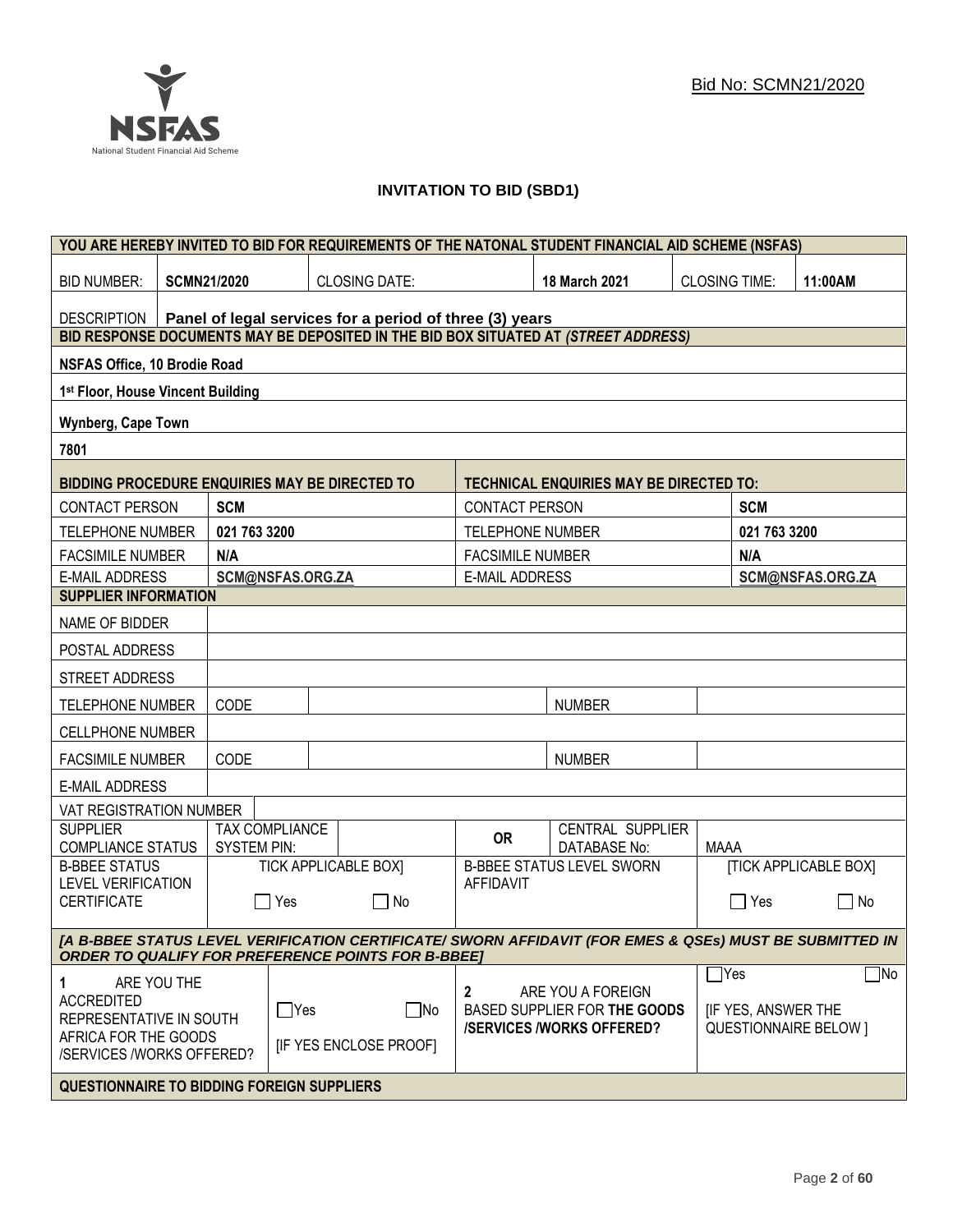

| IS THE ENTITY A RESIDENT OF THE REPUBLIC OF SOUTH AFRICA (RSA)?                                                                                                                                                                                                                     | $\Box$ YES $\Box$ NO |
|-------------------------------------------------------------------------------------------------------------------------------------------------------------------------------------------------------------------------------------------------------------------------------------|----------------------|
| DOES THE ENTITY HAVE A BRANCH IN THE RSA?                                                                                                                                                                                                                                           | $\Box$ YES $\Box$ NO |
| DOES THE ENTITY HAVE A PERMANENT ESTABLISHMENT IN THE RSA?                                                                                                                                                                                                                          | $\Box$ YES $\Box$ NO |
| DOES THE ENTITY HAVE ANY SOURCE OF INCOME IN THE RSA?                                                                                                                                                                                                                               | $\Box$ YES $\Box$ NO |
| IS THE ENTITY LIABLE IN THE RSA FOR ANY FORM OF TAXATION?<br>IF THE ANSWER IS "NO" TO ALL OF THE ABOVE, THEN IT IS NOT A REQUIREMENT TO REGISTER FOR A TAX COMPLIANCE STATUS<br>SYSTEM PIN CODE FROM THE SOUTH AFRICAN REVENUE SERVICE (SARS) AND IF NOT REGISTER AS PER 2.3 BELOW. | $\Box$ YES $\Box$ NO |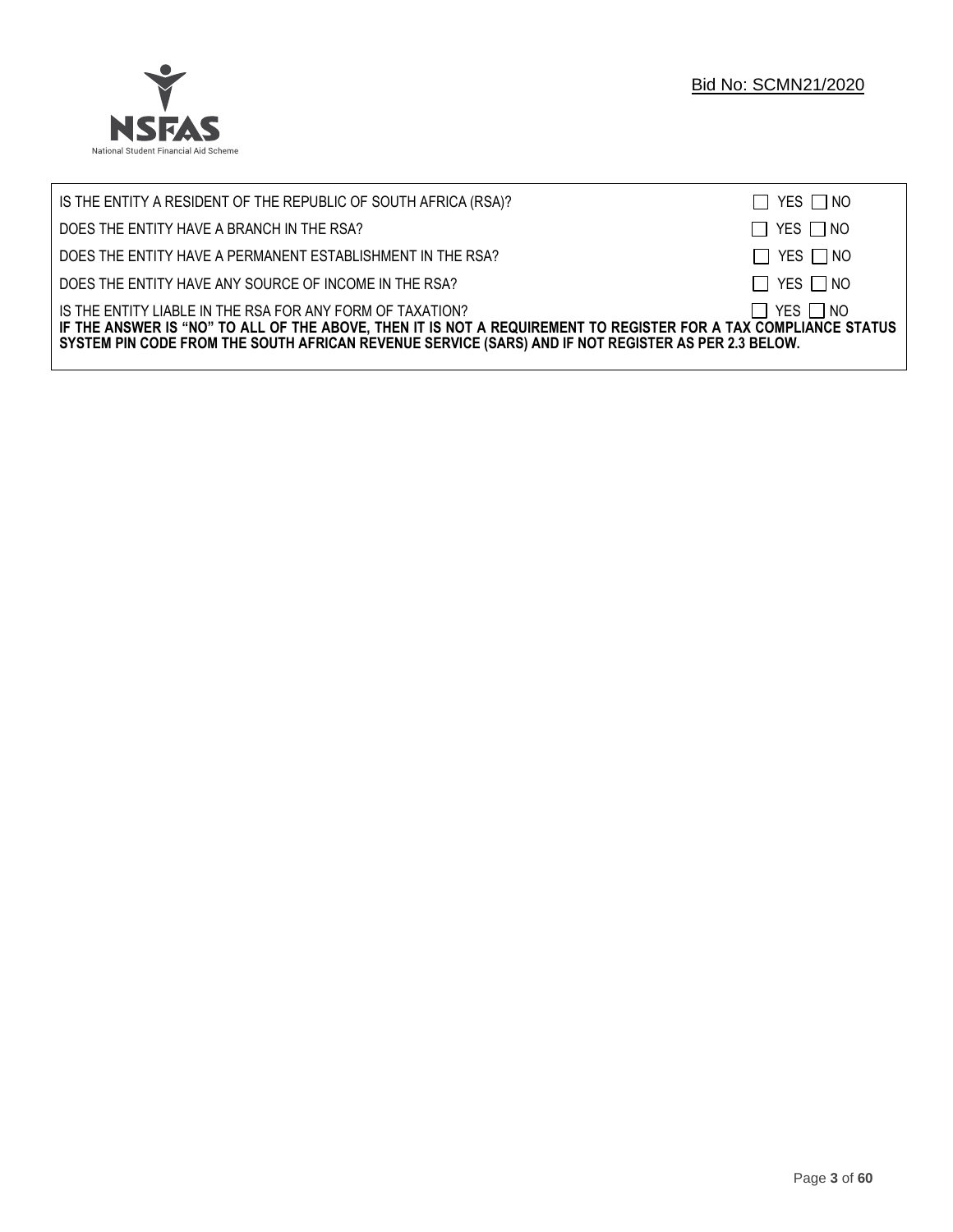

## **TERMS AND CONDITIONS FOR BIDDING**

| $\overline{1}$ . | <b>BID SUBMISSION:</b>                                                                                    |
|------------------|-----------------------------------------------------------------------------------------------------------|
|                  | 1.1. BIDS MUST BE DELIVERED BY THE STIPULATED TIME TO THE CORRECT ADDRESS. LATE BIDS WILL NOT BE ACCEPTED |
|                  | FOR CONSIDERATION.                                                                                        |
|                  | 1.2. ALL BIDS MUST BE SUBMITTED ON THE OFFICIAL FORMS PROVIDED-(NOT TO BE RE-TYPED) OR IN THE MANNER      |
|                  | PRESCRIBED IN THE BID DOCUMENT.                                                                           |
|                  | 1.3. THIS BID IS SUBJECT TO THE PREFERENTIAL PROCUREMENT POLICY FRAMEWORK ACT, 2000 AND THE PREFERENTIAL  |
|                  | PROCUREMENT REGULATIONS, 2017, THE GENERAL CONDITIONS OF CONTRACT (GCC) AND, IF APPLICABLE, ANY           |
|                  | OTHER SPECIAL CONDITIONS OF CONTRACT.                                                                     |
|                  | 1.4. THE SUCCESSFUL BIDDER WILL BE REQUIRED TO FILL IN AND SIGN A WRITTEN CONTRACT FORM (SBD7).           |
|                  |                                                                                                           |
| 2.               | <b>TAX COMPLIANCE REQUIREMENTS</b>                                                                        |
| 2.1              | BIDDERS MUST ENSURE COMPLIANCE WITH THEIR TAX OBLIGATIONS.                                                |
| $2.2^{\circ}$    | BIDDERS ARE REQUIRED TO SUBMIT THEIR UNIQUE PERSONAL IDENTIFICATION NUMBER (PIN) ISSUED BY SARS TO        |
|                  | ENABLE THE ORGAN OF STATE TO VERIFY THE TAXPAYER'S PROFILE AND TAX STATUS.                                |
| 2.3              | APPLICATION FOR TAX COMPLIANCE STATUS (TCS) PIN MAY BE MADE VIA E-FILING THROUGH THE SARS WEBSITE         |
|                  | WWW.SARS.GOV.ZA.                                                                                          |
| 2.4              | BIDDERS MAY ALSO SUBMIT A PRINTED TCS CERTIFICATE TOGETHER WITH THE BID.                                  |
| 2.5              | IN BIDS WHERE CONSORTIA / JOINT VENTURES / SUB-CONTRACTORS ARE INVOLVED, EACH PARTY MUST SUBMIT A         |
|                  | SEPARATE TCS CERTIFICATE / PIN / CSD NUMBER.                                                              |
| 2.6              | WHERE NO TCS PIN IS AVAILABLE BUT THE BIDDER IS REGISTERED ON THE CENTRAL SUPPLIER DATABASE (CSD), A      |
|                  | CSD NUMBER MUST BE PROVIDED.                                                                              |
| 2.7              | NO BIDS WILL BE CONSIDERED FROM PERSONS IN THE SERVICE OF THE STATE, COMPANIES WITH DIRECTORS WHO         |
|                  | ARE PERSONS IN THE SERVICE OF THE STATE, OR CLOSE CORPORATIONS WITH MEMBERS PERSONS IN THE SERVICE        |
|                  | OF THE STATE."                                                                                            |
|                  | NR: EAII HDE TO DDOVIDE / OD COMDI V WITH ANV OF THE AROVE DADTICHI ADS MAV DENDED THE RID INVALID        |

## **NB: FAILURE TO PROVIDE / OR COMPLY WITH ANY OF THE ABOVE PARTICULARS MAY RENDER THE BID INVALID**.

|  | SIGNATURE OF BIDDER: |
|--|----------------------|
|--|----------------------|

SIGNATURE OF BIDDER: ……………………………………………

CAPACITY UNDER WHICH THIS BID IS SIGNED: …………………………………………… (Proof of authority must be submitted e.g. company resolution)

DATE: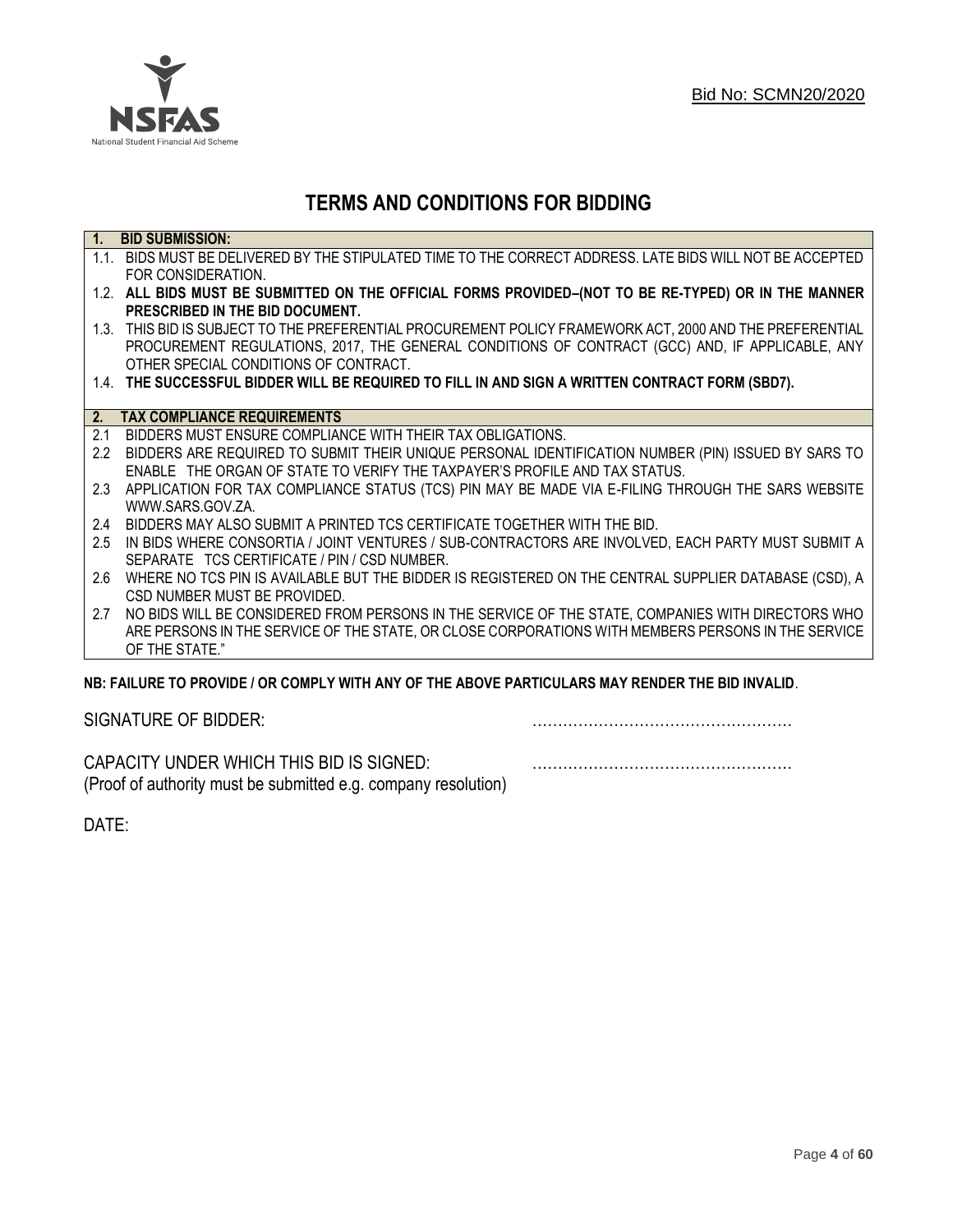

#### **NSFAS overview**

The National Student Financial Aid Scheme (NSFAS) is a statutory body providing financial aid to eligible students who wish to study at public universities and Technical Vocational Education and Training (TVET) colleges. NSFAS is mandated to manage and distribute funds in accordance with the provisions of the NSFAS Act (Act 56 of 1999).

#### **Fraud and Corruption**

All providers are to take note of the implications of contravening the Prevention and Combating of Corrupt Activities Act, Act No 12 of 2004 and any other Act applicable.

The National Student Financial Aid Scheme is committed to conducting business ethically and is constantly introducing proactive measures to ensure that we identify and appropriately respond to any unlawful and unethical business practices. All NSFAS tenders are subject to certain audit processes and limited due diligence checks with the intend to identify any possible unlawful or unethical practices.

#### **Reporting of any unlawful or unethical incidents to NSFAS**

Should any bidder, potential or current supplier of NSFAS or any other third party:

- receive any irregular contact or correspondence from anyone presenting themselves as an employee or representative of NSFAS
- receive any contact or correspondence from anyone soliciting any bribe of any form
- become aware of any irregular or illegal conduct by any party who has a relationship with NSFAS or any NSFAS official

you are requested to immediately report it to NSFAS's Governance, Risk and Compliance (GRC) Department. All information provided to the NSFAS GRC department will be treated with utmost confidentiality and in terms of the Protected Disclosures Act, Act 26 of 2000.

Please forward any information or direct any queries to the following NSFAS GRC staff members:

- Ms Amanda Basson: [amandab@nsfas.org.za](mailto:amandab@nsfas.org.za)
- Mr Corné Mellet : [corneme@nsfas.org.za](mailto:corneme@nsfas.org.za)

#### **Reporting of any unlawful or unethical incidents to the South African Police**

Bidders, current or potential NSFAS suppliers or any other third party who become aware of any unlawful and unethical conduct are encouraged to report the matter to the South African Police. NSFAS request that details of such reports made to the SAP be shared with NSFAS official listed above so as to enable consolidation of possible related investigations.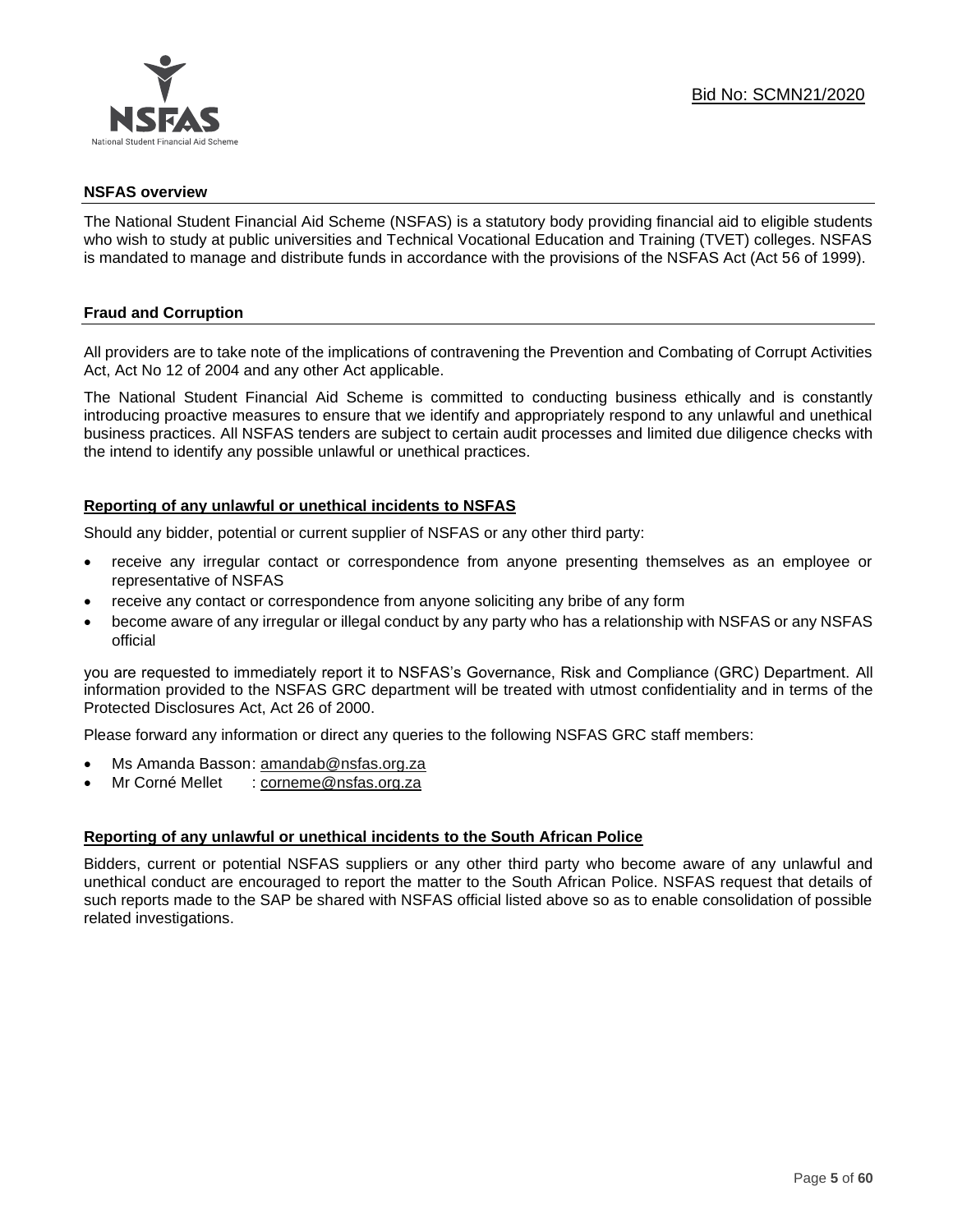

#### **Clarifications / Additional information / Rights**

#### **Clarification**

Any clarification required by a bidder regarding the meaning or interpretation of the bid specifications, or any other aspect concerning the bid, are to be requested in writing by email from scm@nsfas.org.za. The bid number should be mentioned in all correspondence. Telephonic requests for clarification will not be accepted. Bidder are reminded that NSFAS SCM officials will never contact bidders telephonically or by other method other that through the official SCM email address listed above.

#### **Additional Information**

During the evaluation of the bids, additional information may be requested in writing from bidders, for clarity. Replies to such requests must be submitted, within 5 (five) working days from the date of request, or as otherwise indicated. Failure to comply, may lead to your bid being disregarded.

#### **Rights**

NSFAS reserves the right to appoint more than one (1) service provider. NSFAS further reserves the right to engage with the short-listed bidders for price negotiation and a site inspection where necessary. NSFAS in addition reserves the right to invite the shortlisted for a presentation as part of the bid process. NFAS reserves the right to not select the lowest price. In addition, NSFAS reserves the right to not award the tender to the shortlisted bidder should any risk arise from any NSFAS due diligence assessment performed. NSFAS reserves the right to award the contract in whole or in parts.

#### **Consent**

By responding to this tender, both the entity and its directors provide consent to NSFAS to perform background checks which would include amongst others, the relevant Transunion checks, should it wish to do so.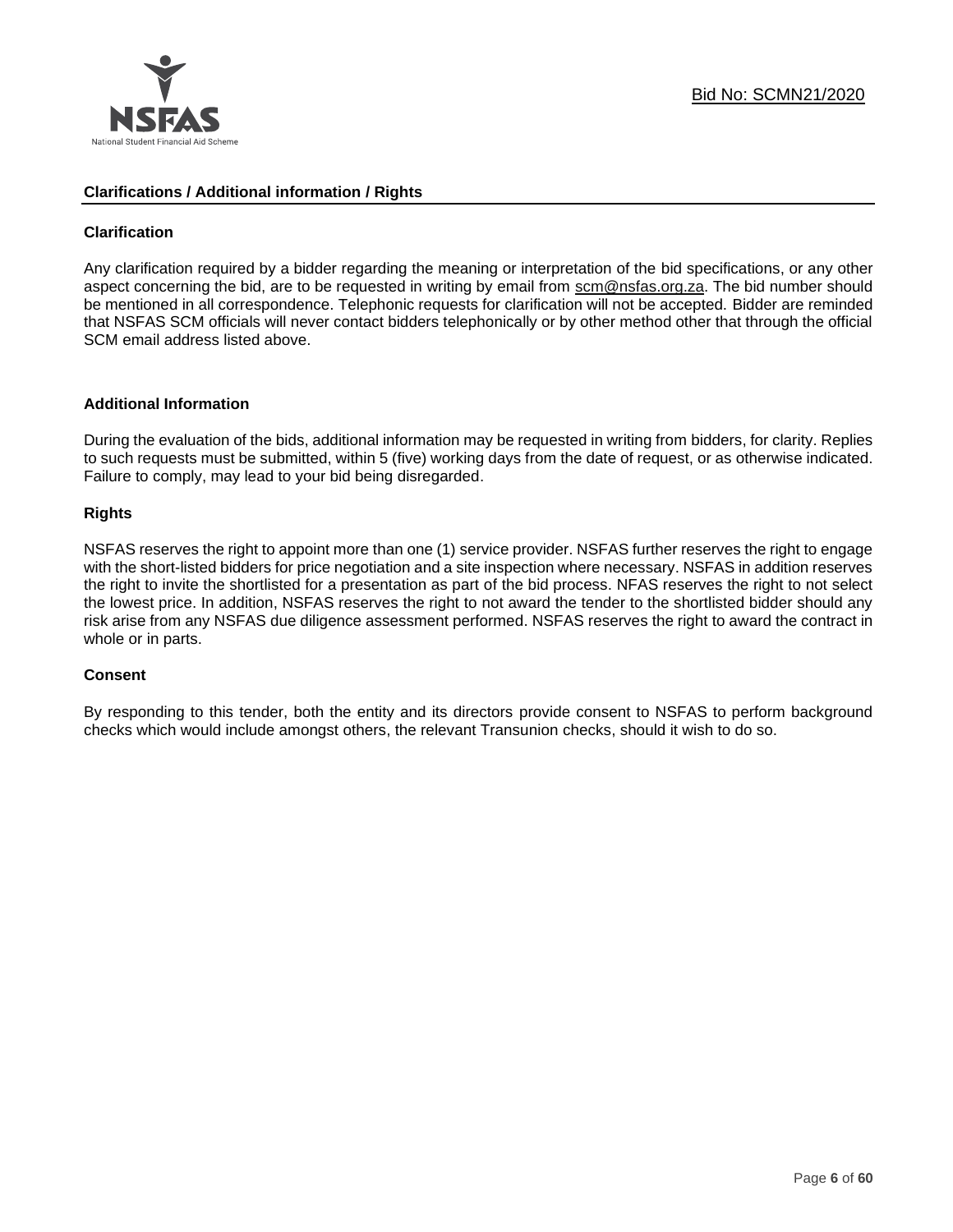#### **Bid submission**

**One (1) physical bid proposal** must be handed in/delivered to:

The deposit box situated at: 1st Floor, House Vincent Brodie Road Wynberg 7801

Tenders can be delivered and deposited into the tender box between 08:30 and 16:00, Mondays to Fridays prior to the closing date, and between 08:30 and 11:00 on the closing date.

No faxed or e-mailed bid proposals will be accepted. The bidders are encouraged to index and paginate the bid proposal.

Respondents should ensure that tender documents are delivered to NSFAS in the tender box before the closing date and time of the tender. If the tender document is late, it will not be accepted and will be disregarded. Bid proposals submitted on time shall not be returned to the bidder.

Any tender submitted shall remain valid, irrevocable and open for written acceptance by NSFAS for a period of 120 (one hundred and twenty) days. A tender submitted shall further be deemed to remain valid after the expiry of the above mentioned 120-day period until formal acceptance by NSFAS, unless NSFAS is notified in writing by the tenderer of anything to the contrary (including any further conditions the tender may introduce). Any further conditions that the tenderer may introduce will be considered at the sole discretion of NSFAS.

Bidders should indicate on the cover of the bid proposal (in a sealed envelope/box), the following information:

- Bid number SCMN21/2020
- Closing date and time **18 March 2021 at 11:00**
- The name and address of the bidder

#### **Late bids**

Bids received late will not be considered for evaluation purposes. A bid will be considered late if it arrived even one second after 11:00 am or any time thereafter. The tender (bid) box shall be locked at exactly 11:00 am and bids arriving late will not be considered under any circumstances. Bidders are therefore strongly advised to ensure that bids be dispatched allowing enough time for any unforeseen events that may delay the delivery of the bid.

Bids sent to NSFAS via courier shall be deemed to be received at the date and time of arrival at the NSFAS premises (tender box) Bids received in the tender box after the closing date and time of the bid, shall therefore be deemed to be received late. Bidders should allow time to access the premises due to security arrangements that need to be observed.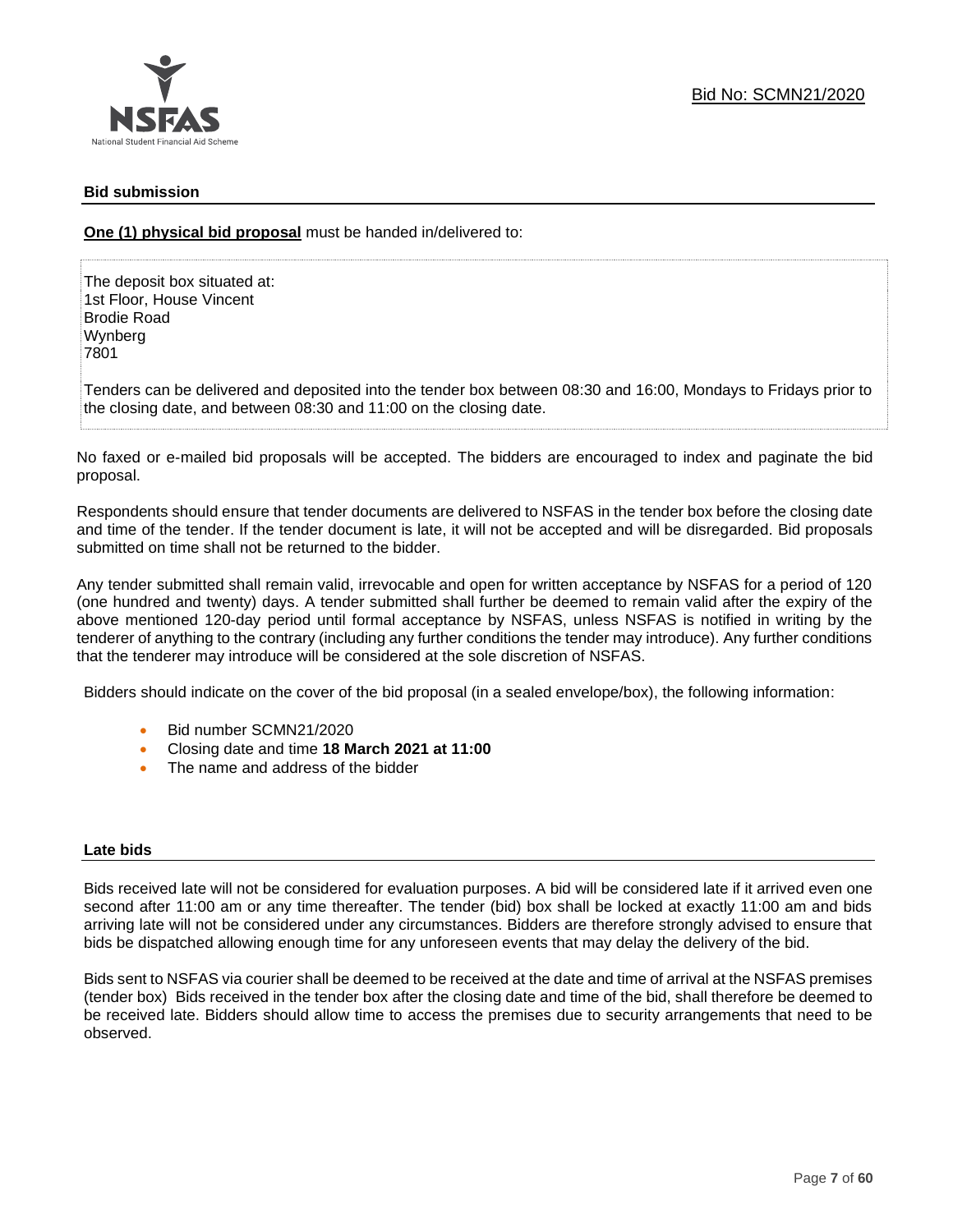## **Response Structure:**

The contents of the bid document must be as follows, and numbering below, with each schedule punched, placed in a file and separated from the next schedule with a file divider.

Please complete the checklist below to verify your submission of the relevant documents:

| <b>Schedules</b>  | Description                                                                                                                                                                                                                      |  | Submitted<br>(tick box below): |  |
|-------------------|----------------------------------------------------------------------------------------------------------------------------------------------------------------------------------------------------------------------------------|--|--------------------------------|--|
|                   |                                                                                                                                                                                                                                  |  | No                             |  |
| <b>Schedule 1</b> | Entity registration documentation                                                                                                                                                                                                |  |                                |  |
| <b>Schedule 2</b> | Consent by the entity and its directors to perform the necessary background<br>checks which includes amongst others, the TransUnion checks.                                                                                      |  |                                |  |
| Schedule 3        | Original Valid Tax Clearance Certificate/tax pin                                                                                                                                                                                 |  |                                |  |
| <b>Schedule 4</b> | BBB-EE Certificate, or,<br>BBBEE Sworn Affidavit for EME/QSE signed and stamped by Commissioner<br>of Oaths.                                                                                                                     |  |                                |  |
| <b>Schedule 5</b> | National Treasury Central Supplier Database proof of registration -please<br>provide the latest full report.                                                                                                                     |  |                                |  |
| Schedule 6        | Letter from Bank confirming banking details (not older than 3 months from<br>date of closing date of tender)                                                                                                                     |  |                                |  |
| <b>Schedule 7</b> | Completed and signed Tender Documents: including the following;<br>SBD <sub>1</sub><br>SBD <sub>4</sub><br><b>SBD 6.1</b><br>SBD <sub>8</sub><br>SBD <sub>9</sub><br>General Conditions of Contracts (with every page initiated) |  |                                |  |
| <b>Schedule 7</b> | Detailed Bid proposal in response to bid specification requirements                                                                                                                                                              |  |                                |  |
| <b>Schedule 8</b> | Non-disclosure agreement to be signed                                                                                                                                                                                            |  |                                |  |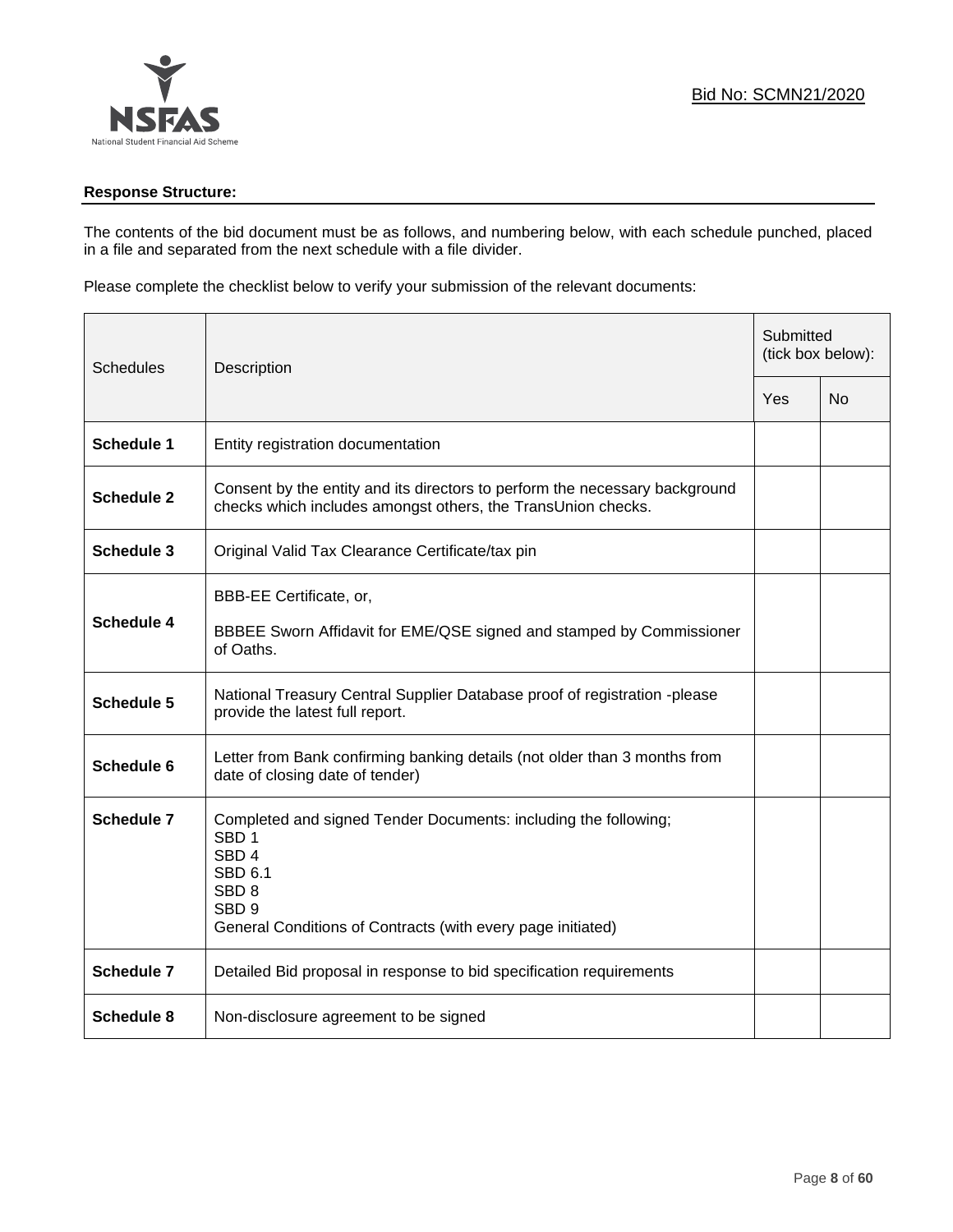#### **Contract Negotiations**

The successful bidder (s) will be required to enter into a written contract/SLA with NSFAS. The final terms and conditions will be negotiated between NSFAS and the successful bidders (s). Should the awarded bidder fail to sign the SLA within a reasonable timeframe deemed by NSFAS, NSFAS reserves the right to cancel the award/contract and award the tender to the 2<sup>nd</sup> placed bidder.

#### **Payments**

By responding to this bid document, the service provider agrees to the following

NSFAS will pay the successful bidder (s) the fees set out in the final contract according to the table of deliverables. No additional amounts will be payable by NSFAS to the successful bidder (s).

The successful bidder (s) shall invoice NSFAS for the services rendered in a reasonable timeframe. The invoices billed to NSFAS must be in relation to the original scope of work/terms of reference.

The invoice must be accompanied by supporting source document(s) containing detailed information, as NSFAS may reasonably require, for the purposes of establishing the specific nature, extent and quality of the services which were undertaken by the successful bidder (s).

No payment will be made to the successful bidder (s) unless an original tax invoice complying with section 20 of the VAT Act, 1991 (Act No 89 of 1991), as amended, has been submitted to NSFAS.

Payment shall be made by bank transfer into the successful bidder (s) back account normally 30 days after receipt of an acceptable, original, valid tax invoice.

Payments will only be made to the bidder in accordance with the purchase order issued to the awarded bidder. Any services delivered by the bidder outside of the original bid specifications and over and above the purchase order value will not be paid for as NSFAS is not liable for these payments. Should the service provider perform any additional work outside of the tender award and its requirements, NSFAS will not be held liable for such payment to the service provider. Should you receive any instruction from NSFAS that does not come from the SCM unit to perform any work outside of the original bid specification, NSFAS will not be held liable for this payment.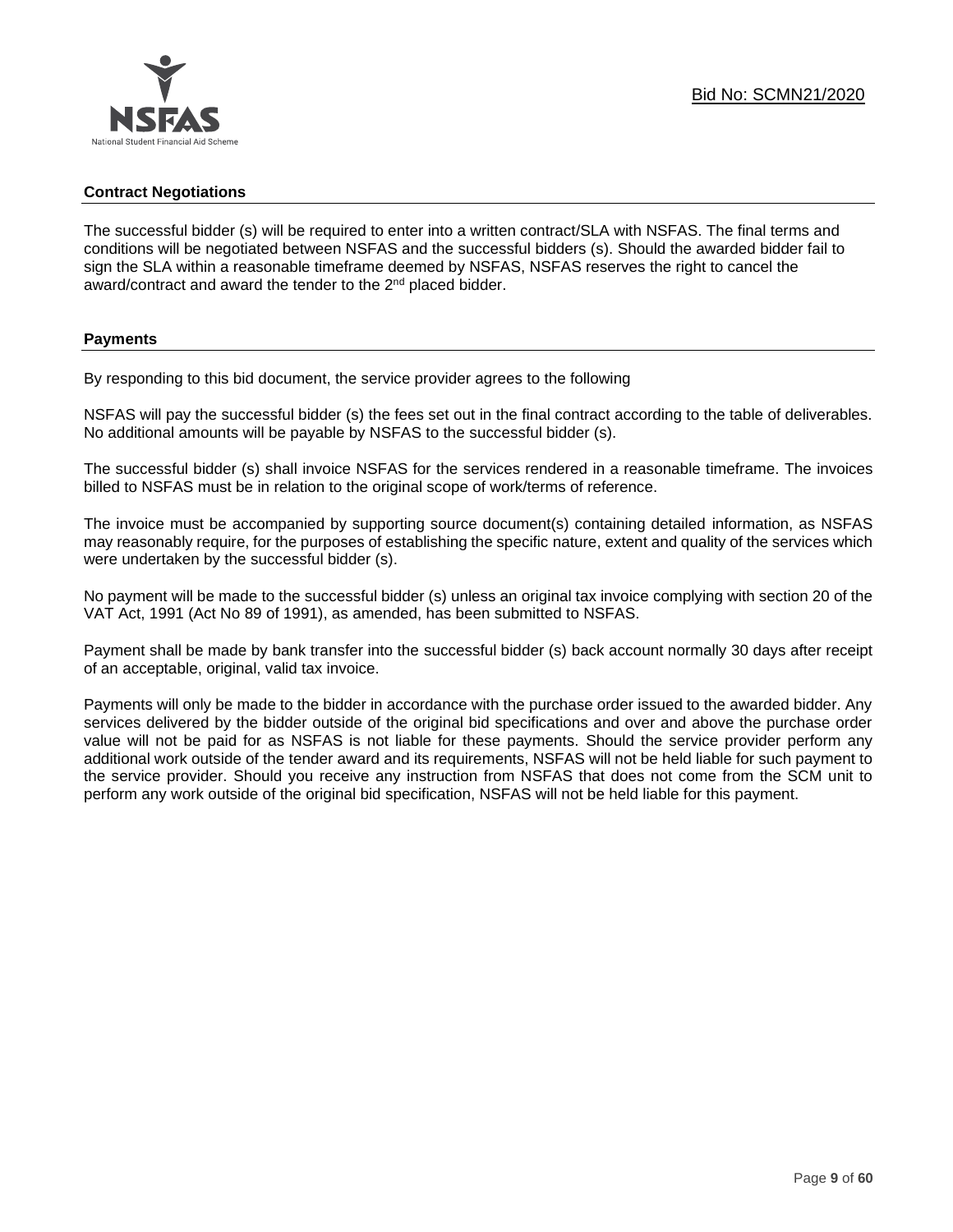

#### **1. Purpose**

The National Student Financial Aid Scheme (NSFAS) is inviting Firms of Attorneys to respond to this RFP to participate in a Panel: Provision of Professional Legal Services to service NSAFS in a wide range of legal matters including, but not limited to, CCMA Hearings and labour related issues, litigation proceedings whether civil or criminal, legal opinions / advise, engagements with government entities and parliament, forensic investigations and compliance matters, to name but a few.

Bidders are advised that NSFAS will reserve its right to only appoint 6 (six) bidders to the panel who will be appointed for the contract period of 36 (thirty-six) months and consideration will be given to firms who specialise in the field of Public Finance Management Act and National Treasury Regulations and Guidelines / Practice Notes, Administrative Law and Law of Civil Procedure, Constitutional Law, Commercial Law, drafting and vetting of complex agreements, legal risk management, matters related to governance (policy development and legislative drafting) and any other matter which may require the services offered by the external legal service provider on a case-by-case basis, at NSFAS' discretion.

The envisaged services, as alluded to above, shall be provided to NSFAS on an "as and when required" basis, and successful bidders must be willing to enter into a Service Level Agreement with NSFAS and NSFAS reserves the right to, at its absolute discretion, terminate the services of the appointed firm should that firm fail to meet the performance standards expected by NSFAS.

## **2. Background**

The National Student Financial Aid Scheme (NSFAS) provides financial assistance and administers bursary schemes to eligible students at all public Universities and Technical and Vocational Education and Training (TVET) Colleges throughout South Africa on behalf of the Department of Higher Education & Training. It must be disclosed, that although NSFAS is a National entity, its primary place of business / premises is located in Wynberg, Cape Town.

## **3. Mandatory Requirements**

*All bids must comply with the mandatory requirements and failure to comply with any of these requirements will disqualify the bid.*

| No. | <b>Mandatory requirements</b>                                                                                      | Page reference per bidder proposal |
|-----|--------------------------------------------------------------------------------------------------------------------|------------------------------------|
| 3.1 | A valid Fidelity Fund Certificate in the name of the legal<br>firm or partner in accordance with section 41 of the |                                    |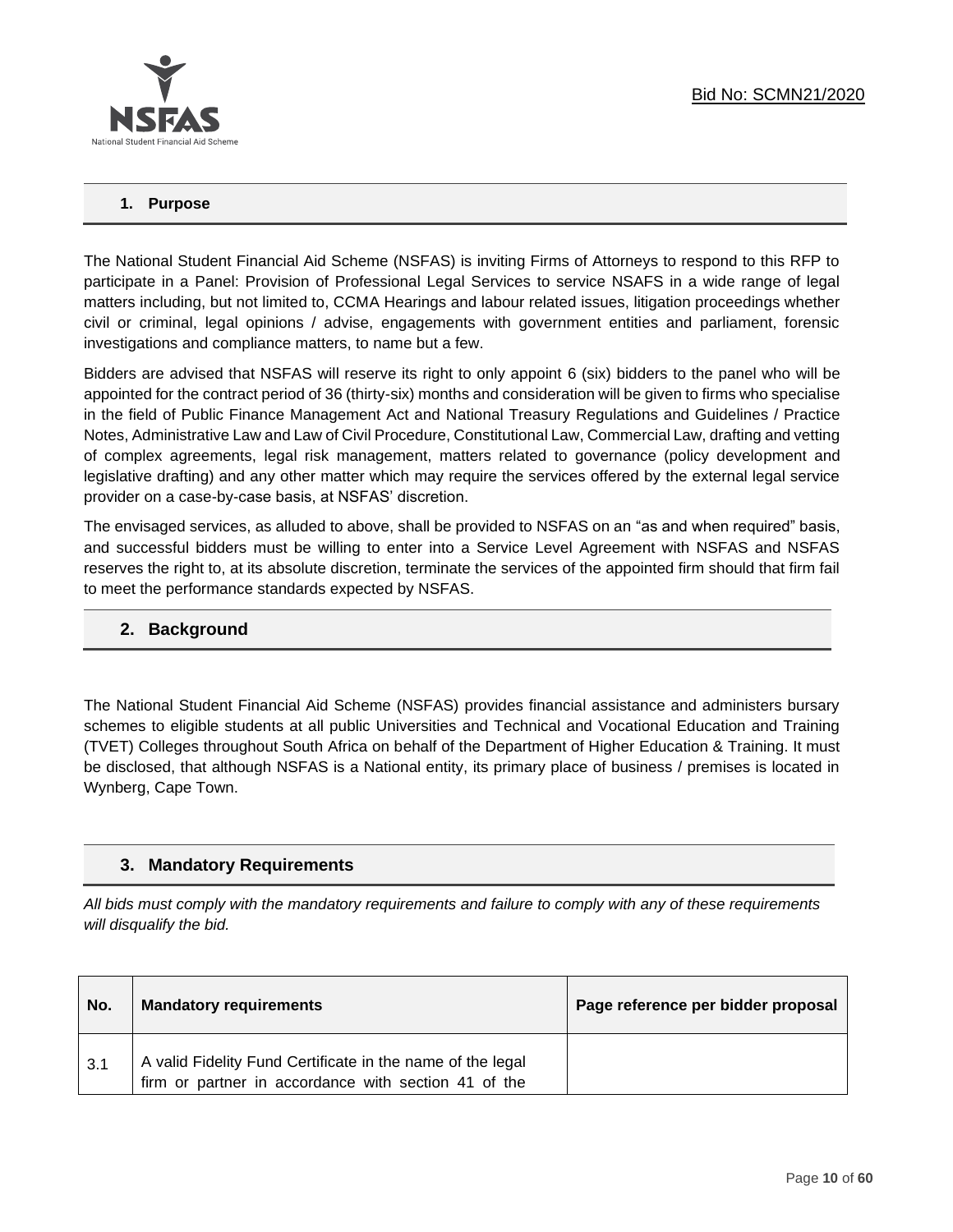

| No. | <b>Mandatory requirements</b>                                                                                                                                                                                                                                                                                                                                                                                                                                                                                                                                                                                                                                                                                                                                                                                                                                                                                             | Page reference per bidder proposal |
|-----|---------------------------------------------------------------------------------------------------------------------------------------------------------------------------------------------------------------------------------------------------------------------------------------------------------------------------------------------------------------------------------------------------------------------------------------------------------------------------------------------------------------------------------------------------------------------------------------------------------------------------------------------------------------------------------------------------------------------------------------------------------------------------------------------------------------------------------------------------------------------------------------------------------------------------|------------------------------------|
|     | Attorneys Act 53 of 1979, as amended, which must be<br>valid at the date of submission.                                                                                                                                                                                                                                                                                                                                                                                                                                                                                                                                                                                                                                                                                                                                                                                                                                   |                                    |
| 3.2 | A valid letter of good standing in the name of the legal<br>firm or partner, issued by the Legal Practice Counsel.                                                                                                                                                                                                                                                                                                                                                                                                                                                                                                                                                                                                                                                                                                                                                                                                        |                                    |
| 3.3 | At a minimum, the firm of attorneys must have 10 years'<br>experience in providing similar advice and legal<br>professional services to government<br>institutions<br>evidenced by the firm's company profile (and/ or the<br>Directors and Senior Partners CVs) in the following<br>areas of law:<br>Administrative<br>$\blacksquare$<br>Constitutional<br>$\blacksquare$<br>Labour<br>٠<br>Technology<br>٠<br><b>Commercial and Finance</b><br>٠<br>Governance and compliance<br>٠<br>NSFAS seeks to appoint 6 legal firms to the panel as<br>follows:<br>2 firms that have a minimum of 10 years of experience in<br>ALL six areas of law as specified above.<br>2 firms (or lead directors) that have a minimum of 10 years<br>of experience in 3 to 5 areas of law as specified above<br>2 firms (or lead directors) that have a minimum of 10 years<br>of experience in one or two areas of law as specified above. |                                    |
| 3.4 | The non-disclosure agreement must be signed and<br>submitted together with the RFQ proposal.                                                                                                                                                                                                                                                                                                                                                                                                                                                                                                                                                                                                                                                                                                                                                                                                                              |                                    |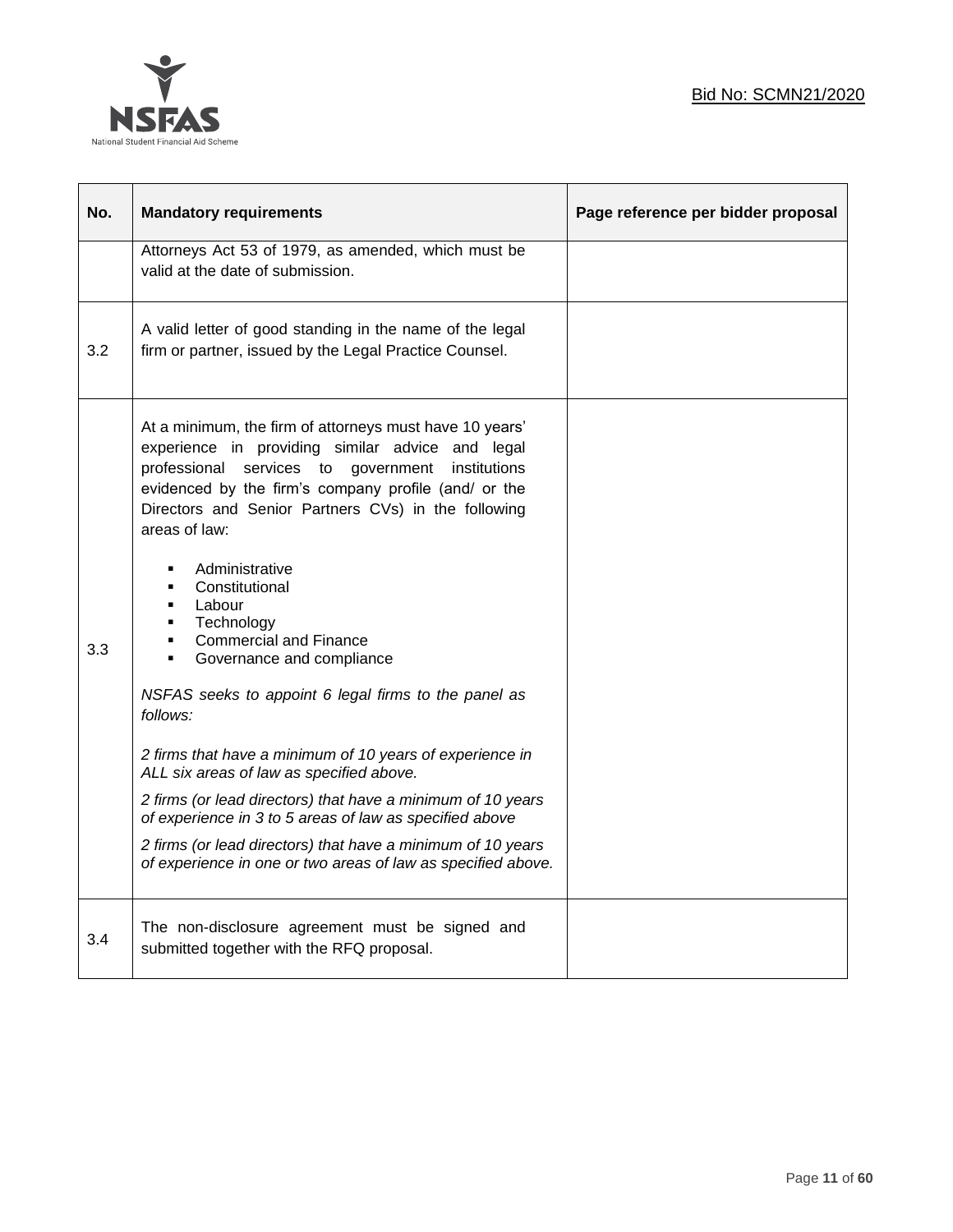

## **4. Functional Specification**

4.1. During the contract period, the core legal services that may be required by NSFAS from the successful bidder shall include litigation, advisory services, legal opinions, court appearance, drafting and vetting of complex agreements, labour disputes, legal risk management, matters related to governance and any other matter which may require the services offered by the external legal service provider(s).

The different areas of law and details of the services to be provided by panellist, which list of services is not exhaustive, are detailed below:

#### **4.1.1. Administrative Law**

- 4.1.1.1. Advise on all legislation and regulations pertinent to NSFAS, the NSFAS Act and its business processes, which shall include drafting legislation, regulations and policy guidelines and related matters;
- 4.1.1.2. Provide advice and guidance on matters related to the higher education sector and in particular matters related to NSFAS' relationship with and obligations to the Department of Higher Education and Training;
- 4.1.1.3. Provide advice and guidance on legislation applicable to NSFAS. The legislation referred to in this sub-paragraph shall include but shall not be limited to:
	- i. National Student Financial Aid Scheme Act 56 of 1999, as amended;
	- ii. Public Finance Management Act 1 of 1999, as amended;
	- iii. Treasury Regulations, as amended;
	- iv. National Credit Act 34 of 2005, as amended
	- v. Financial Intelligence Centre Act 38 of 2001, as amended;
	- vi. Protection of Personal Information Act 4 of 2013, as amended;
	- vii. Promotion of Access to Information Act 2 of 2000, as amended; and
	- viii. Promotion of Administrative Justice Act 3 of 2000, as amended.
	- ix. Any other legislation that is applicable to NSFAS.
- 4.1.1.4. Draft and comment on agreements between organs of state;
- 4.1.1.5. Provide litigation services in all areas of administrative law; and
- 4.1.1.6. Advise on matters relating to the public sector.
- 4.1.1.7. Provide general ongoing legal advice with respect to the matters and provide legal assistance in any other similar matters that may arise.

#### **4.1.2. Constitutional Law**

4.1.2.1. Advise on the constitutionality of legislation, policies, etc;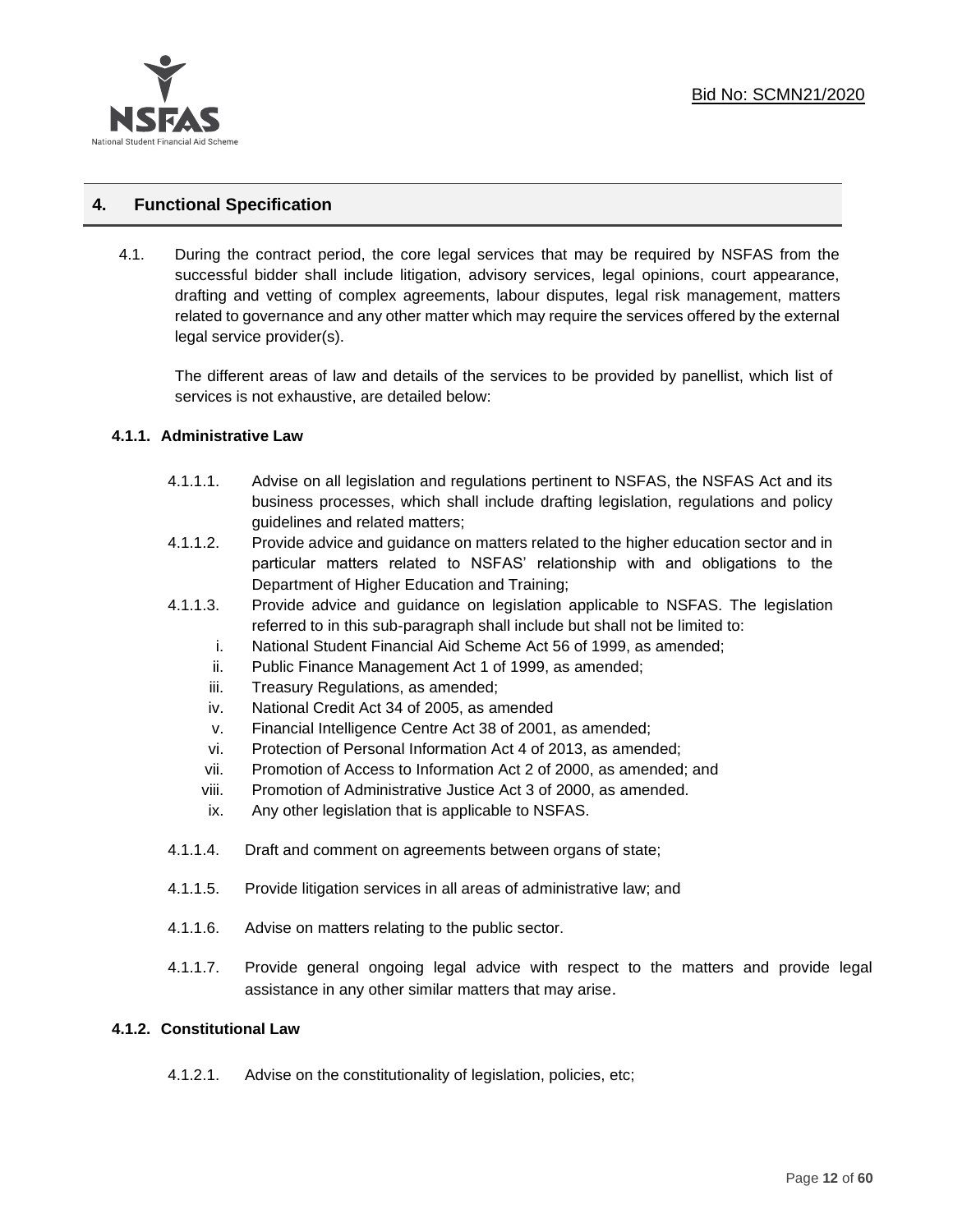

- 4.1.2.2. Provide litigation services in all areas of constitutional law; and
- 4.1.2.3. Provide general ongoing legal advice with respect to the matters and provide legal assistance in any other similar matters that may arise.

## **4.1.3. Labour Law**

- 4.1.3.1. General advice on all aspects of labour law, including but not limited to, breach of contract, mediation with Trade Unions and other related disputes that arise out of the employment relationship;
- 4.1.3.2. Draft and vet contracts of employment, policies and procedures;
- 4.1.3.3. Appear on behalf of NSFAS in employment related forums, such as the CCMA, Labour Court, etc;
- 4.1.3.4. General advice on all aspects of labour law;
- 4.1.3.5. Provide general ongoing legal advice with respect to the matters and provide legal assistance in any other similar matters that may arise; and
- 4.1.3.6. Chair and or support disciplinary processes.

## **4.1.4. Technology Law**

- 4.1.4.1. Advise on all legislation and regulation pertinent to the area of technology;
- 4.1.4.2. Advise on all legal issues arising from the development, procurement and use of technology by NSFAS;
- 4.1.4.3. Provide advice in the development of standard operating procedures in terms of the ISO 9000 standards
- 4.1.4.4. Advise on matters relating to the Electronic Communications Act 25 of 2002;
- 4.1.4.5. Advise on matters relating to NSFAS disbursement model and other related platforms;
- 4.1.4.6. Draft and negotiate information technology agreements and assist in resolving or mediating disputes between NSFAS and the Service Provider(s)
- 4.1.4.7. Advising on co-source and outsource arrangements, and drafting any related agreements to enable these arrangements, including penalty clauses and the enforcement thereof.
- 4.1.4.8. Provide general ongoing legal advice with respect to the matters and provide legal assistance in any other similar matters that may arise.

## **4.1.5. Commercial**

- 4.1.5.1. Provide litigation services and representation in all areas of commercial law, including litigation in civil and criminal proceedings, as they may arise;
- 4.1.5.2. Providing general commercial advice, furnish opinions and commercial legal drafting services;
- 4.1.5.3. Provide advice on the procurement of services by NSFAS as it pertains to the NSFAS Operations Unit, Supply Chain Management and other NSFAS business units;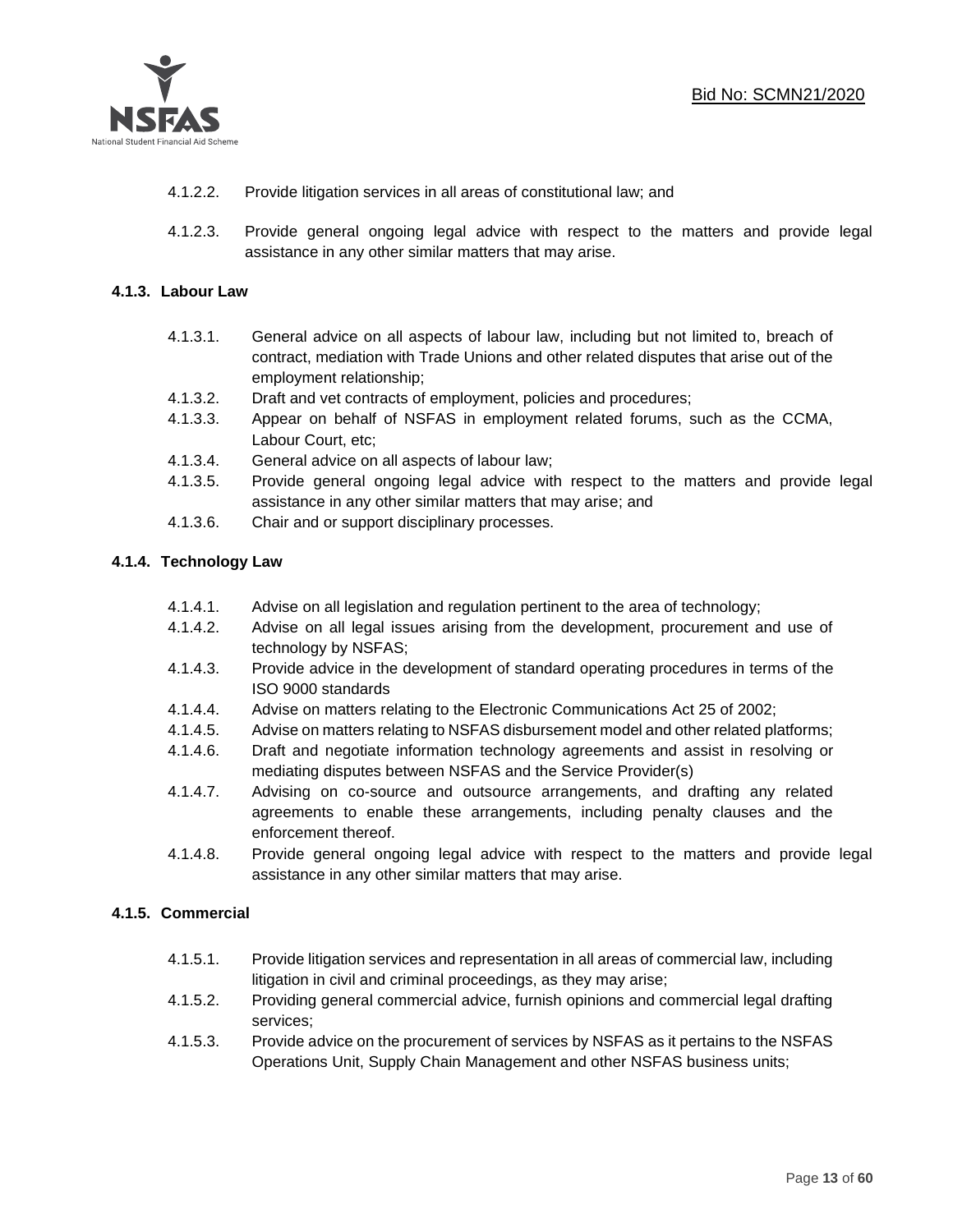

- 4.1.5.4. Provide advice and guidance in relation to NSFAS' obligations to the South African Revenue Service, National Credit Regulator, National Treasury, PFMA and other legislative and oversight bodies applicable to the NSFAS Act and mandate;
- 4.1.5.5. Advise on matters relating to sBux, the NSFAS e-money platform;
- 4.1.5.6. Provide general ongoing legal advice with respect to the matters and provide legal assistance in any other similar matters that may arise.
- 4.1.5.7. Provide advice and guidance on legislation applicable to NSFAS. The legislation referred to in this sub-paragraph shall include but shall not be limited to:
	- i. National Student Financial Aid Scheme Act 56 of 1999, as amended;
	- ii. Public Finance Management Act 1 of 1999, as amended;
	- iii. Treasury Regulations, as amended;
	- iv. National Credit Act 34 of 2005, as amended
	- v. Financial Intelligence Centre Act 38 of 2001, as amended; and
	- vi. Consumer Protection Act 68 of 2008, as amended.

#### **4.1.6. Governance and compliance**

- 4.1.6.1. Advise on all aspects of governance and compliance matters, including but not limited to the King IV Code;
- 4.1.6.2. Advise and assist with the implementation of compliance management processes and systems and assist with compliance assessments;
- 4.1.6.3. Provide advice and guidance in relation to NSFAS' obligations to the South African Revenue Service, National Credit Regulator, National Treasury, PFMA, Auditor General of South Africa (AGSA) and other legislative and oversight bodies applicable to the NSFAS Act and mandate;
- 4.1.6.4. Provide general ongoing legal advice with respect to the matters and provide legal assistance in any other similar matters that may arise; and
- 4.1.6.5. Provide advice and guidance the implementation of compliance measures e.g. POPIand applicable legislation as it relates to NSFAS and the NSFAS Act. The legislation referred to in this sub-paragraph shall include but shall not be limited to:
	- i. National Student Financial Aid Scheme Act 56 of 1999, as amended;
	- ii. Public Finance Management Act 1 of 1999, as amended;
	- iii. Treasury Regulations, as amended;
	- iv. National Credit Act 34 of 2005, as amended
	- v. Financial Intelligence Centre Act 38 of 2001, as amended;
	- vi. Protection of Personal Information Act 4 of 2013, as amended;
	- vii. Promotion of Access to Information Act 2 of 2000, as amended; and
	- viii. Promotion of Administrative Justice Act 3 of 2000, as amended;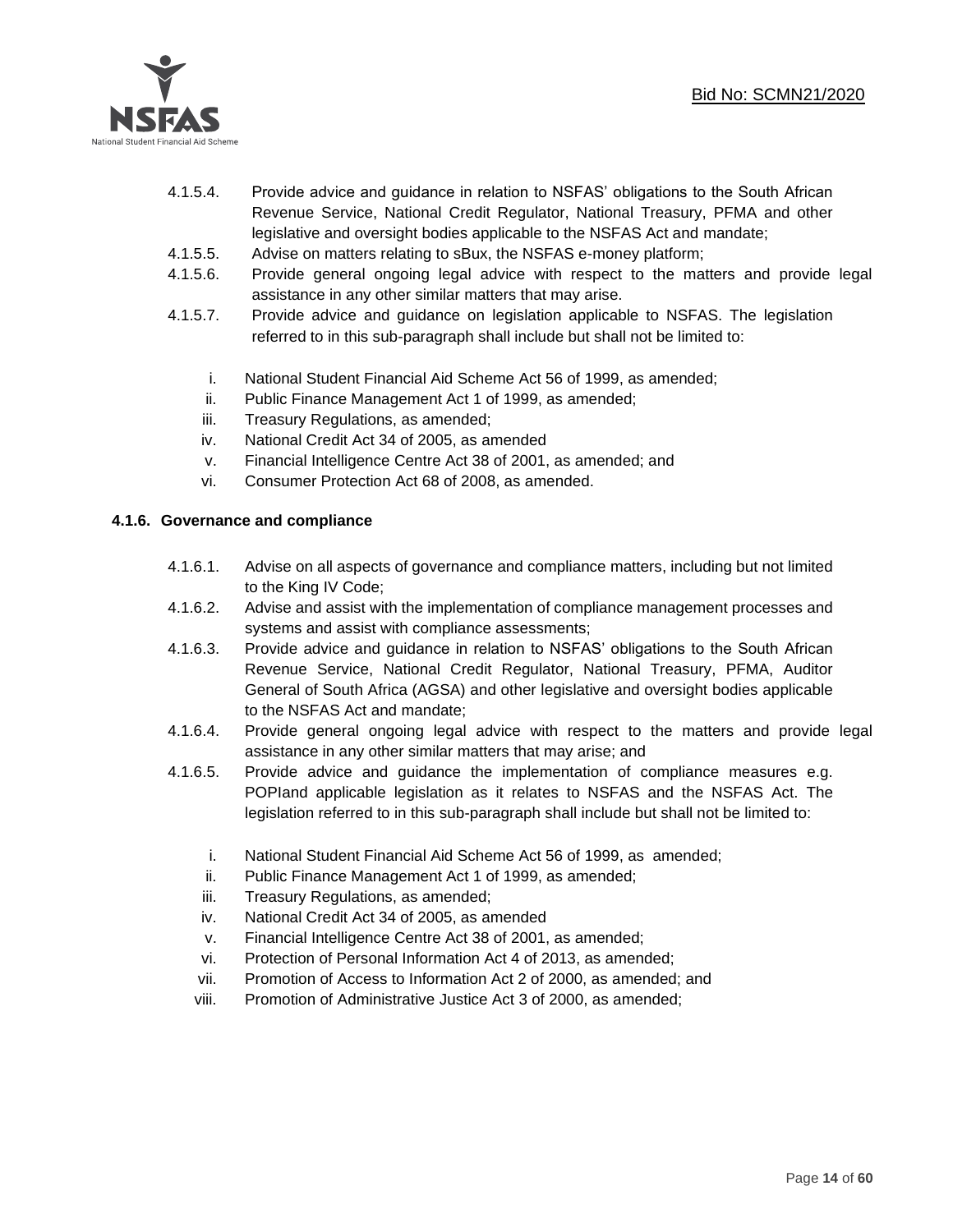

## **5. Technical Specification**

#### 5.1. **Experience**

Bidders must provide details of at least 10 (ten) years' experience in the areas of law specified in mandatory requirement 3.3 and the functional specification.

#### 5.2. **Skills and Resources**

- 5.2.1.1. A bidder's legal team must possess specialist expertise and capacity (resources) in the areas of law as specified in mandatory requirement 3.3 and the functional specification.
- 5.2.1.2. The bidder must provide CV's of the team that will be used when providing legal services to NSFAS and details of each team member's relevant qualifications and experience.
- 5.2.1.3. In the event that the specialist expert terminates his/her employment with a successful bidder, the CV of the replacement expert should be submitted to NSFAS for consideration. In addition, for the individual services actually requested from the successful bidder (s) the CV of the relevant expert should be submitted to NSFAS.

## **6. Contract Period**

The contract will be on an "as-and-when required basis", for a period of **36 (thirty-six) months.**

## **7. Pricing Schedule**

The pricing schedule should be completed below for the hourly rate per individual as at the closing date of the bid advertisement.

| <b>ITEM</b><br>NO. | <b>DESCRIPTION</b>     | Areas of Law           | Rate per hour, inclusive of VAT and<br>disbursements |
|--------------------|------------------------|------------------------|------------------------------------------------------|
| 1.                 | Lead director          | NSFAS point of contact |                                                      |
| 2.                 |                        | Administrative         |                                                      |
| 3.                 | <b>Senior Director</b> | Constitutional         |                                                      |
| 4.                 |                        | Labour                 |                                                      |
| 5.                 |                        | Technology             |                                                      |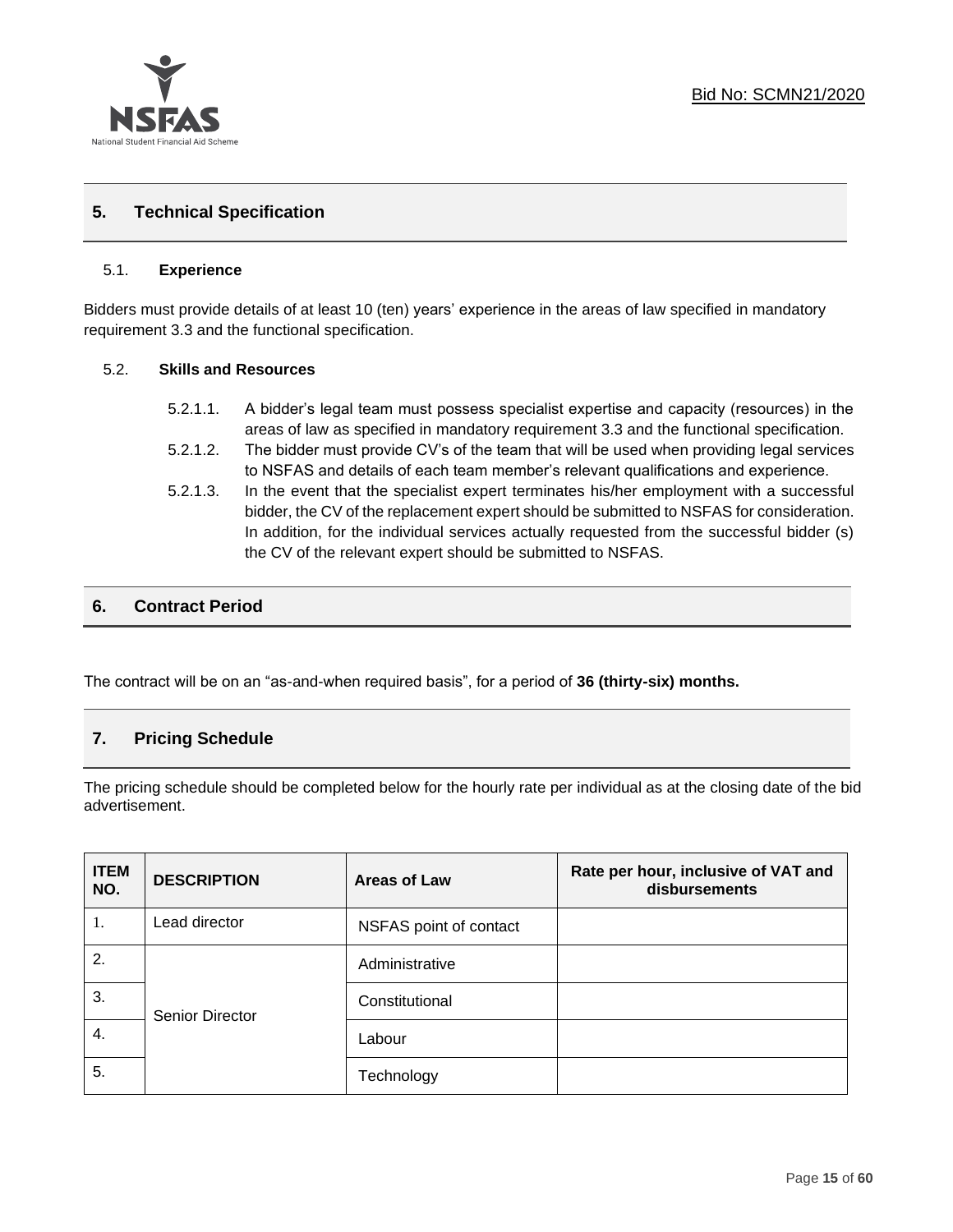

| <b>ITEM</b><br>NO. | <b>DESCRIPTION</b> | <b>Areas of Law</b>          | Rate per hour, inclusive of VAT and<br>disbursements |
|--------------------|--------------------|------------------------------|------------------------------------------------------|
| 6.                 |                    | Commercial                   |                                                      |
| 7.                 |                    | Governance and<br>compliance |                                                      |
| 8.                 |                    | Administrative               |                                                      |
| $\overline{9}$ .   |                    | Constitutional               |                                                      |
| 10.                |                    | Labour                       |                                                      |
| 11.                | Junior Director    | Technology                   |                                                      |
| $\overline{12}$ .  |                    | Commercial                   |                                                      |
| 13.                |                    | Governance and               |                                                      |
|                    |                    | compliance                   |                                                      |
| 14.                |                    | Administrative               |                                                      |
| 15.                |                    | Constitutional               |                                                      |
| 16.                |                    | Labour                       |                                                      |
| 17.                | Senior Associate   | Technology                   |                                                      |
| 18.                |                    | Commercial                   |                                                      |
| 19.                |                    | Governance and               |                                                      |
|                    |                    | compliance                   |                                                      |
| 20.                |                    | Administrative               |                                                      |
| 21.                |                    | Constitutional               |                                                      |
| 22.                |                    | Labour                       |                                                      |
| 23.                | Associate          | Technology                   |                                                      |
| $\overline{24}$ .  |                    | Commercial                   |                                                      |
|                    |                    | Governance and               |                                                      |
| 25.                |                    | compliance                   |                                                      |
| 26.                | Other skill        |                              |                                                      |

## **The bidder must also complete the below table:**

| Average rate per hour for the full team (which includes VAT and<br>  disbursements) that will be allocated to this project (NSFAS reserves |  |  |
|--------------------------------------------------------------------------------------------------------------------------------------------|--|--|
| the right to perform the evaluation on an average rate basis)                                                                              |  |  |

## **8. Evaluation Criteria**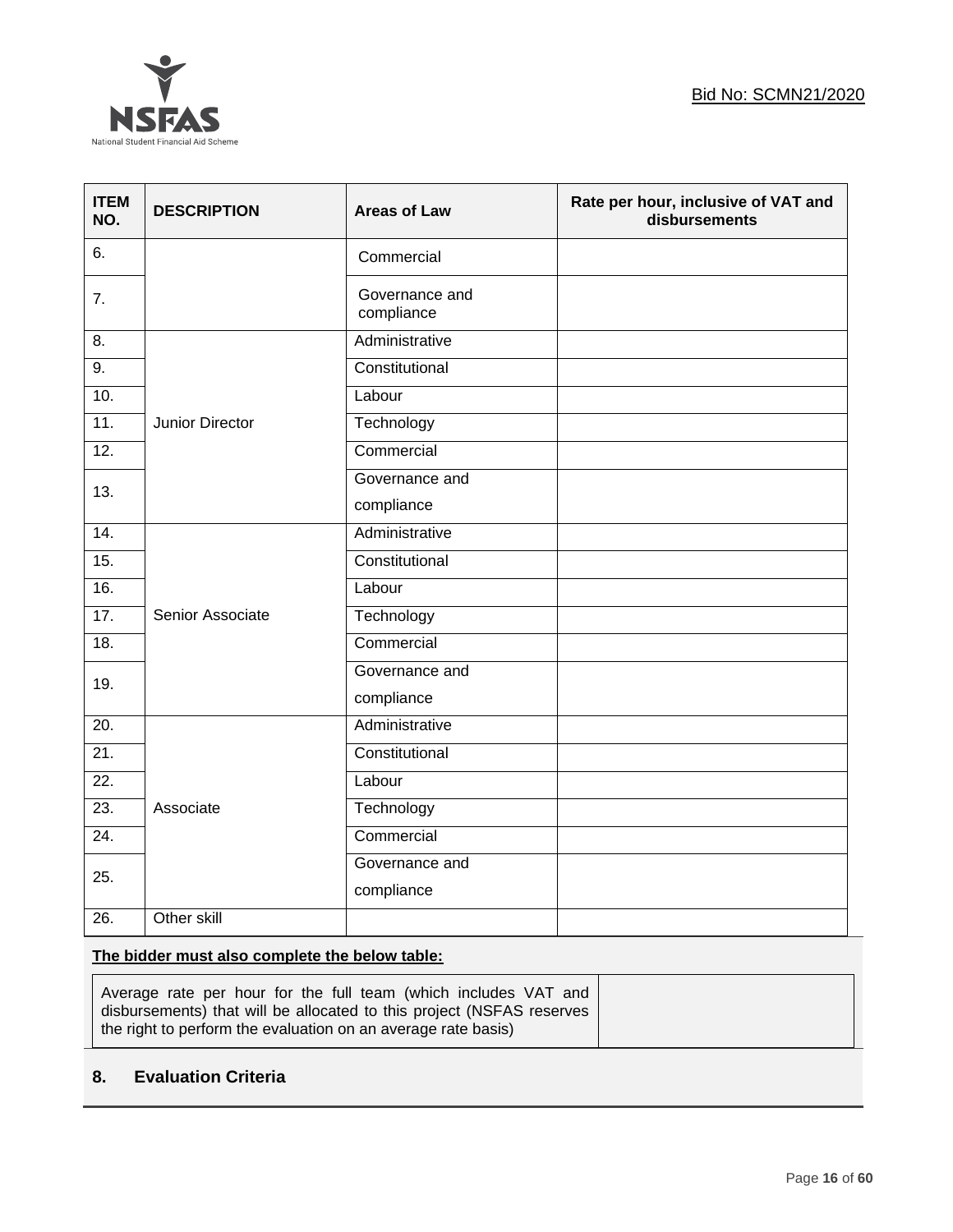

## 8.1. Technical evaluation criteria element:

| <b>Element</b>                      | Weight |
|-------------------------------------|--------|
| Law Firm Experience/company profile | 20%    |
| References and Past Performance     | 15%    |
| <b>Skills and Resources</b>         | 50%    |
| Transformation                      | 15%    |
| <b>TOTAL</b>                        | 100%   |

*The top 2 scoring bidders in each category (therefore 6 in total) (Price and BBBEE) will be appointed to the panel only. It must be stated that once the panel has been appointed, the award of legal work will be done on a rotational basis with the highest scoring bidder allocated the first assignment per category. NSFAS reserves the right to award matters based on complexity, impact, profile and experience of the service provider and its team as well as award related cases to the same legal firm in order to avoid duplicated costs incurred and to leverage efficiency. The award of any legal work is not guaranteed as work is assigned on a "as and when required" basis. It should be noted that NSFAS has its own internal legal team.*

*Should a panel member perform poorly on a legal matter, NSFAS reserves the right to cease any further allocation of work to that service provider.*

## 8.2. Criteria and Weighting:

*Bidders need to score a minimum of 75% for functionality. Bidders who score less than 75% minimum for functionality will not be considered further for price and BBBEE. Bids will be evaluated in each of the categories above in accordance with the following technical criteria:*

| <b>Element</b>                          | <b>Description</b>                                                                                                                                                                                                                                                                                         | <b>Criteria</b>                                                       | <b>Points</b> | <b>Actual score</b> |
|-----------------------------------------|------------------------------------------------------------------------------------------------------------------------------------------------------------------------------------------------------------------------------------------------------------------------------------------------------------|-----------------------------------------------------------------------|---------------|---------------------|
|                                         | Law Firm must have a<br>minimum of 10 years'<br>experience in the<br>provision of legal<br>services in the<br>mandatory areas:<br>Administrative<br>Constitutional<br>Labour<br>Technology<br>Commercial and<br>finance<br>Governance and<br>compliance<br>Submission of the Law<br>Firm's Company Profile | 15 or more years'<br>experience in the<br>selected<br>mandatory areas | 20            |                     |
| Law Firm Experience/<br>company profile |                                                                                                                                                                                                                                                                                                            | 10 to 14 years'<br>experience in the<br>selected<br>mandatory areas   | 15            |                     |
|                                         |                                                                                                                                                                                                                                                                                                            | Less than 10<br>years' experience<br>in the mandatory<br>areas        | 0             |                     |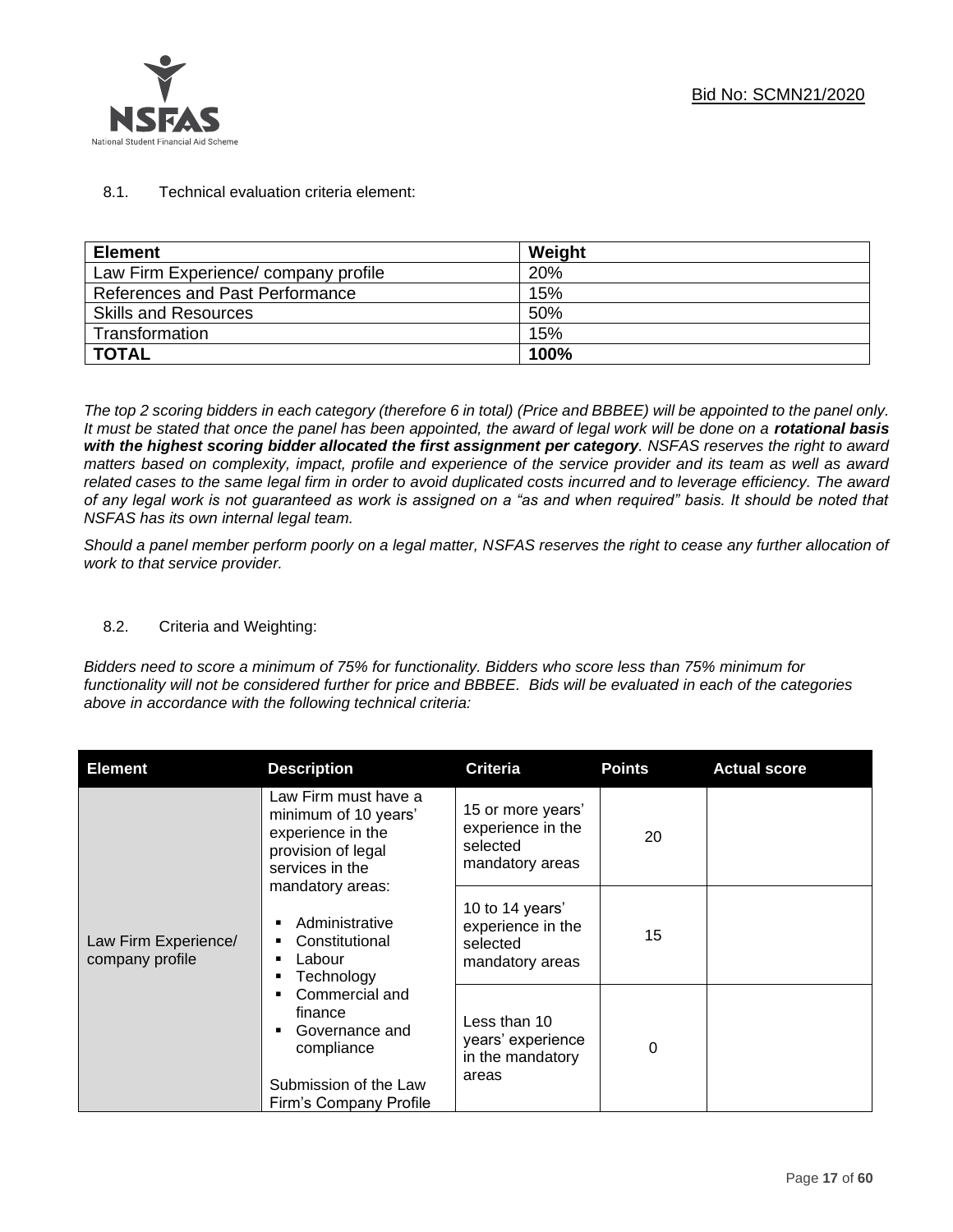

| <b>Element</b>                                                                         | <b>Description</b>                                                                                                                                                                            | <b>Criteria</b>                                                                                                           | <b>Points</b>    | <b>Actual score</b> |
|----------------------------------------------------------------------------------------|-----------------------------------------------------------------------------------------------------------------------------------------------------------------------------------------------|---------------------------------------------------------------------------------------------------------------------------|------------------|---------------------|
|                                                                                        | or similar document<br>confirming that the firm is<br>practicing in each area of<br>law.                                                                                                      |                                                                                                                           |                  |                     |
| <b>Maximum Points Allocated</b>                                                        |                                                                                                                                                                                               |                                                                                                                           | 20               |                     |
| References related to                                                                  | Proof from a minimum of<br>three contactable                                                                                                                                                  | Four or more<br>references<br>submitted                                                                                   | 15               |                     |
| <b>Past Performance</b>                                                                | referees on the referees'<br>letterhead, indicating the                                                                                                                                       | Three references<br>submitted                                                                                             | 10               |                     |
|                                                                                        | services of a similar<br>nature rendered.                                                                                                                                                     | No reference<br>submitted                                                                                                 | $\boldsymbol{0}$ |                     |
| <b>Maximum Points Allocated</b>                                                        |                                                                                                                                                                                               |                                                                                                                           | 15               |                     |
|                                                                                        | The CVs of individual<br>team members submitted<br>for the lead director,<br>senior director, junior<br>director, senior associate<br>displaying their<br>experience in the specific<br>area. | The overall lead<br>director must<br>have a minimum<br>of 15 years of<br>post-articles<br>experience                      | 15               |                     |
| Skills and resources<br>CVs of individual team                                         |                                                                                                                                                                                               | Every senior<br>director must<br>have a minimum<br>of 10 years'<br>experience in their<br>field of law                    | 15               |                     |
| members to be<br>provided in order to<br>gauge the combined<br>experience of the team. |                                                                                                                                                                                               | Every junior<br>director must<br>have a minimum<br>of 8 years of<br>experience (post<br>articles) in the<br>field of law  | 10               |                     |
|                                                                                        |                                                                                                                                                                                               | Every senior<br>associate must<br>have a minimum<br>of 6 years of<br>experience (post<br>articles) in the<br>field of law | 10               |                     |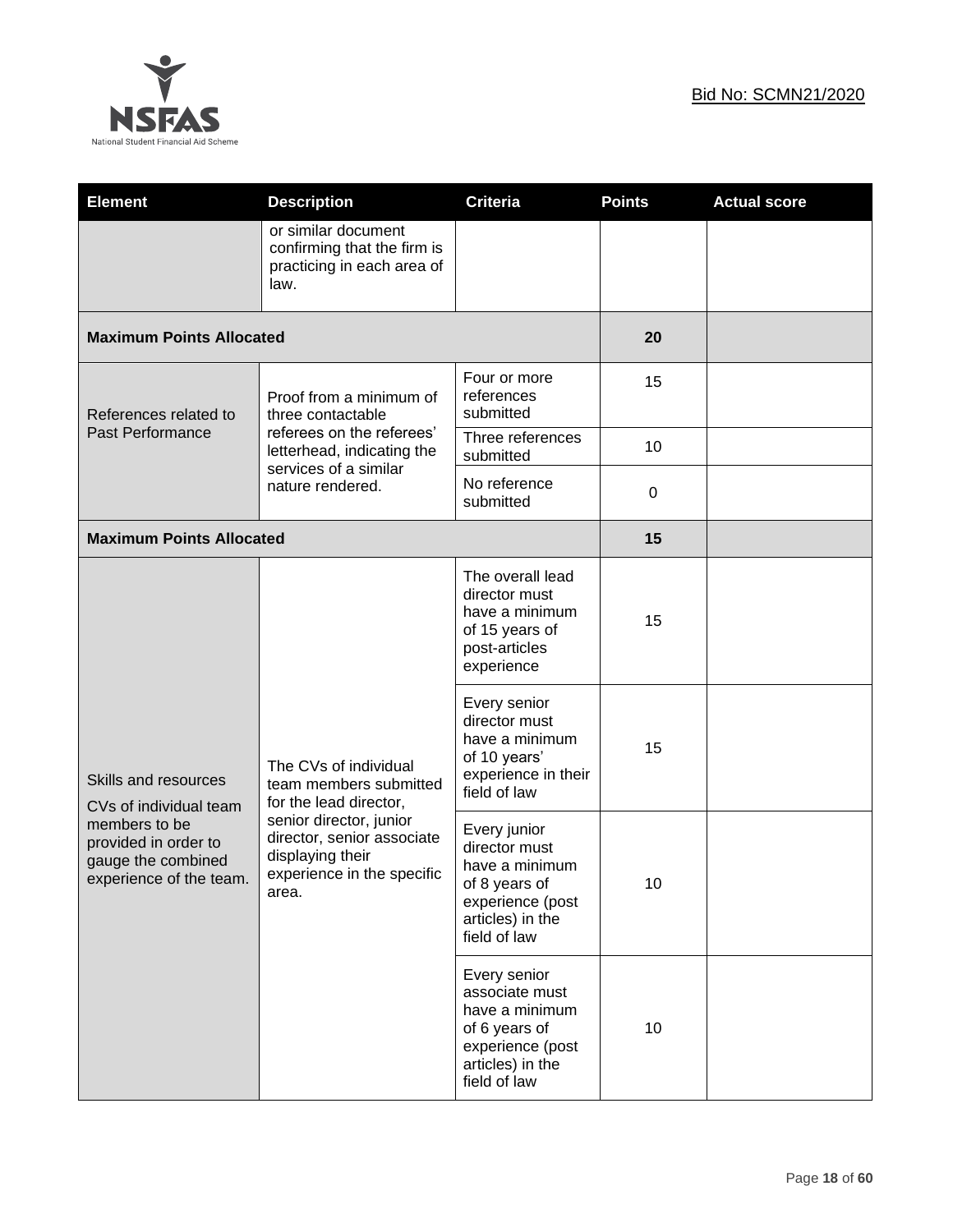

| <b>Element</b>                                                                                                                                                                                                                                | <b>Description</b>                                              | <b>Criteria</b>  | <b>Points</b> | <b>Actual score</b> |
|-----------------------------------------------------------------------------------------------------------------------------------------------------------------------------------------------------------------------------------------------|-----------------------------------------------------------------|------------------|---------------|---------------------|
| <b>Maximum Points Allocated</b>                                                                                                                                                                                                               | 50                                                              |                  |               |                     |
|                                                                                                                                                                                                                                               | The firm must meet the<br>following transformation<br>criteria: | All criteria met | 15            |                     |
|                                                                                                                                                                                                                                               |                                                                 | 2 criteria met   | 10            |                     |
| 20% or more<br>women partners<br>20% or more staff<br>are women from<br><b>Transformation</b><br>previously<br>disadvantaged<br>communities<br>50% or more staff<br>$\bullet$<br>are women from<br>previously<br>disadvantaged<br>communities |                                                                 | 1 criteria met   | 5             |                     |
| <b>Maximum Points Allocated</b>                                                                                                                                                                                                               |                                                                 | 15               |               |                     |
| <b>TOTAL POINTS AWARDED</b>                                                                                                                                                                                                                   | 100                                                             |                  |               |                     |

## **9. Preference Point System**

All proposals that will achieve the minimum qualifying score (acceptable tenders) will be evaluated further in terms of the preference point system as follows: A maximum of 80 points is allocated for price on the following basis:

**80/20**

$$
Ps = 80 \left( 1 - \frac{Pt - P \min}{P \min} \right)
$$

Where

Ps = Points scored for comparative price of proposal under consideration

Pt = Comparative price of bid under consideration

Pmin = Comparative price of lowest acceptable proposa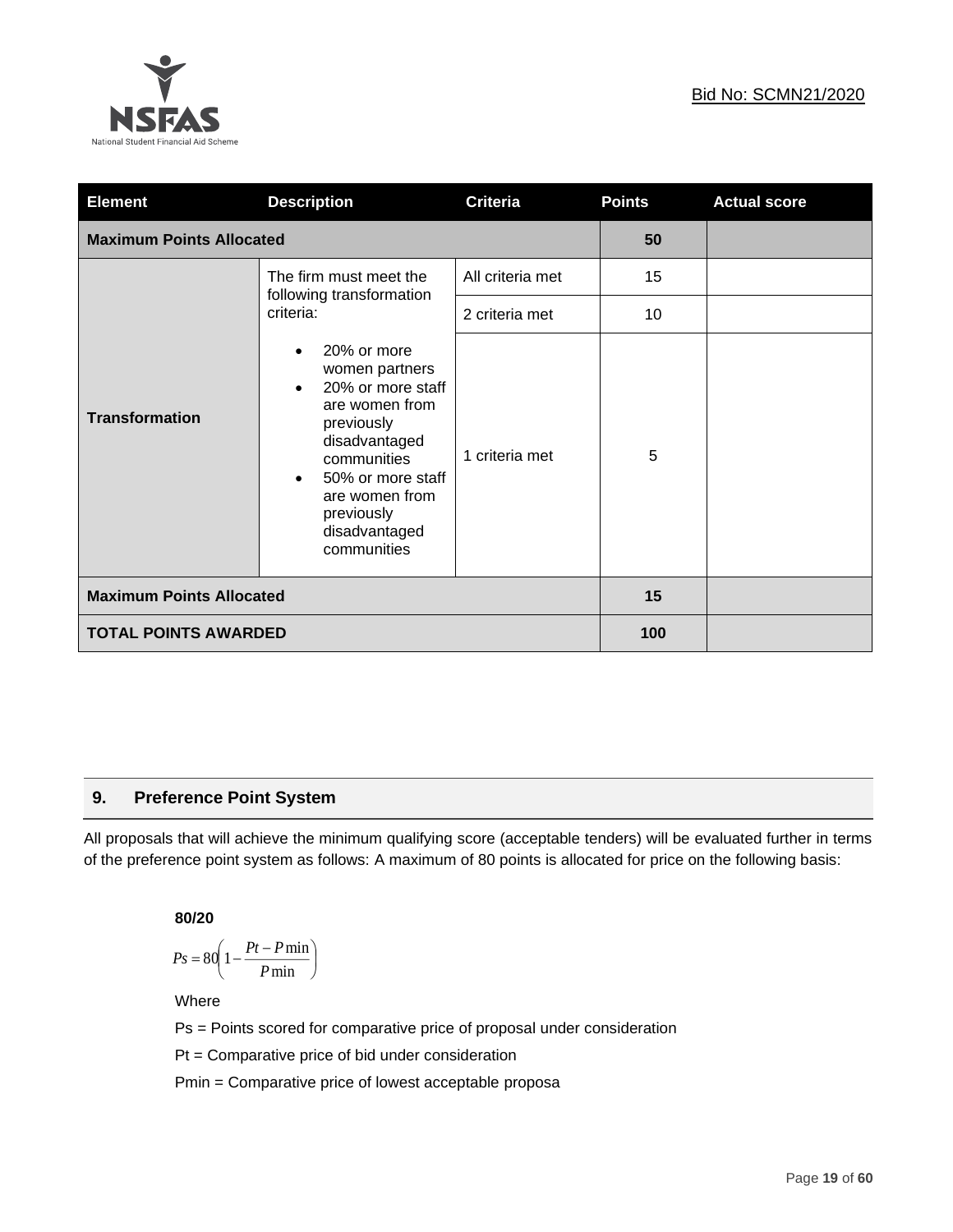

## **1. Declaration of Interest**

This declaration will be used by institutions to ensure that when goods and services are being procured, all reasonable steps are taken to combat the abuse of the supply chain management system.

The bid of any bidder may be disregarded if that bidder, or any of its directors have:

- A. abused the NSFAS's supply chain management system;
- B. committed fraud or any other improper conduct in relation to such system; or
- C. failed to perform on any previous contract.

**In order to give effect to the above, the following questionnaire must be completed and submitted with the bid**.

| The following particulars must be furnished: |                                                                                          |  |  |
|----------------------------------------------|------------------------------------------------------------------------------------------|--|--|
| 2.1                                          | Full Name of bidder or his or her representative:                                        |  |  |
|                                              |                                                                                          |  |  |
| 2.2                                          | <b>Identity Number:</b>                                                                  |  |  |
|                                              |                                                                                          |  |  |
| 2.3                                          | Position occupied in the Company (director, trustee, shareholder <sup>2</sup> , member): |  |  |
|                                              |                                                                                          |  |  |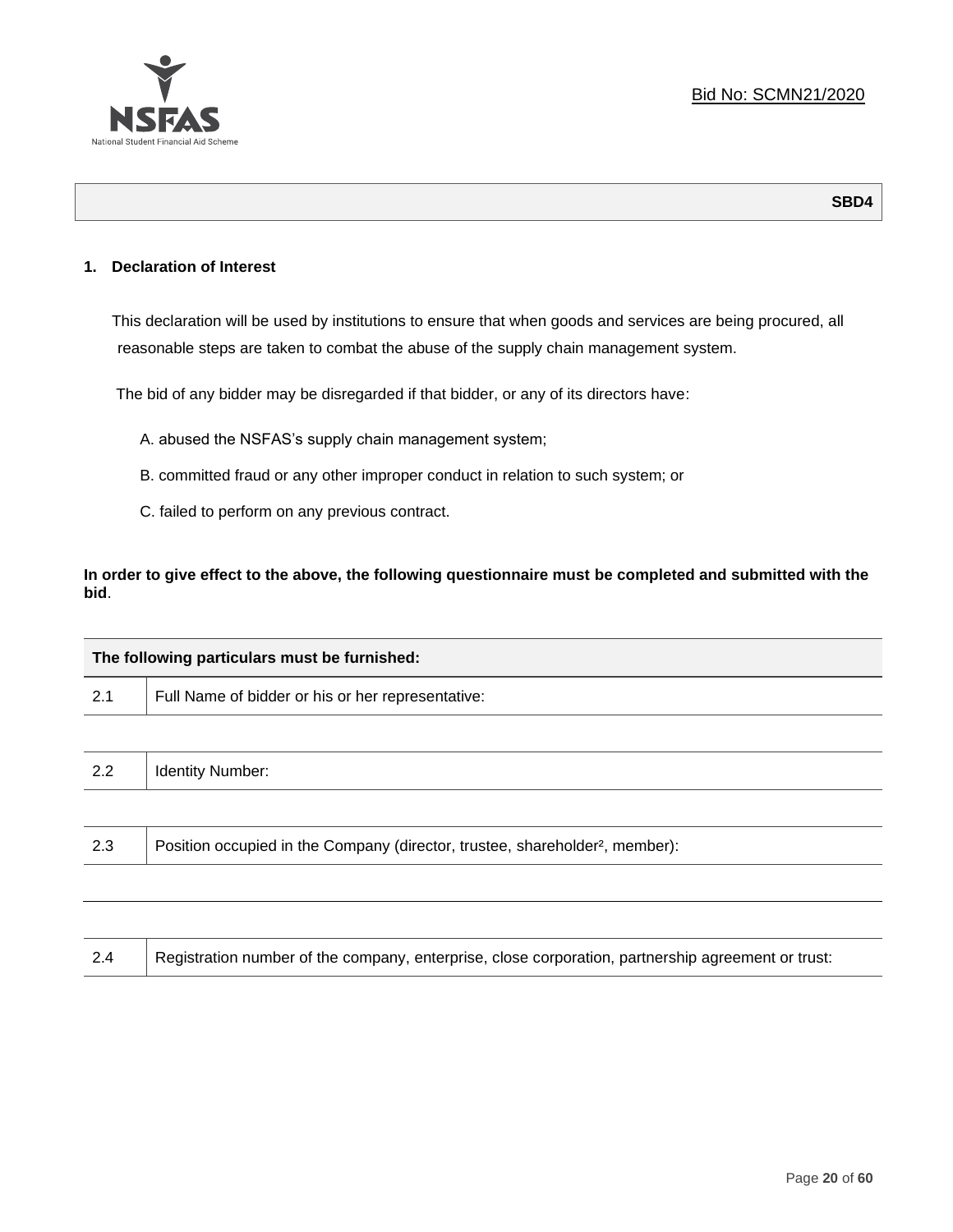

| っょ<br>ن ک | $\overline{\phantom{0}}$<br>-<br>Tax Reference<br>Number: |
|-----------|-----------------------------------------------------------|
|           |                                                           |

| 2.6 | VAT Registration Number: |
|-----|--------------------------|
|-----|--------------------------|

| 2.6.1  | The names of all directors / trustees / shareholders / members, their individual identity numbers, tax<br>reference numbers and, if applicable, employee / PESAL numbers must be indicated in paragraph 3<br>below. |     |  |  |
|--------|---------------------------------------------------------------------------------------------------------------------------------------------------------------------------------------------------------------------|-----|--|--|
| 2.7    | Are you or any person connected with the bidder presently employed by the state?                                                                                                                                    |     |  |  |
|        | Yes                                                                                                                                                                                                                 | No. |  |  |
| 2.7.2. | If yes, furnish the following particulars:                                                                                                                                                                          |     |  |  |
|        | Name of person / director / trustee / shareholder/ member:                                                                                                                                                          |     |  |  |

| Name of state institution at which you or the person connected to the bidder is employed: |
|-------------------------------------------------------------------------------------------|
|                                                                                           |

Position occupied in the state institution:

#### "State" means

┱

- (a) Any national or provincial department, national or provincial public entity or constitutional institution within the meaning of the Public Finance Management Act, 1999 (Act No 1 of 1999);
- (b) Any municipality or municipal entity;
- (c) Provincial legislature;
- (d) National Assembly or the National Council of Provinces;
- (e) Parliament.

"Shareholder" means a person who owns shares in the company and is actively involved in the management of the enterprise or business and exercises control over the enterprise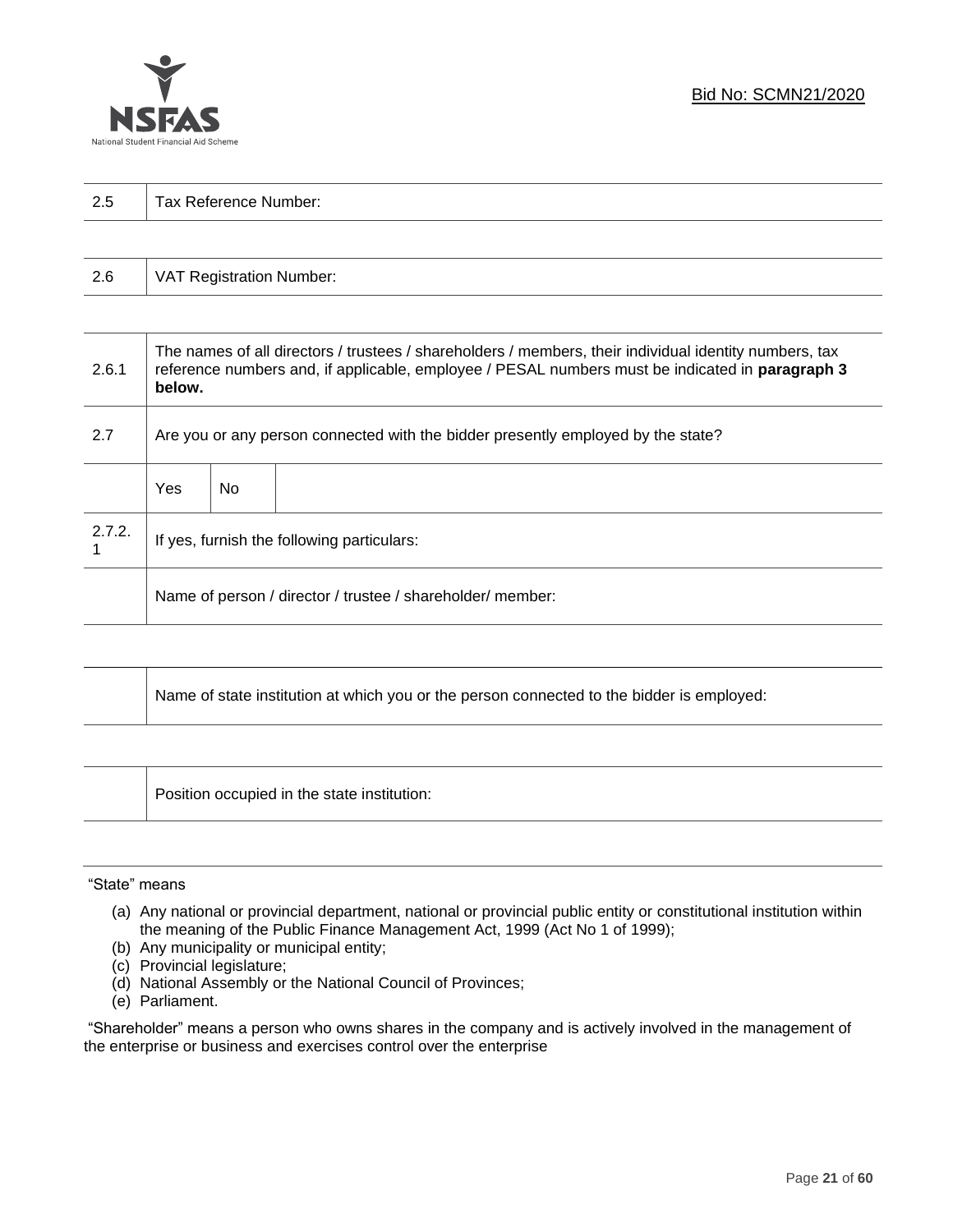

|             | Any other particulars:                                                                                                                                                                                                                           |    |                                                                     |  |  |
|-------------|--------------------------------------------------------------------------------------------------------------------------------------------------------------------------------------------------------------------------------------------------|----|---------------------------------------------------------------------|--|--|
| 2.7.2       | If you are presently employed by the state, did you obtain the appropriate authority to undertake<br>remunerative work outside employment in the public sector?                                                                                  |    |                                                                     |  |  |
|             | Yes                                                                                                                                                                                                                                              | No |                                                                     |  |  |
|             |                                                                                                                                                                                                                                                  |    | If yes, did you attach proof of such authority to the bid document? |  |  |
| 2.7.2.<br>1 | Note: Failure to submit proof of such authority, where applicable, may result in the disqualification of the<br>bid.                                                                                                                             |    |                                                                     |  |  |
|             | Yes                                                                                                                                                                                                                                              | No |                                                                     |  |  |
| 2.7.2.<br>2 |                                                                                                                                                                                                                                                  |    | If no, furnish reasons for non-submission of such proof:            |  |  |
| 2.8         | Did you or your spouse, or any of the company's directors / trustees / shareholders / members or their<br>spouses conduct business with the state in the previous twelve months?                                                                 |    |                                                                     |  |  |
|             | Yes                                                                                                                                                                                                                                              | No |                                                                     |  |  |
| 2.8.1       | If so, furnish particulars:                                                                                                                                                                                                                      |    |                                                                     |  |  |
| 2.9         | Do you, or any person connected with the bidder, have any relationship (family, friend, other) with a<br>person employed by the state and who may be involved with the evaluation and or adjudication of this<br>bid?                            |    |                                                                     |  |  |
|             | Yes                                                                                                                                                                                                                                              | No |                                                                     |  |  |
| 2.9.1       | If so, furnish particulars:                                                                                                                                                                                                                      |    |                                                                     |  |  |
| 2.10        | Are you, or any person connected with the bidder, aware of any relationship (family, friend, other)<br>between any other bidder and any person employed by the state who may be involved with the<br>evaluation and or adjudication of this bid? |    |                                                                     |  |  |
|             | Yes                                                                                                                                                                                                                                              | No |                                                                     |  |  |
| 2.10.1      | If so, furnish particulars:                                                                                                                                                                                                                      |    |                                                                     |  |  |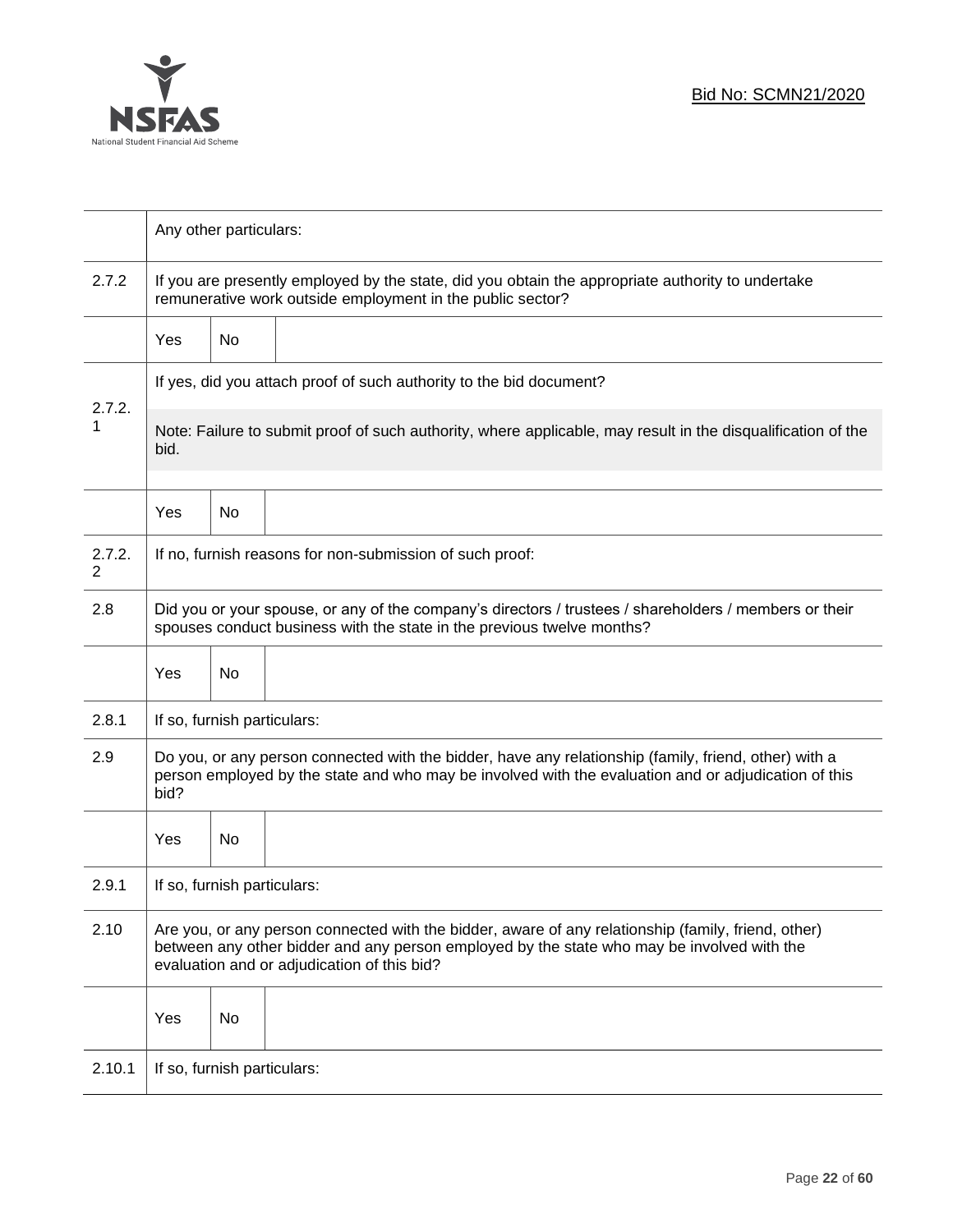

| 2.11   | Do you or any of the directors / trustees / shareholders / members of the company have any interest in<br>any other related companies whether or not they are bidding for this contract? |    |  |  |
|--------|------------------------------------------------------------------------------------------------------------------------------------------------------------------------------------------|----|--|--|
|        | Yes                                                                                                                                                                                      | No |  |  |
| 2.11.1 | If so, furnish particulars:                                                                                                                                                              |    |  |  |

## **Full details of directors / trustees / members / shareholders**.

| <b>Full Name</b> | <b>Identity Number</b> | Personal Income Tax<br>Reference Number | State Employee Number /<br>PERSEL Number |
|------------------|------------------------|-----------------------------------------|------------------------------------------|
|                  |                        |                                         |                                          |
|                  |                        |                                         |                                          |
|                  |                        |                                         |                                          |
|                  |                        |                                         |                                          |
|                  |                        |                                         |                                          |
|                  |                        |                                         |                                          |
|                  |                        |                                         |                                          |
|                  |                        |                                         |                                          |
|                  |                        |                                         |                                          |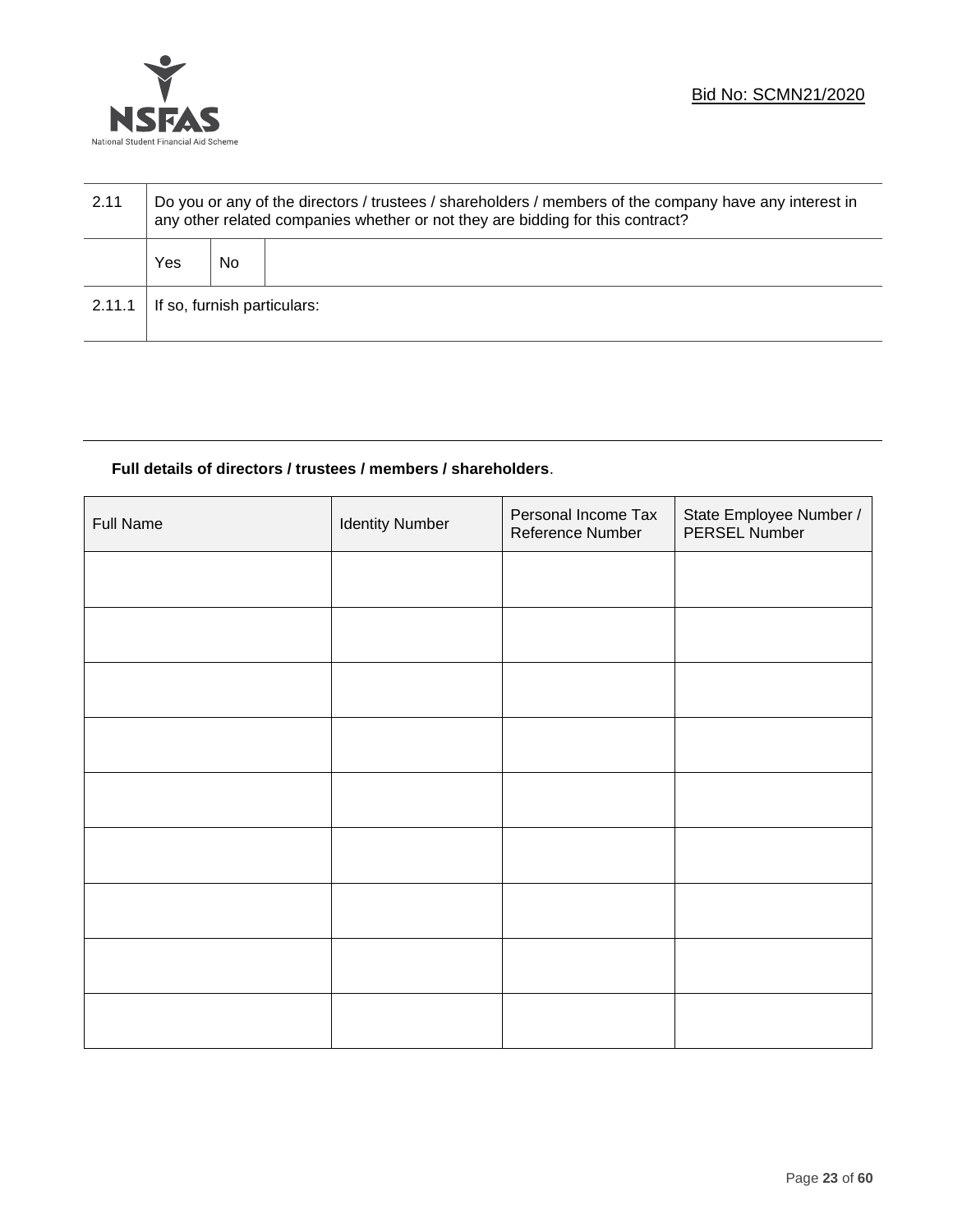

## **Declaration**

I, the undersigned (NAME)………………………………………………………………………

Certify that the information furnished in paragraphs 2 and 3 above is correct. I accept that the state may reject the bid or act against me should this declaration prove to be false.

| <b>Signature</b> | <b>Date</b>    |
|------------------|----------------|
|                  |                |
| <b>Position</b>  | Name of bidder |
|                  |                |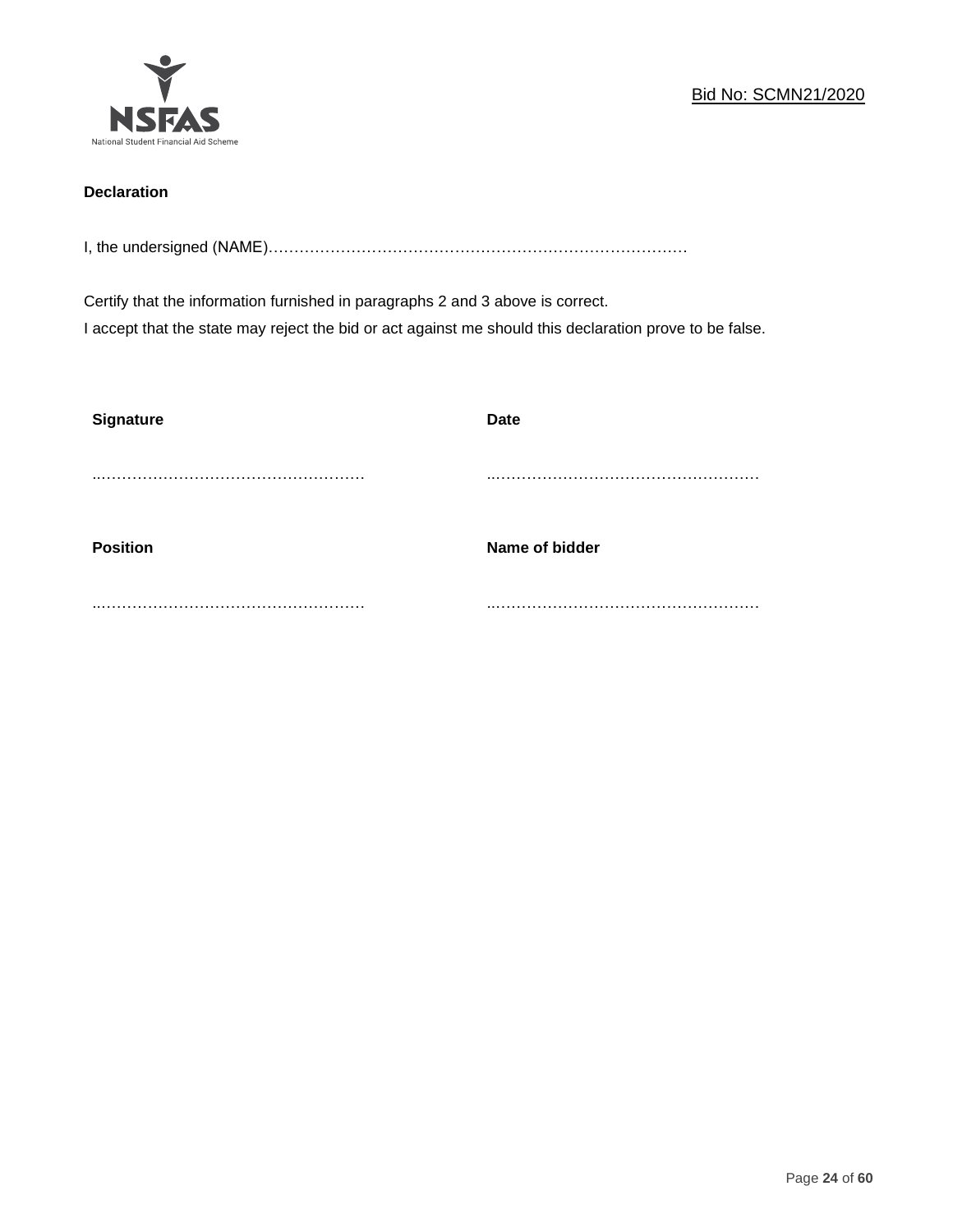

#### **Declaration of bidder's past Supply Chain Management practices**

**SBD 8**

This declaration will be used by institutions to ensure that when goods and services are being procured, all reasonable steps are taken to combat the abuse of the supply chain management system.

The bid of any bidder may be disregarded if that bidder, or any of its directors have -

- (a) abused the institution's supply chain management system.
- (b) committed fraud or any other improper conduct in relation to such system; or
- (c) failed to perform on any previous contract.

In order to give effect to the above, **the following questionnaire must be completed and submitted with the bid.**

**The following particulars must be furnished:**

|      |                                                                                                                                                                                                                                               |                             | Is the bidder or any of its directors listed on the National Treasury's Database of Restricted Suppliers as<br>companies or persons prohibited from doing business with the public sector?                                                                                                                                                                                            |
|------|-----------------------------------------------------------------------------------------------------------------------------------------------------------------------------------------------------------------------------------------------|-----------------------------|---------------------------------------------------------------------------------------------------------------------------------------------------------------------------------------------------------------------------------------------------------------------------------------------------------------------------------------------------------------------------------------|
| 1.1. | (Companies or persons who are listed on this Database were informed in writing of this restriction by the<br>Accounting Officer/Authority of the institution that imposed the restriction after the audi alteram partem<br>rule was applied). |                             |                                                                                                                                                                                                                                                                                                                                                                                       |
|      | The                                                                                                                                                                                                                                           |                             | Database of Restricted Suppliers now resides on the National Treasury's<br>website<br>(http://www.treasury.gov.za) and can be accessed by clicking on its link at the bottom of the home page.                                                                                                                                                                                        |
|      | Yes                                                                                                                                                                                                                                           | <b>No</b>                   |                                                                                                                                                                                                                                                                                                                                                                                       |
| 1.2. |                                                                                                                                                                                                                                               | If so, furnish particulars: |                                                                                                                                                                                                                                                                                                                                                                                       |
| 1.3. | the<br>The                                                                                                                                                                                                                                    | Prevention                  | Is the bidder or any of its directors listed on the Register for Tender Defaulters in terms of section 29 of<br>Combating<br>Corrupt<br>Activities<br>(No<br>and<br>of<br>Act<br>$12 \,$<br>2004)?<br>of<br>Register for Tender Defaulters can be accessed on the National Treasury's website<br>(http://www.treasury.gov.za) by clicking on its link at the bottom of the home page. |
|      | Yes                                                                                                                                                                                                                                           | No                          |                                                                                                                                                                                                                                                                                                                                                                                       |
| 1.4. |                                                                                                                                                                                                                                               | If so, furnish particulars: |                                                                                                                                                                                                                                                                                                                                                                                       |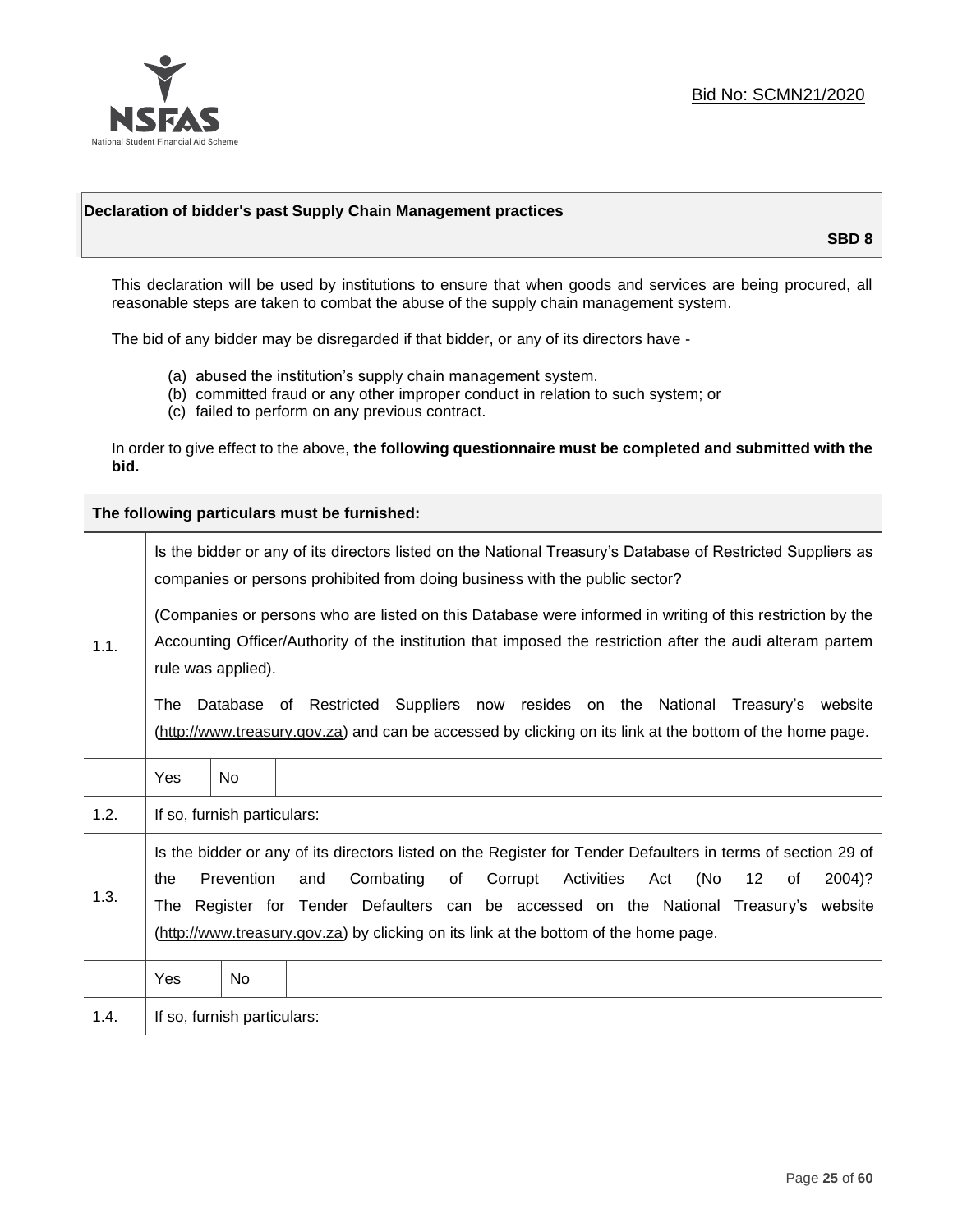

Τ

| 1.5. | Was the bidder or any of its directors convicted by a court of law (including a court outside of the<br>Republic of South Africa) for fraud or corruption during the past five years? |     |  |  |
|------|---------------------------------------------------------------------------------------------------------------------------------------------------------------------------------------|-----|--|--|
|      | Yes                                                                                                                                                                                   | No. |  |  |
| 1.6. | If so, furnish particulars:                                                                                                                                                           |     |  |  |
| 1.7. | Was any contract between the bidder and any organ of state terminated during the past five years on<br>account of failure to perform on or comply with the contract?                  |     |  |  |
|      | Yes                                                                                                                                                                                   | No. |  |  |
| 1.8. | If so, furnish particulars:                                                                                                                                                           |     |  |  |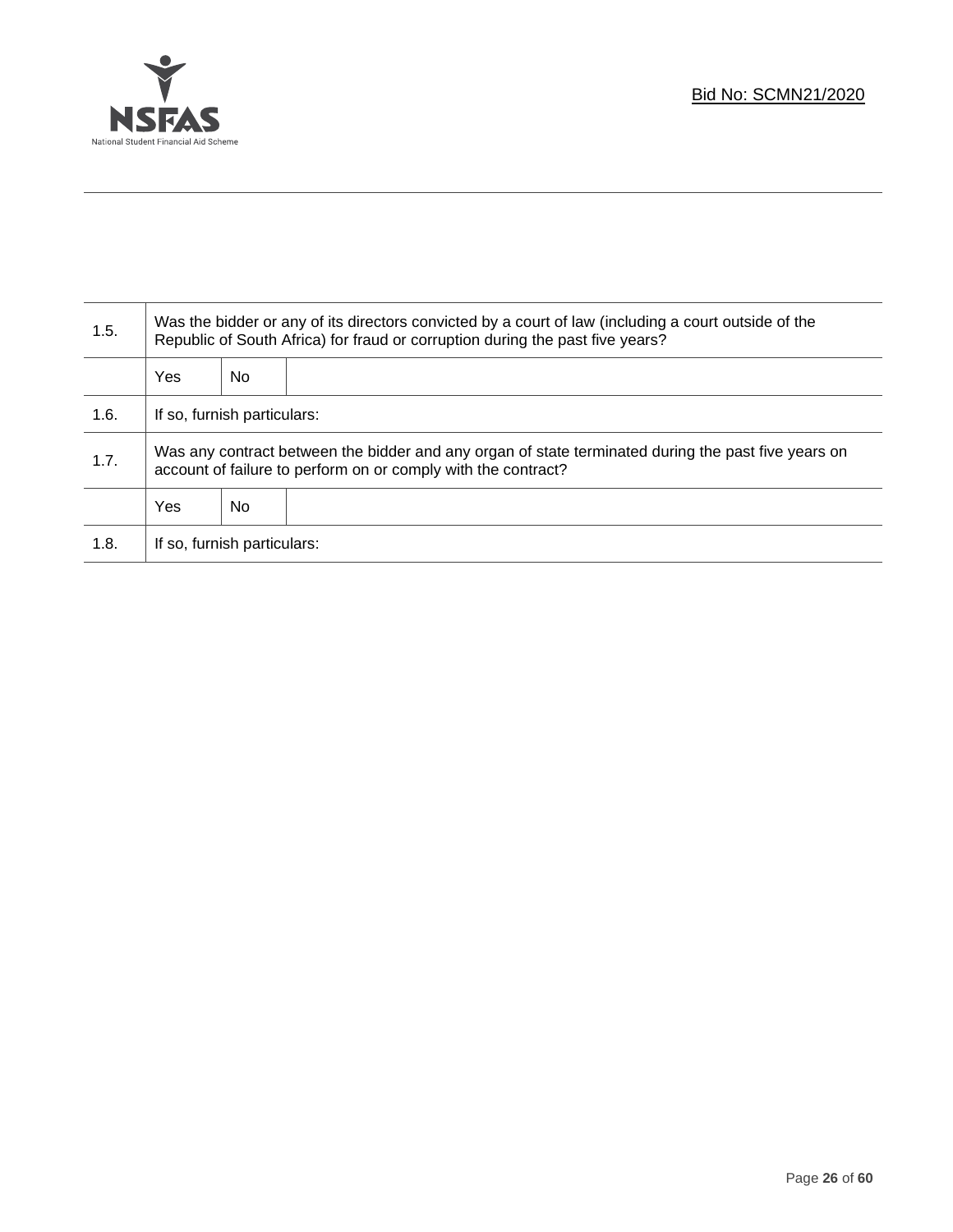

## **Declaration**

I, the undersigned (NAME)………………………………………………………………………

Certify that the information furnished on the declaration from is true and correct.

I accept that, in addition to cancellation of a contract, action may be taken against me should this declaration provide to be false.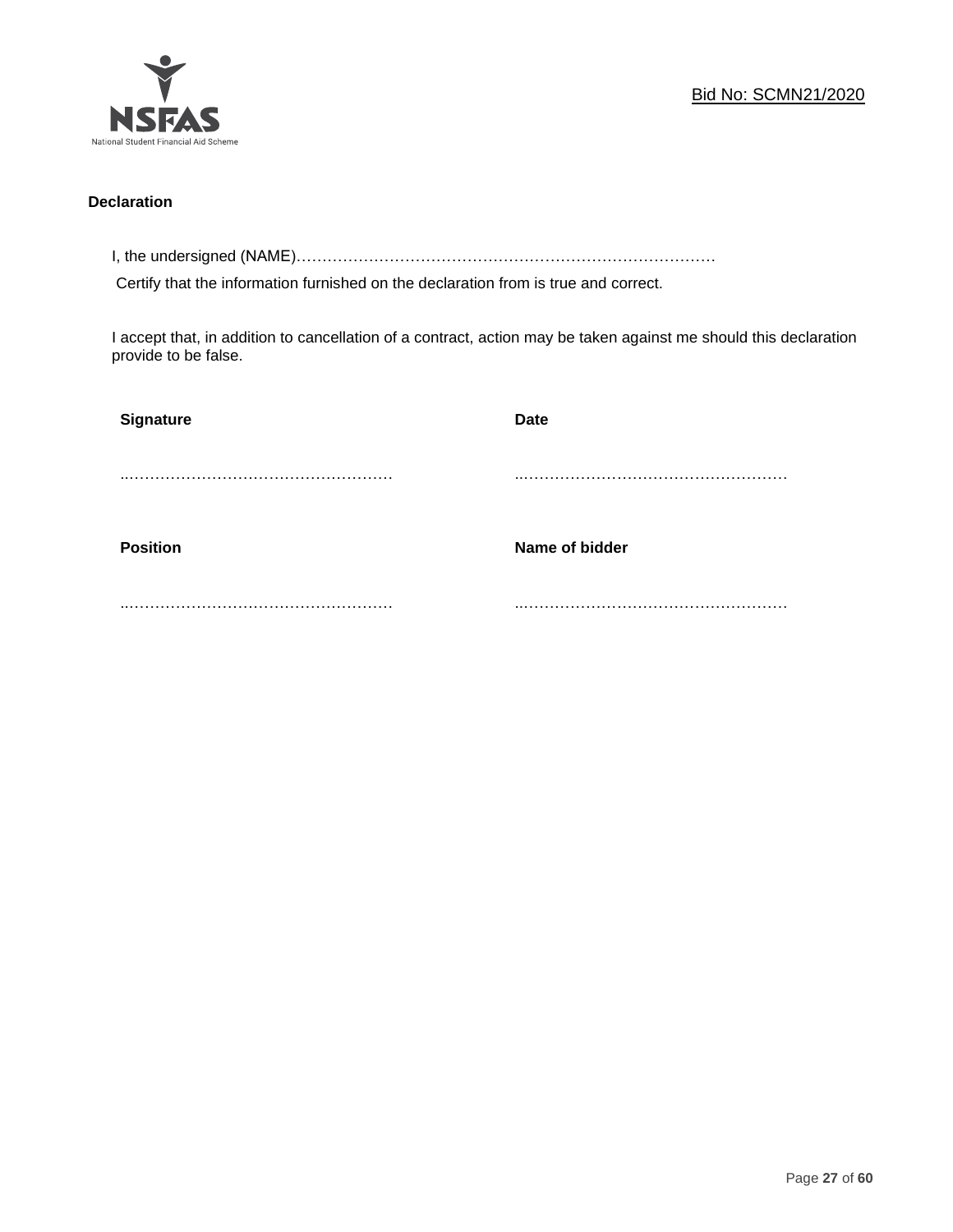#### **SBD 9**

#### **CERTIFICATE OF INDEPENDENT BID DETERMINATION**

I, the undersigned, in submitting the accompanying bid in response to the invitation for the bid made by: NSFAS

(Name of Institution)

Do hereby make the following statements that I certify to be true and complete in every respect:

| I certify, on behalf of: |  |
|--------------------------|--|
| (Name of Bidder)         |  |

- 1. I have read, and I understand the contents of this Certificate.
- 6.1.I understand that the accompanying bid will be disqualified if this Certificate is found not to be true and complete in every respect.
- 6.2.I am authorized by the bidder to sign this Certificate, and to submit the accompanying bid, on behalf of the bidder.
- 6.3.Each person whose signature appears on the accompanying bid has been authorized by the bidder to determine the terms of, and to sign the bid, on behalf of the bidder.
- 6.4.For the purposes of this Certificate and the accompanying bid, I understand that the word "competitor" shall include any individual or organization, other than the bidder, whether or not affiliated with the bidder, who:
	- 6.4.1.1.1. has been requested to submit a bid in response to this bid invitation.
	- 6.4.1.1.2. could potentially submit a bid in response to this bid invitation, based on their qualifications,
	- 6.4.1.1.3. Abilities or experience.
- 6.10. Provides the same goods and services as the bidder and/or is in the same line of business as the bidder.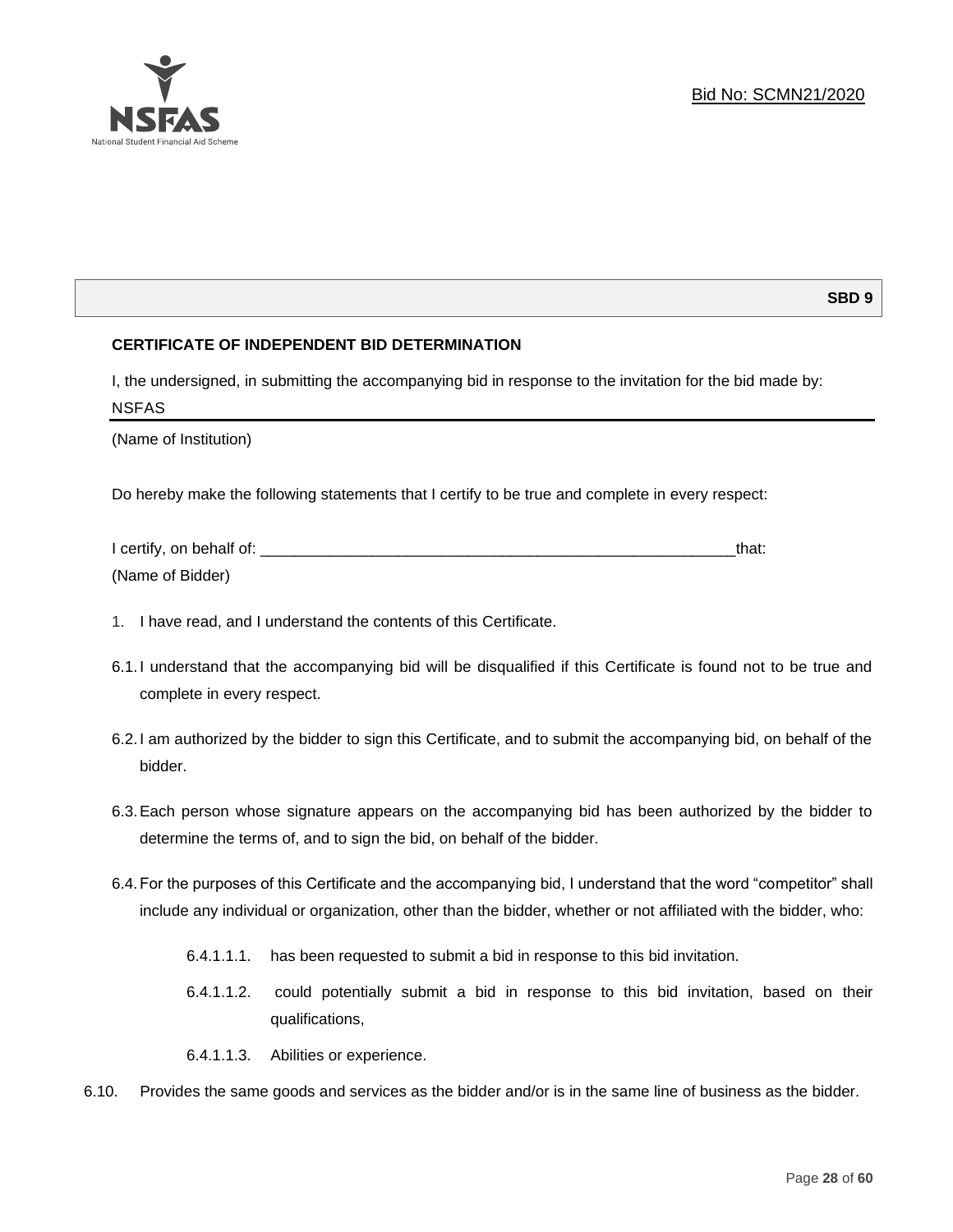

6.11. The bidder has arrived at the accompanying bid independently from, and without consultation, communication, agreement or arrangement with any competitor. However, communication between partners in a joint venture or consortium<sup>3</sup> will not be construed as collusive bidding.

<sup>3</sup> Joint venture or Consortium means an association of persons for the purpose of combining their expertise, property, capital, efforts, skill and knowledge in an activity for the execution of a contract.

- 6.12. In particular, without limiting the generality of paragraphs 6 above, there has been no consultation, communication, agreement or arrangement with any competitor regarding:
	- (a) prices
	- (b) geographical area where product or service will be rendered (market allocation)
	- (c) methods, factors or formulas used to calculate prices;
	- (d) the intention or decision to submit or not to submit, a bid;
	- (e) the submission of a bid which does not meet the specifications and conditions of the bid; or
	- (f) bidding with the intention not to win the bid.
- 6.13. In addition, there have been no consultations, communications, agreements or arrangements with any competitor regarding the quality, quantity, specifications and conditions or delivery particulars of the products or services to which this bid invitation relates.
- 6.14. The terms of the accompanying bid have not been, and will not be, disclosed by the bidder, directly or indirectly, to any competitor, prior to the date and time of the official bid opening or of the awarding of the contract.
- 6.15. I am aware that, in addition and without prejudice to any other remedy provided to combat any restrictive practices related to bids and contracts, bids that are suspicious will be reported to the Competition Commission for investigation and possible imposition of administrative penalties in terms of section 59 of the Competition Act No 89 of 1998 and or may be reported to the National Prosecuting Authority (NPA) for criminal investigation and or may be restricted from conducting business with the public sector for a period not exceeding ten (10) years in terms of the Prevention and Combating of Corrupt Activities Act No 12 of 2004 or any other applicable legislation.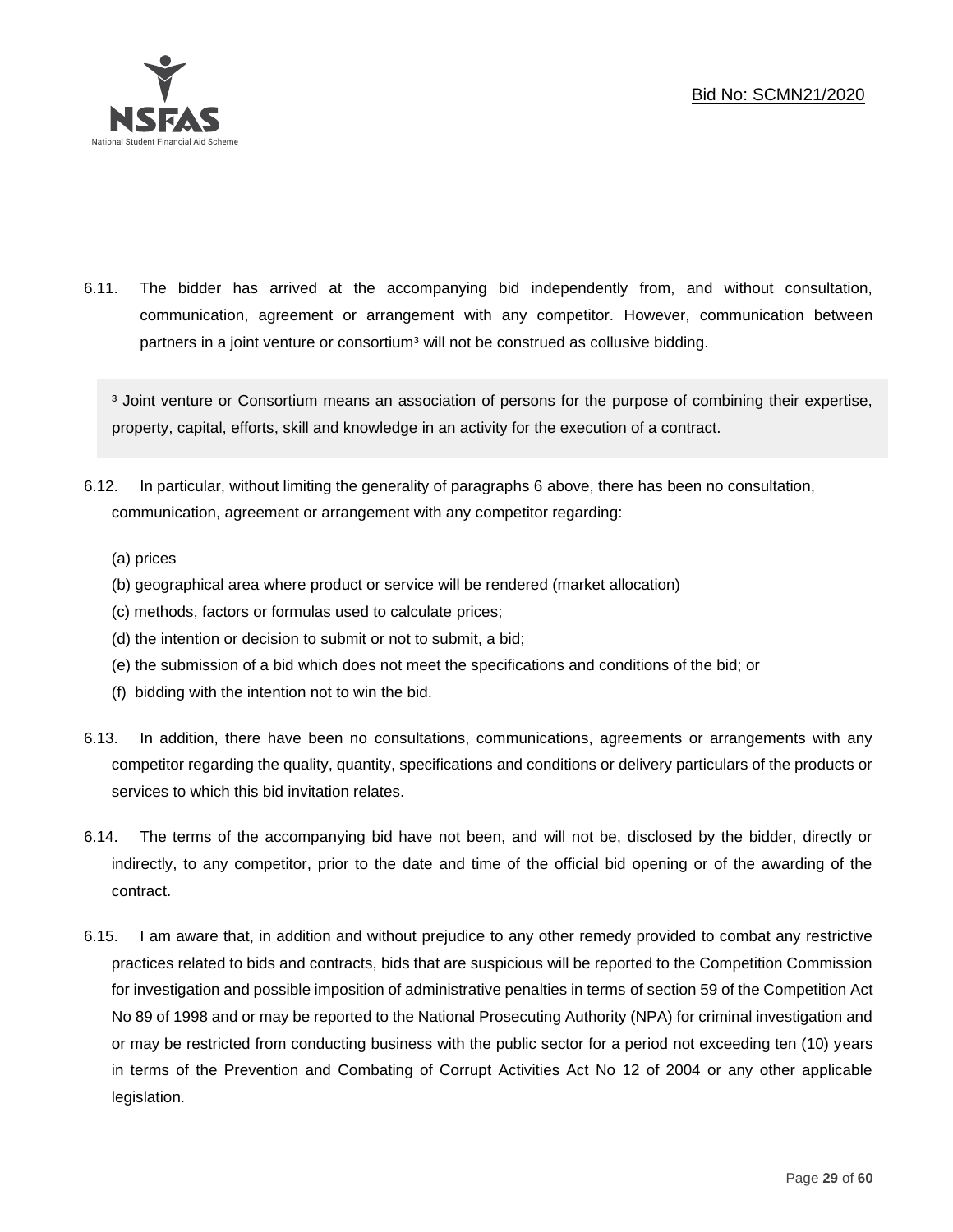

| Signature | Date           |
|-----------|----------------|
|           |                |
|           |                |
|           |                |
| Position  | Name of bidder |
|           |                |
|           |                |
|           |                |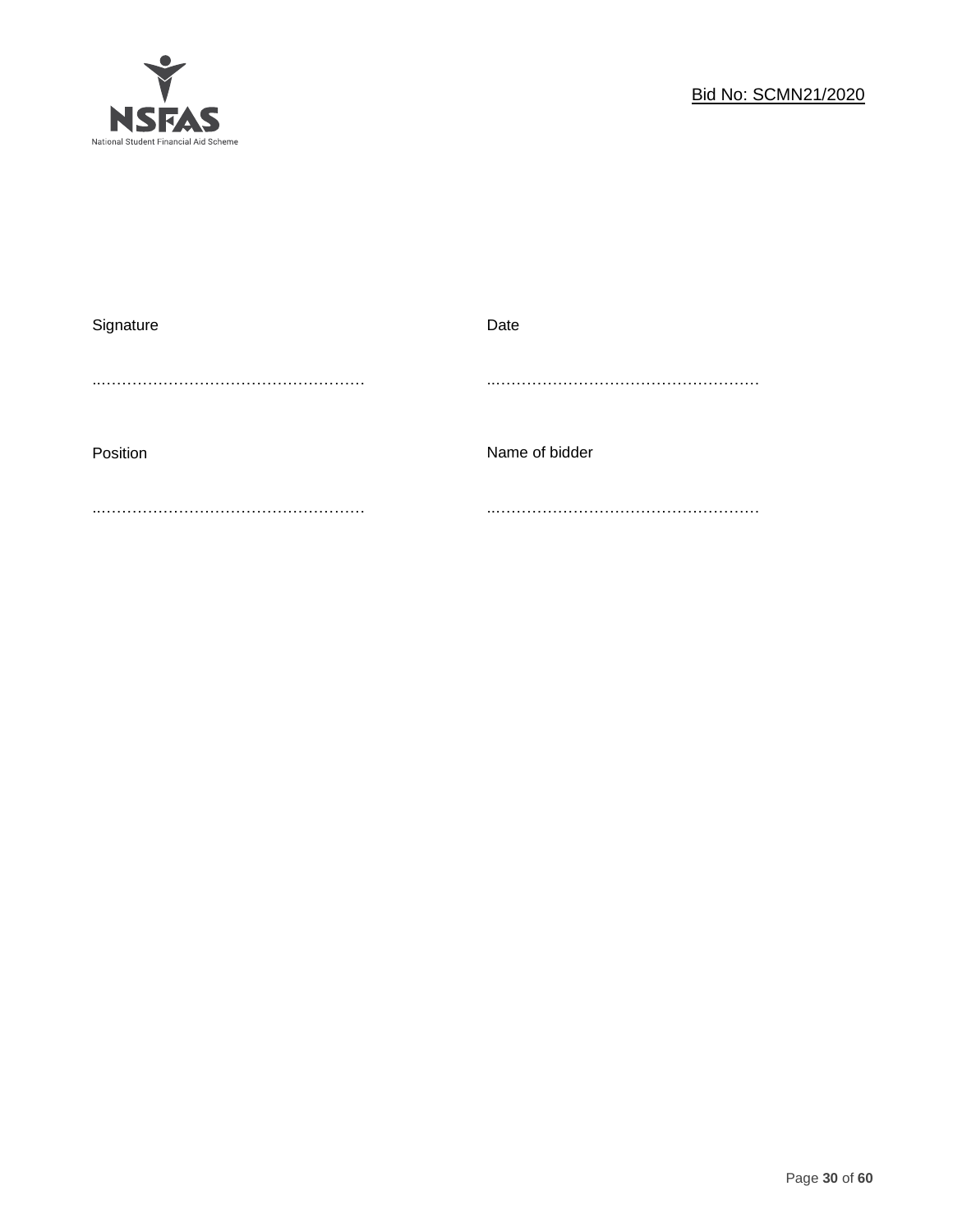

## **1. PREFERENCE POINTS CLAIM FORM IN TERMS OF THE PREFERENTIAL PROCUREMENT REGULATIONS 2017**

This preference form must form part of all bids invited. It contains general information and serves as a claim form for preference points for Broad-Based Black Economic Empowerment (B-BBEE) Status Level of Contribution

#### **NB: BEFORE COMPLETING THIS FORM, BIDDERS MUST STUDY THE GENERAL CONDITIONS, DEFINITIONS AND DIRECTIVES APPLICABLE IN RESPECT OF B-BBEE, AS PRESCRIBED IN THE PREFERENTIAL PROCUREMENT REGULATIONS, 2017.**

#### **1. GENERAL CONDITIONS**

- 1.1 The following preference point systems are applicable to all bid:
	- the 80/20 system for requirements with a Rand value of up to R50 000 000 (all applicable taxes included); and

1.2

a) The value of this bid is estimated not to exceed R50 000 000 (all applicable taxes included) and therefore the 80/20 Preference point system shall be applicable.

Points for this bid shall be awarded for:

- (a) Price; and
- (b) B-BBEE Status Level of Contributor.
- 1.3 The maximum points for this bid are allocated as follows:

|                                                   | <b>POINTS</b> |
|---------------------------------------------------|---------------|
| <b>PRICE</b>                                      | 80            |
| <b>B-BBEE STATUS LEVEL OF CONTRIBUTOR</b>         | 20            |
| Total points for Price and B-BBEE must not exceed | 100           |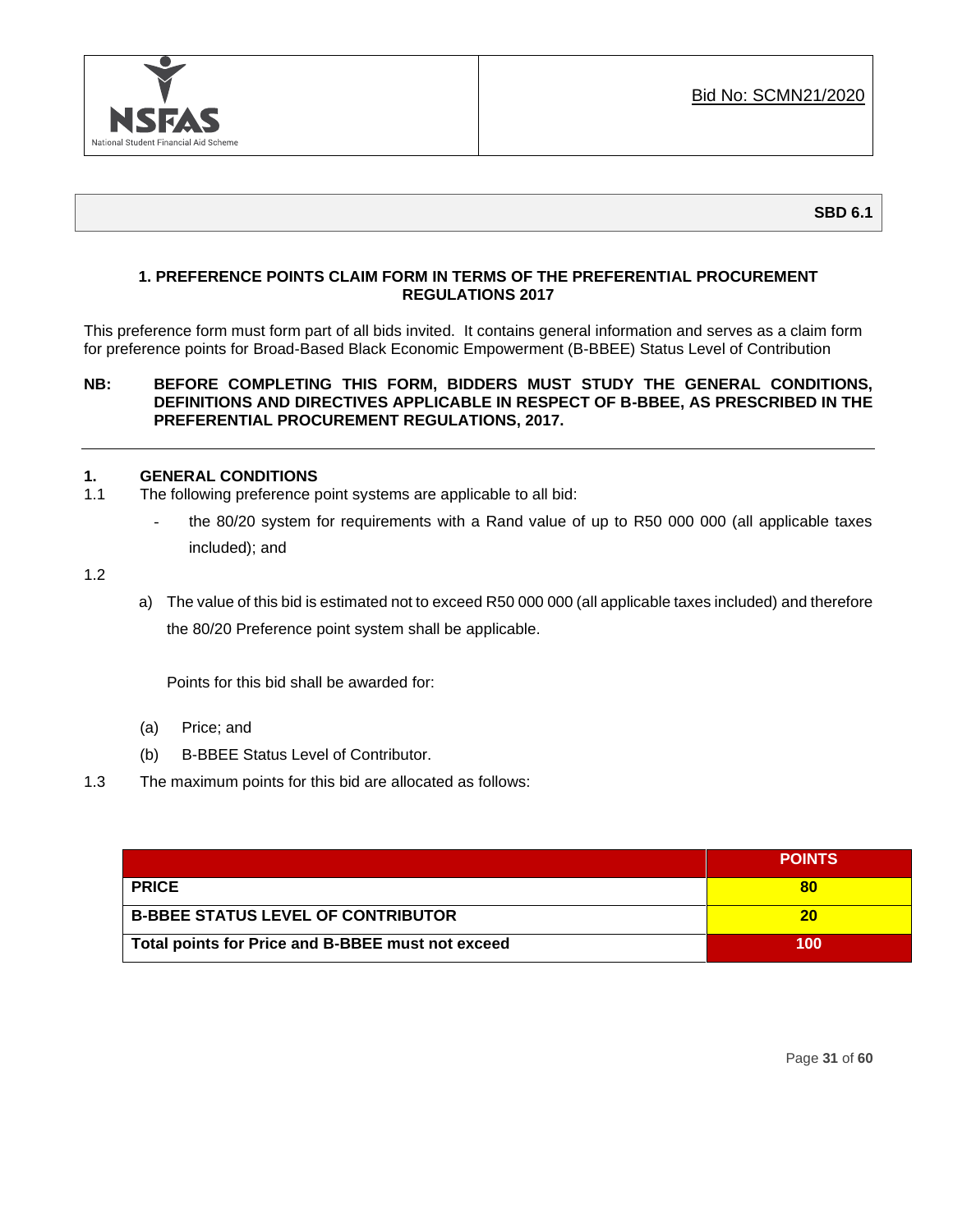

- 1.4 Failure on the part of a bidder to submit proof of B-BBEE Status level of contributor together with the bid, will be interpreted to mean that preference points for B-BBEE status level of contribution are not claimed.
- 1.5 The purchaser reserves the right to require of a bidder, either before a bid is adjudicated or at any time subsequently, to substantiate any claim in regard to preferences, in any manner required by the purchaser.

## **2. DEFINITIONS**

- (a) **"B-BBEE"** means broad-based black economic empowerment as defined in section 1 of the Broad-Based Black Economic Empowerment Act.
- (b) "**B-BBEE status level of contributor"** means the B-BBEE status of an entity in terms of a code of good practice on black economic empowerment, issued in terms of section 9(1) of the Broad-Based Black Economic Empowerment Act.
- (c) **"bid"** means a written offer in a prescribed or stipulated form in response to an invitation by an organ of state for the provision of goods or services, through price quotations, advertised competitive bidding processes or proposals.
- (d) **"Broad-Based Black Economic Empowerment Act"** means the Broad-Based Black Economic Empowerment Act, 2003 (Act No. 53 of 2003);
- **(e) "EME"** means an Exempted Micro Enterprise in terms of a code of good practice on black economic empowerment issued in terms of section 9 (1) of the Broad-Based Black Economic Empowerment Act.
- (f) **"functionality"** means the ability of a tenderer to provide goods or services in accordance with specifications as set out in the tender documents.
- (g) **"prices"** includes all applicable taxes less all unconditional discounts;
- (h) **"proof of B-BBEE status level of contributor"** means:
	- **1)** B-BBEE Status level certificate issued by an authorized body or person;
	- **2)** A sworn affidavit as prescribed by the B-BBEE Codes of Good Practice;
	- **3)** Any other requirement prescribed in terms of the B-BBEE Act;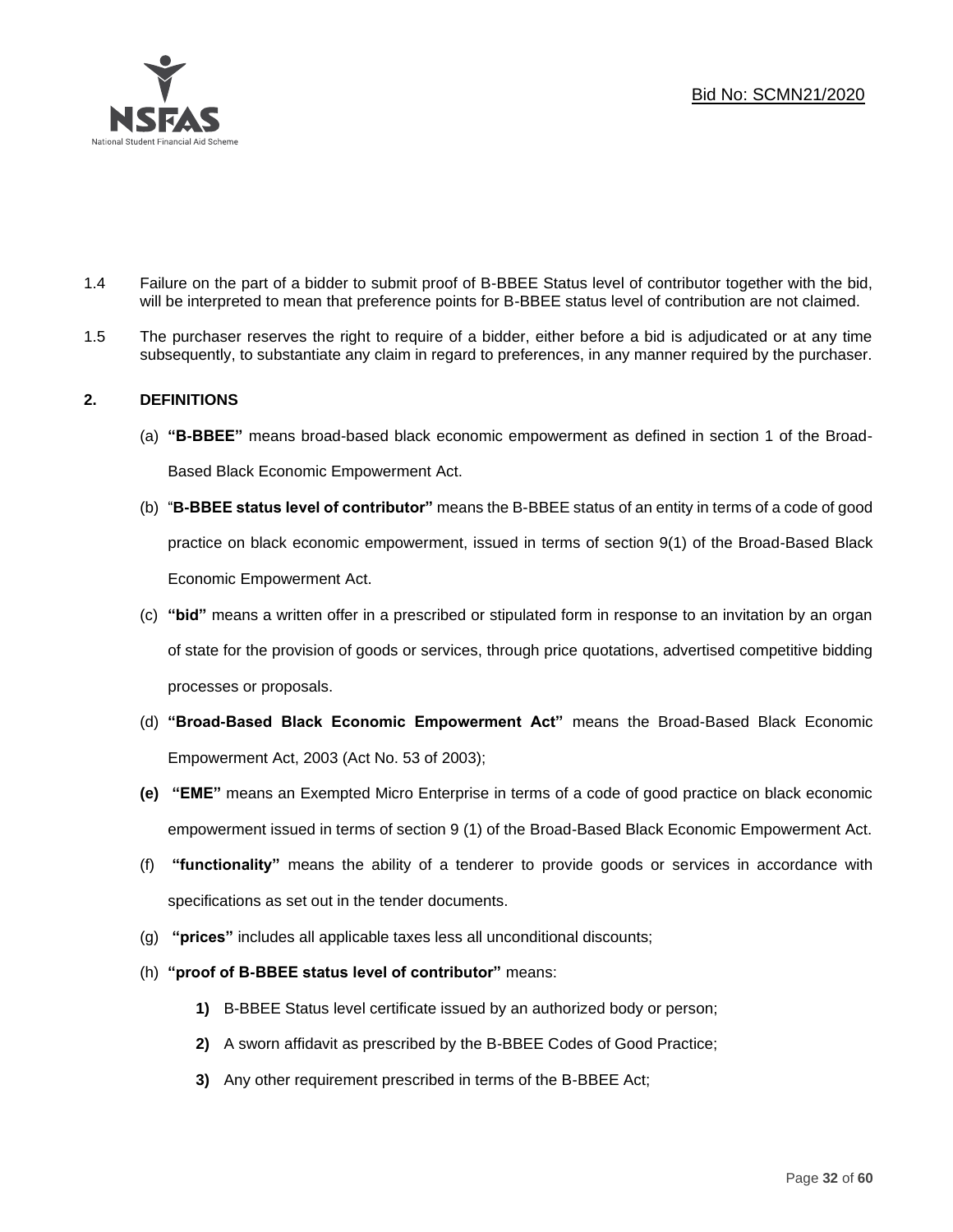

- (i) **"QSE"** means a qualifying small business enterprise in terms of a code of good practice on black economic empowerment issued in terms of section 9 (1) of the Broad-Based Black Economic Empowerment Act.
- *(j)* **"rand value"** means the total estimated value of a contract in Rand, calculated at the time of bid invitation, and includes all applicable taxes.

## **3. POINTS AWARDED FOR PRICE**

## 3.1 **THE 80/20 PREFERENCE POINT SYSTEMS**

A maximum of 80 points is allocated for price on the following basis:

**80/20**

$$
Ps = 80 \left( 1 - \frac{Pt - P \min}{P \min} \right)
$$

Where

Ps = Points scored for price of bid under consideration

l

Pt = Price of bid under consideration

Pmin = Price of lowest acceptable bid

## **4. POINTS AWARDED FOR B-BBEE STATUS LEVEL OF CONTRIBUTOR**

4.1 In terms of Regulation 6 (2) and 7 (2) of the Preferential Procurement Regulations, preference points must be awarded to a bidder for attaining the B-BBEE status level of contribution in accordance with the table below: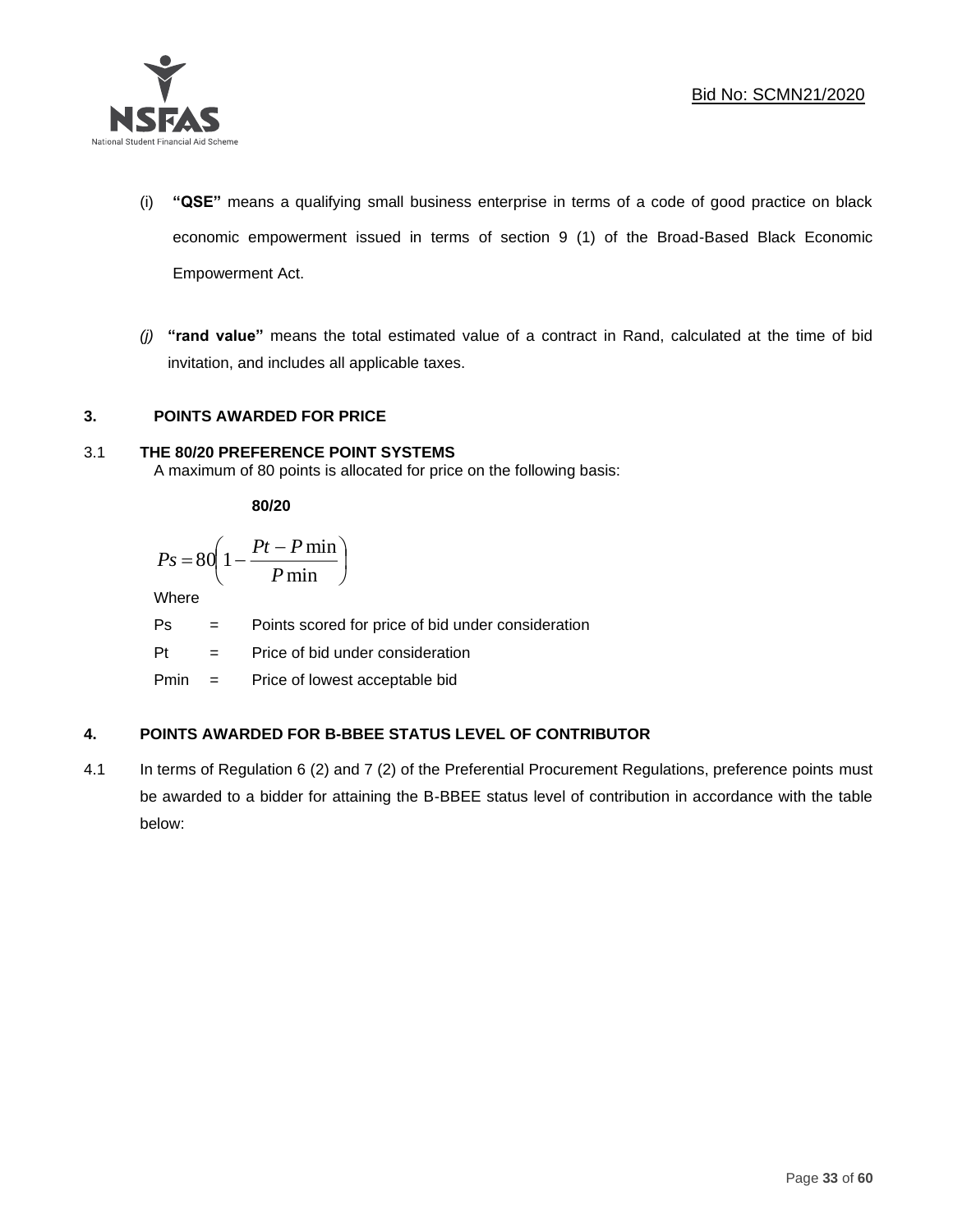

| <b>B-BBEE Status Level of</b><br><b>Contributor</b> | <b>Number of points</b><br>(90/10 system) | <b>Number of points</b><br>(80/20 system) |
|-----------------------------------------------------|-------------------------------------------|-------------------------------------------|
|                                                     | 10                                        | 20                                        |
| 2                                                   | 9                                         | 18                                        |
| 3                                                   | 6                                         | 14                                        |
|                                                     | 5                                         | 12                                        |
| 5                                                   |                                           | 8                                         |
| 6                                                   | 3                                         | 6                                         |
|                                                     |                                           |                                           |
| 8                                                   |                                           |                                           |
| Non-compliant contributor                           |                                           |                                           |

#### **5. BID DECLARATION**

5.1 Bidders who claim points in respect of B-BBEE Status Level of Contribution must complete the following:

## **6. B-BBEE STATUS LEVEL OF CONTRIBUTOR CLAIMED IN TERMS OF PARAGRAPHS 1.4 AND 4.1**

6.1 B-BBEE Status Level of Contributor: = ……… (maximum of 20 points)

(Points claimed in respect of paragraph 7.1 must be in accordance with the table reflected in paragraph

4.1 and must be substantiated by relevant proof of B-BBEE status level of contributor.

## **7. SUB-CONTRACTING**

7.1 Will any portion of the contract be sub-contracted?

## (*Tick applicable box*)



7.1.1 If yes, indicate:

- i) What percentage of the contract will be subcontracted............…………….…………%
- ii) The name of the sub-contractor…………………………………………………………...
- iii) The B-BBEE status level of the sub-contractor......................................……………...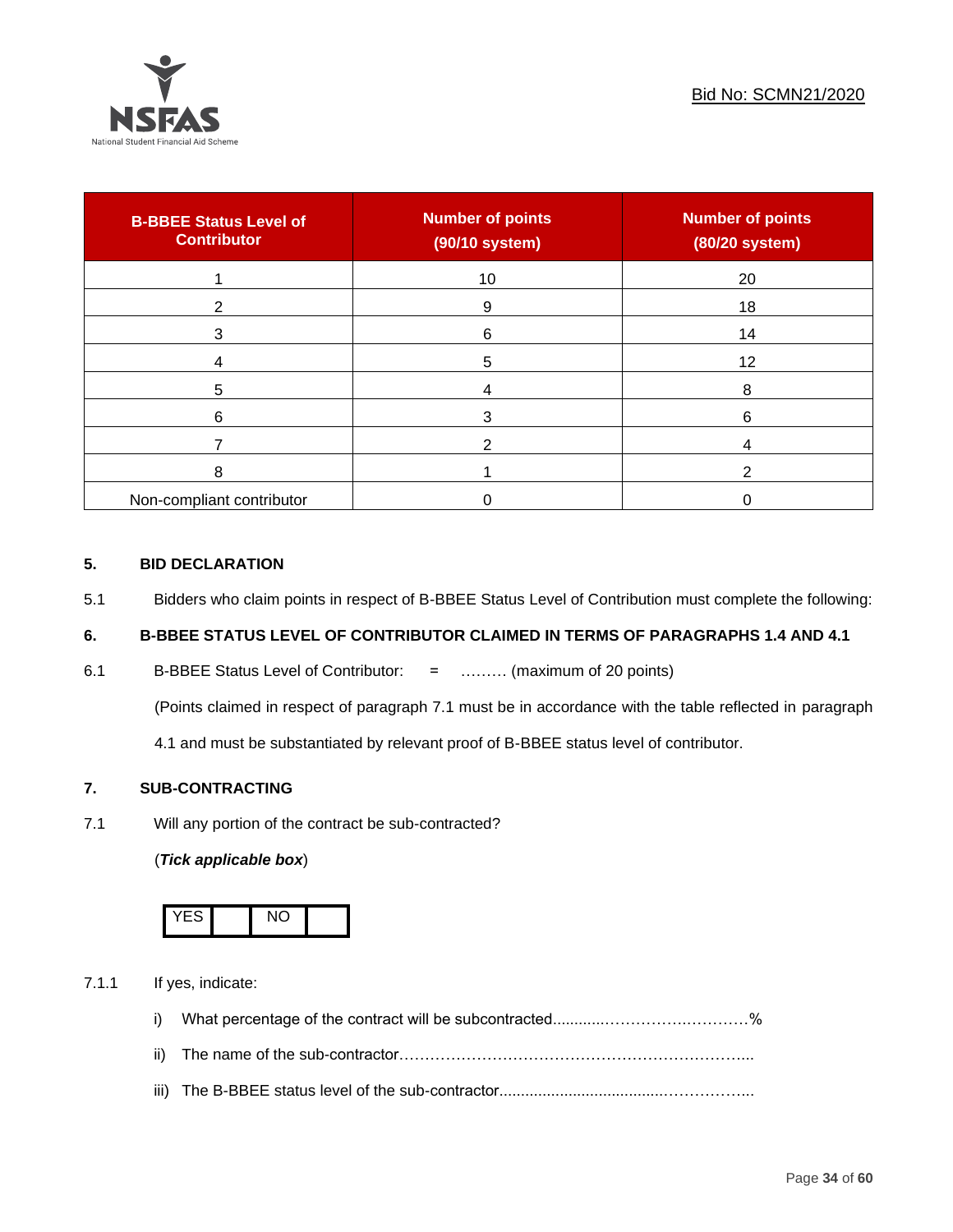

iv) Whether the sub-contractor is an EME or QSE

## *(Tick applicable box*)



v) Specify, by ticking the appropriate box, if subcontracting with an enterprise in terms of Preferential

Procurement Regulations,2017:

| Designated Group: An EME or QSE which is at last 51% owned by:    |            | <b>QSE</b> |
|-------------------------------------------------------------------|------------|------------|
|                                                                   | $\sqrt{ }$ | V          |
| <b>Black people</b>                                               |            |            |
| Black people who are youth                                        |            |            |
| Black people who are women                                        |            |            |
| Black people with disabilities                                    |            |            |
| Black people living in rural or underdeveloped areas or townships |            |            |
| Cooperative owned by black people                                 |            |            |
| Black people who are military veterans                            |            |            |
| <b>OR</b>                                                         |            |            |
| Any EME                                                           |            |            |
| Any QSE                                                           |            |            |

## 8. **DECLARATION WITH REGARD TO COMPANY/FIRM**

- 8.1 Name of company/firm………………………………………………………………………….
- 8.2 VAT registration number…………………………………….…………………………………
- 8.3 Company registration number…………….……………………….…………………………….

## 8.4 TYPE OF COMPANY/ FIRM

- D Partnership/Joint Venture / Consortium
- □ One-person business/sole propriety
- D Close corporation
- D Company
- (Pty) Limited

[TICK APPLICABLE BOX]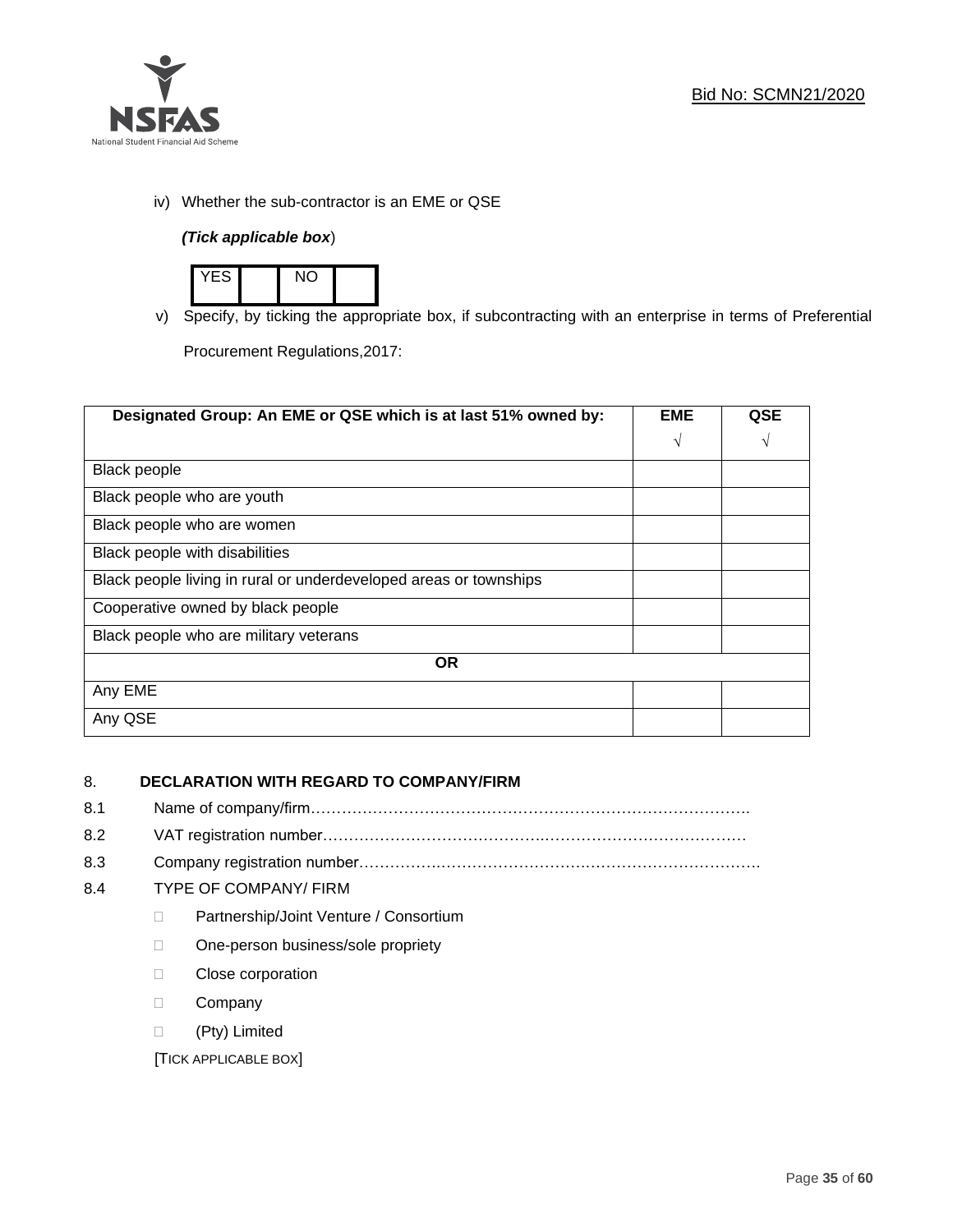

| 8.5 | DESCRIBE PRINCIPAL BUSINESS ACTIVITIES                                                                                                                                                                              |                                                                                                            |  |  |  |
|-----|---------------------------------------------------------------------------------------------------------------------------------------------------------------------------------------------------------------------|------------------------------------------------------------------------------------------------------------|--|--|--|
|     |                                                                                                                                                                                                                     |                                                                                                            |  |  |  |
|     |                                                                                                                                                                                                                     |                                                                                                            |  |  |  |
| 8.6 |                                                                                                                                                                                                                     | <b>COMPANY CLASSIFICATION</b>                                                                              |  |  |  |
|     | $\Box$                                                                                                                                                                                                              | Manufacturer                                                                                               |  |  |  |
|     | Ц                                                                                                                                                                                                                   | Supplier                                                                                                   |  |  |  |
|     | □                                                                                                                                                                                                                   | Professional service provider                                                                              |  |  |  |
|     | □                                                                                                                                                                                                                   | Other service providers, e.g. transporter, etc.                                                            |  |  |  |
|     |                                                                                                                                                                                                                     | [TICK APPLICABLE BOX]                                                                                      |  |  |  |
| 8.7 |                                                                                                                                                                                                                     |                                                                                                            |  |  |  |
| 8.8 | I/we, the undersigned, who is / are duly authorised to do so on behalf of the company/firm, certify that the                                                                                                        |                                                                                                            |  |  |  |
|     | points claimed, based on the B-BBE status level of contributor indicated in paragraphs 1.4 and 6.1 of the<br>foregoing certificates, qualifies the company/ firm for the preference(s) shown and I / we acknowledge |                                                                                                            |  |  |  |
|     |                                                                                                                                                                                                                     |                                                                                                            |  |  |  |
|     | that:                                                                                                                                                                                                               |                                                                                                            |  |  |  |
|     | i)                                                                                                                                                                                                                  | The information furnished is true and correct.                                                             |  |  |  |
|     | ii)                                                                                                                                                                                                                 | The preference points claimed are in accordance with the General Conditions as indicated in                |  |  |  |
|     |                                                                                                                                                                                                                     | paragraph 1 of this form.                                                                                  |  |  |  |
|     | iii)                                                                                                                                                                                                                | In the event of a contract being awarded as a result of points claimed as shown in paragraphs 1.4 and      |  |  |  |
|     |                                                                                                                                                                                                                     | 6.1, the contractor may be required to furnish documentary proof to the satisfaction of the purchaser      |  |  |  |
|     |                                                                                                                                                                                                                     | that the claims are correct.                                                                               |  |  |  |
|     |                                                                                                                                                                                                                     | iv) If the B-BBEE status level of contributor has been claimed or obtained on a fraudulent basis or any of |  |  |  |
|     |                                                                                                                                                                                                                     | the conditions of contract have not been fulfilled, the purchaser may, in addition to any other remedy     |  |  |  |
|     |                                                                                                                                                                                                                     | it may have -                                                                                              |  |  |  |
|     |                                                                                                                                                                                                                     |                                                                                                            |  |  |  |

(a) disqualify the person from the bidding process.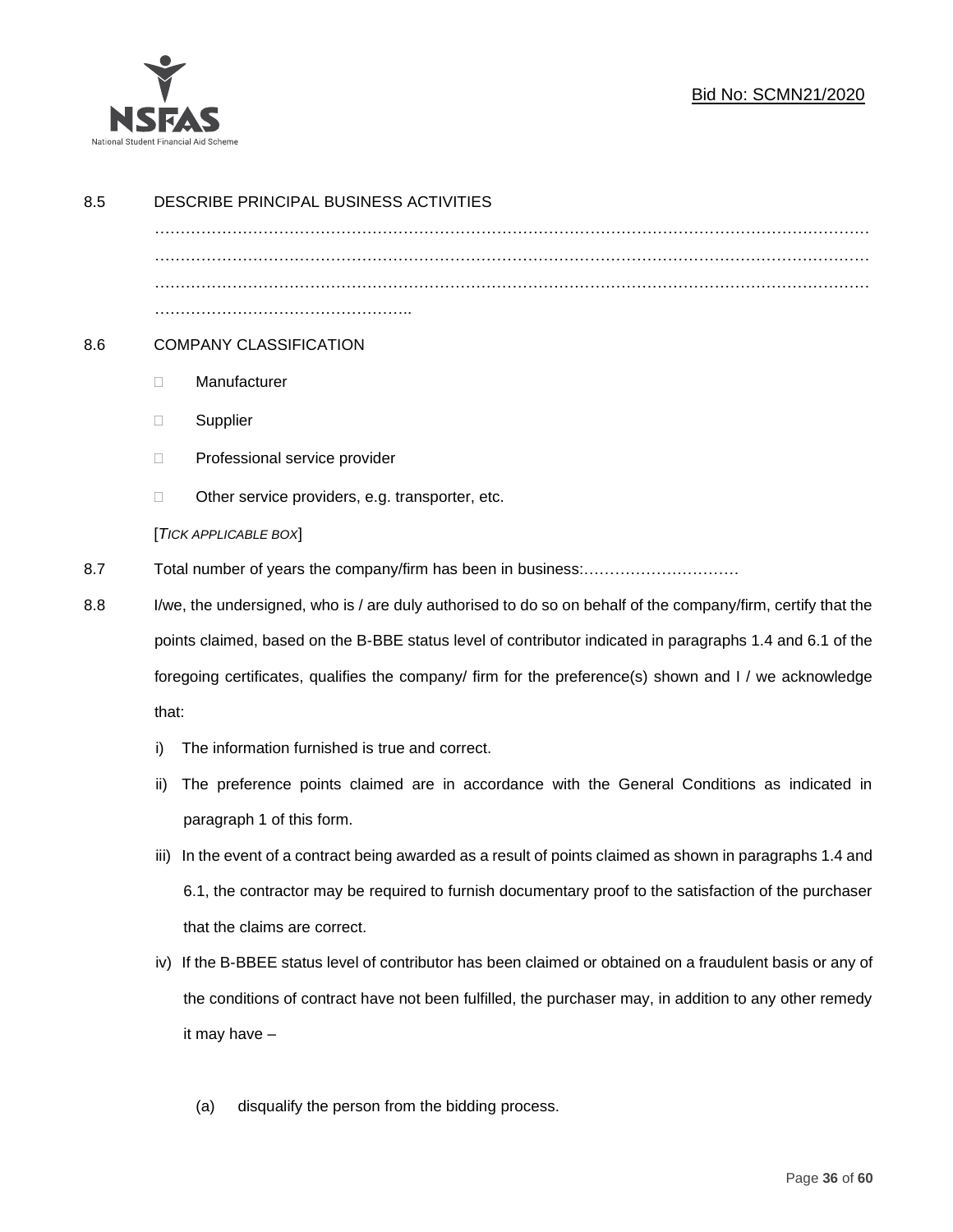

- (b) recover costs, losses or damages it has incurred or suffered as a result of that person's conduct.
- (c) cancel the contract and claim any damages which it has suffered as a result of having to make less favourable arrangements due to such cancellation.
- (d) recommend that the bidder or contractor, its shareholders and directors, or only the shareholders and directors who acted on a fraudulent basis, be restricted by the National Treasury from obtaining business from any organ of state for a period not exceeding 10 years, after the *audi alteram partem* (hear the other side) rule has been applied; and
- (e) forward the matter for criminal prosecution.

| <b>WITNESSES</b> |                              |
|------------------|------------------------------|
|                  | SIGNATURE(S) OF BIDDERS(S)   |
|                  | DATE:<br>.<br><b>ADDRESS</b> |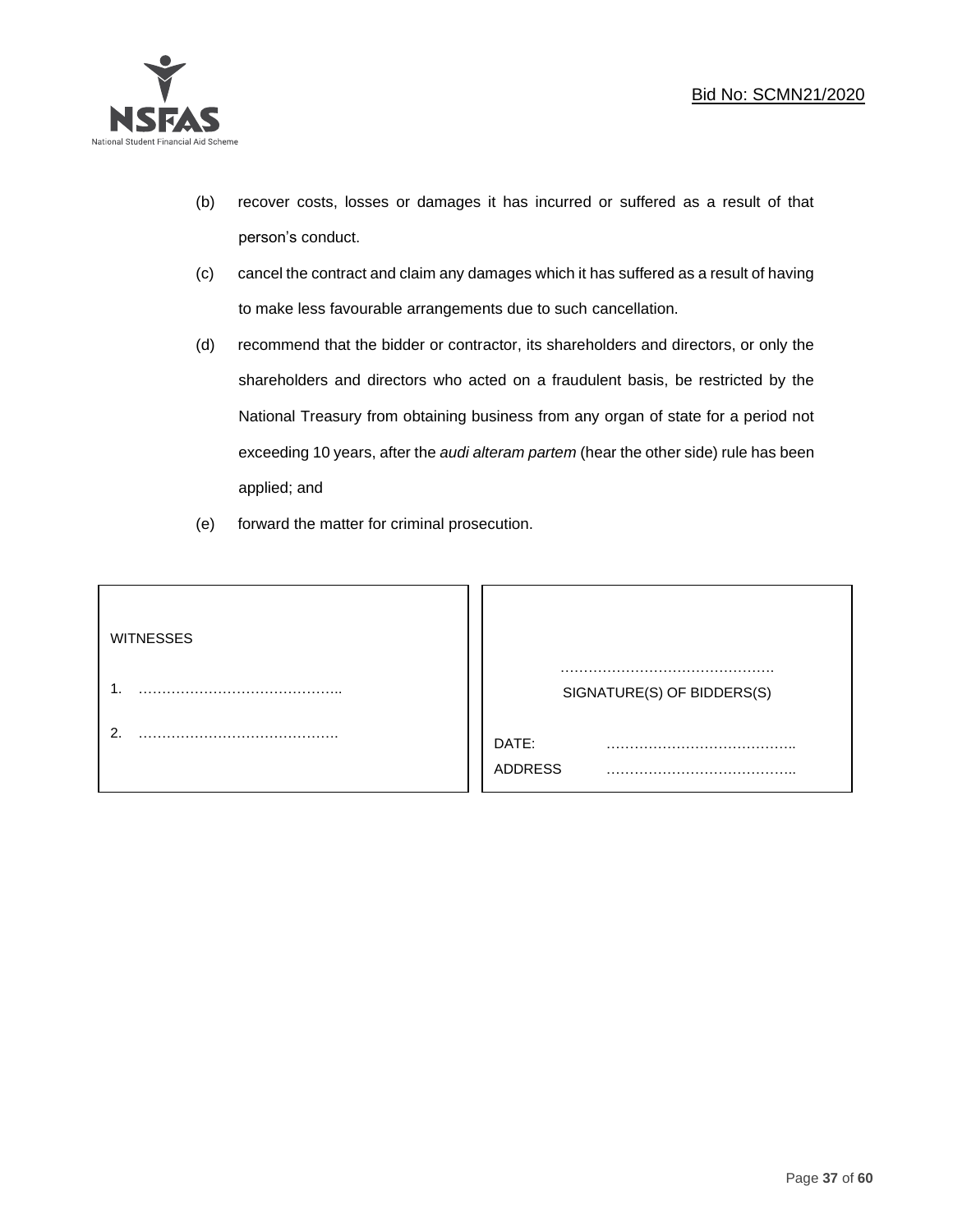

## GOVERNMENT PROCUREMENT

## **GENERAL CONDITIONS OF CONTRACT July 2010**

## **NOTES**

The purpose of this document is to:

(i) Draw special attention to certain general conditions applicable to government bids, contracts and orders; and

(ii) To ensure that clients be familiar with regard to the rights and obligations of all parties involved in doing business with government.

In this document words in the singular also mean in the plural and vice versa and words in the masculine also mean in the feminine and neuter.

• The General Conditions of Contract will form part of all bid documents and may not be amended.

Special Conditions of Contract (SCC) relevant to a specific bid, should be compiled separately for every bid (if applicable) and will supplement the General Conditions of Contract. Whenever there is a conflict, the provisions in the SCC shall prevail.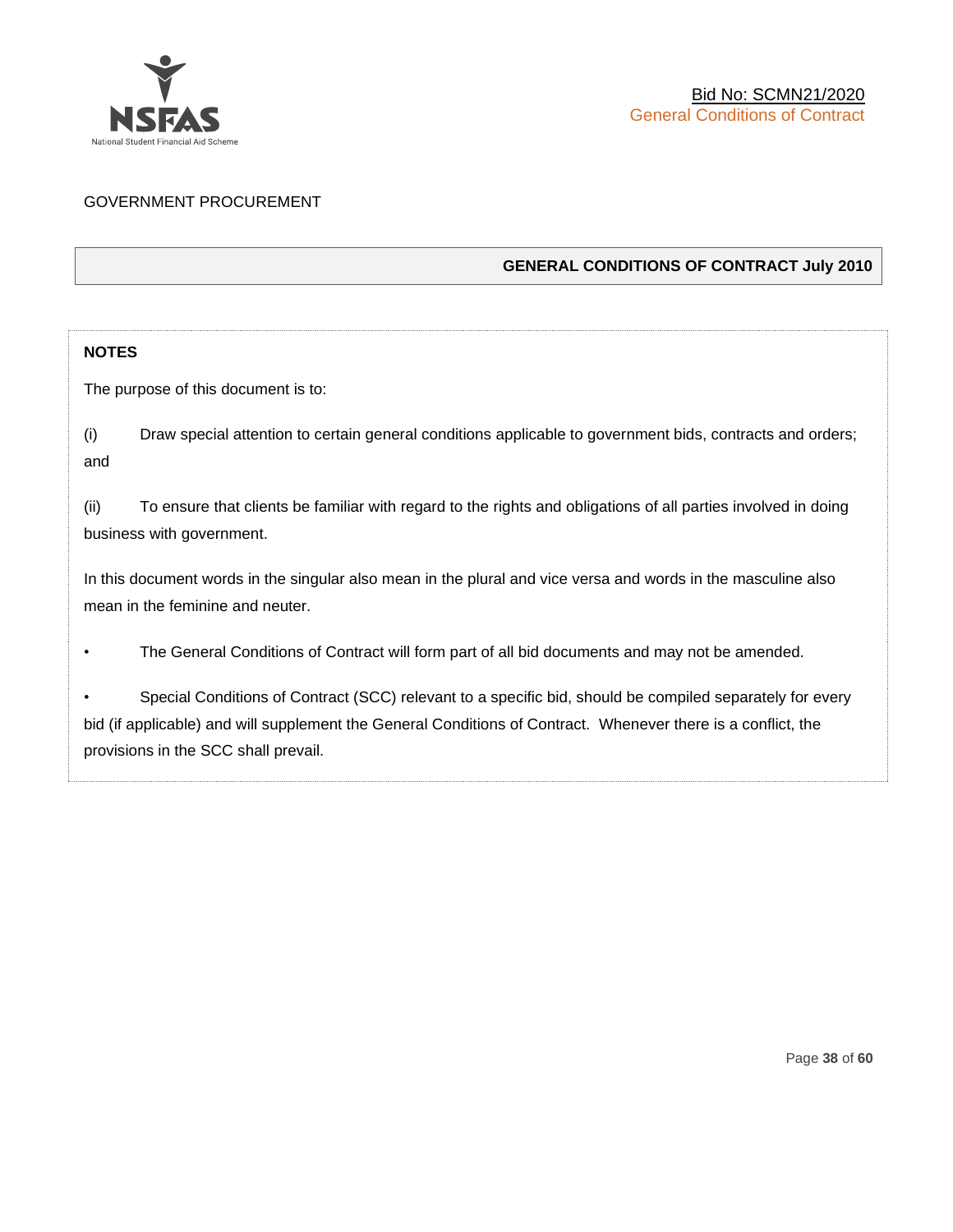

## TABLE OF CLAUSES

- 1. Definitions
- 2. Application
- 3. General
- 4. Standards
- 5. Use of contract documents and information; inspection
- 6. Patent rights
- 7. Performance security
- 8. Inspections, tests and analysis
- 9. Packing
- 10. Delivery and documents
- 11. Insurance
- 12. Transportation
- 13. Incidental services
- 14. Spare parts
- 15. Warranty
- 16. Payment
- 17. Prices
- 18. Contract amendments
- 19. Assignment
- 20. Subcontracts
- 21. Delays in the supplier's performance
- 22. Penalties
- 23. Termination for default
- 24. Dumping and countervailing duties
- 25. Force Majeure
- 26. Termination for insolvency
- 27. Settlement of disputes
- 28. Limitation of liability
- 29. Governing language
- 30. Applicable law
- 31. Notices
- 32. Taxes and duties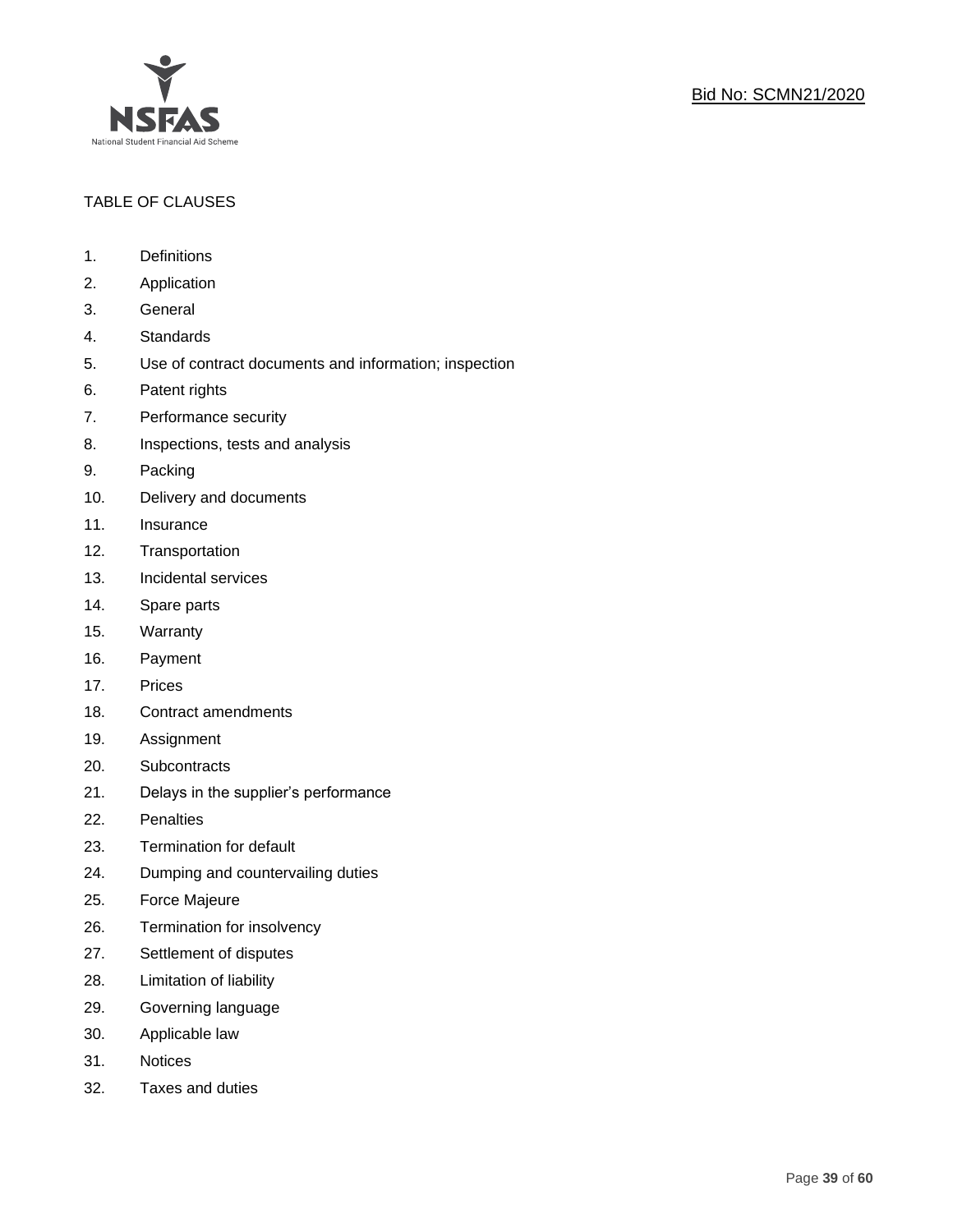



- 33. National Industrial Participation Programme (NIPP)
- 34. Prohibition of restrictive practices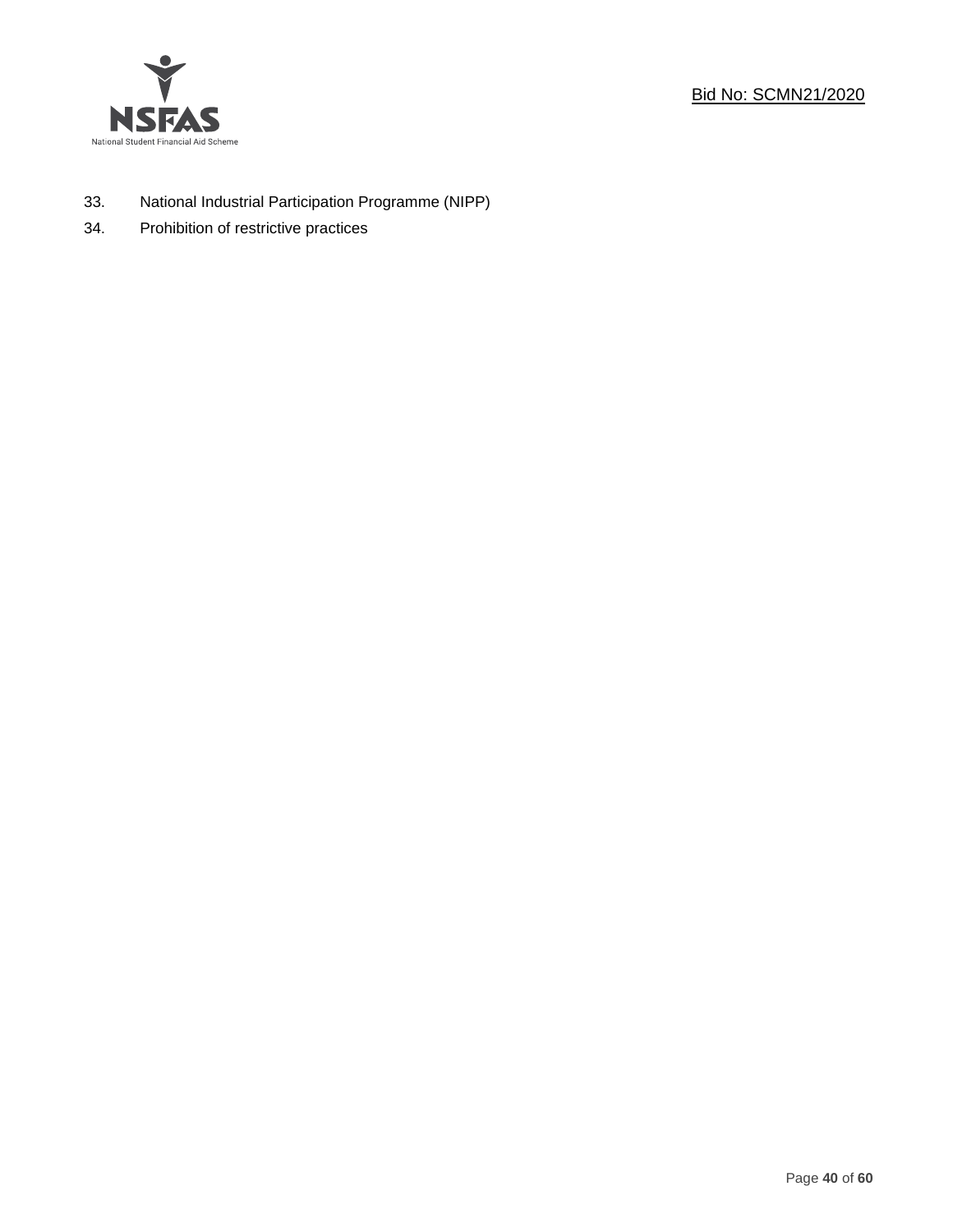

## **General Conditions of Contract**

#### **1. Definitions**

- 1. The following terms shall be interpreted as indicated:
- 1.1 "Closing time" means the date and hour specified in the bidding documents for the receipt of bids.
- 1.2 "Contract" means the written agreement entered into between the purchaser and the supplier, as recorded in the contract form signed by the parties, including all attachments and appendices thereto and all documents incorporated by reference therein.
- 1.3 "Contract price" means the price payable to the supplier under the contract for the full and proper performance of his contractual obligations.
- 1.4 "Corrupt practice" means the offering, giving, receiving, or soliciting of anything of value to influence the action of a public official in the procurement process or in contract execution.
- 1.5 "Countervailing duties" are imposed in cases where an enterprise abroad is subsidized by its government and encouraged to market its products internationally.
- 1.6 "Country of origin" means the place where the goods were mined, grown or produced or from which the services are supplied. Goods are produced when, through manufacturing, processing or substantial and major assembly of components, a commercially recognized new product results that is substantially different in basic characteristics or in purpose or utility from its components.
- 1.7 "Day" means calendar day.
- 1.8 "Delivery" means delivery in compliance of the conditions of the contract or order.
- 1.9 "Delivery ex stock" means immediate delivery directly from stock actually on hand.
- 1.10 "Delivery into consignees store or to his site" means delivered and unloaded in the specified store or depot or on the specified site in compliance with the conditions of the contract or order, the supplier bearing all risks and charges involved until the supplies are so delivered and a valid receipt is obtained.
- 1.11 "Dumping" occurs when a private enterprise abroad market its goods on own initiative in the RSA at lower prices than that of the country of origin and which have the potential to harm the local industries in the RSA.
- 1.12 " Force majeure" means an event beyond the control of the supplier and not involving the supplier's fault or negligence and not foreseeable. Such events may include, but is not restricted to, acts of the purchaser in its sovereign capacity, wars or revolutions, fires, floods, epidemics, quarantine restrictions and freight embargoes.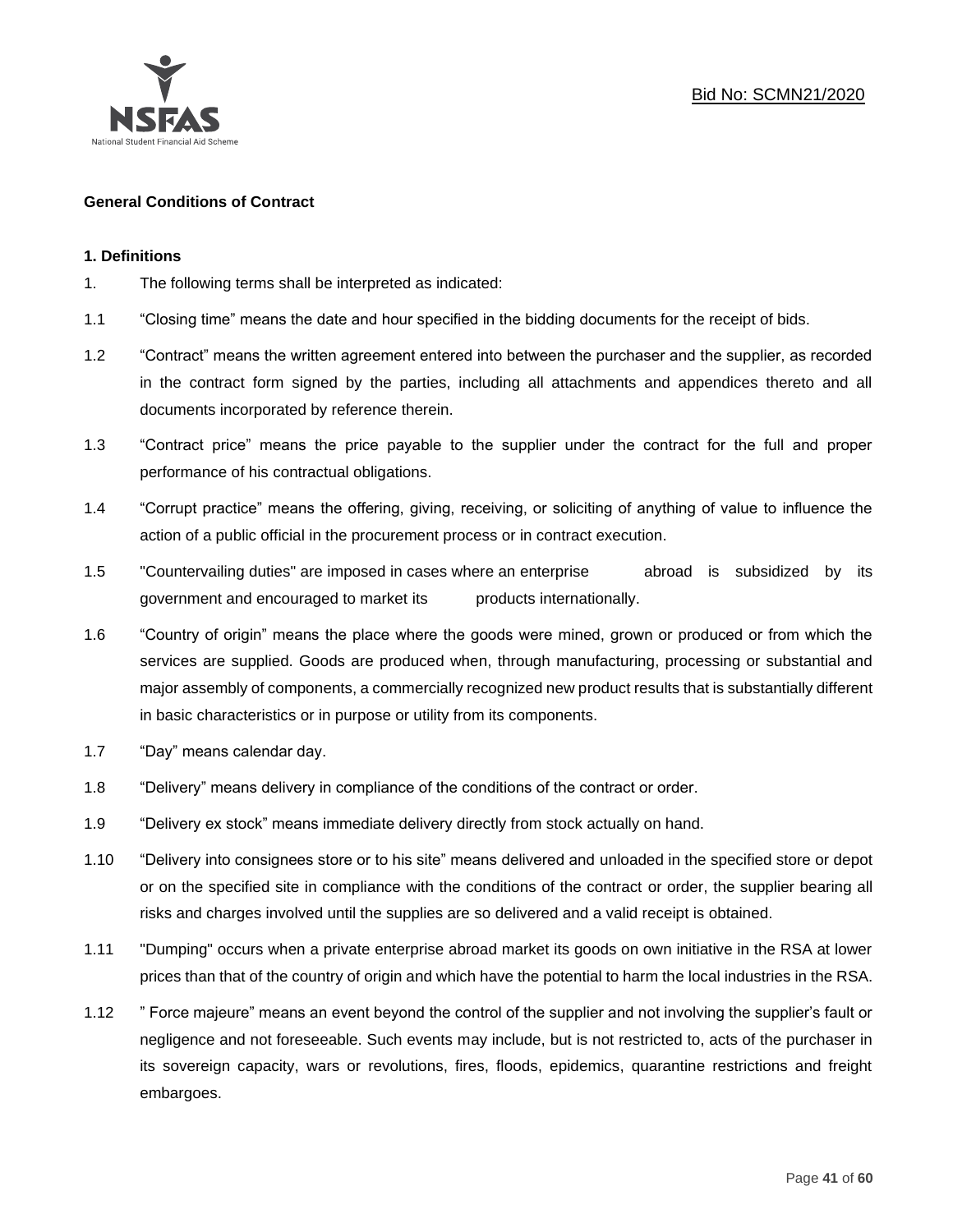

- 1.13 "Fraudulent practice" means a misrepresentation of facts in order to influence a procurement process or the execution of a contract to the detriment of any bidder and includes collusive practice among bidders (prior to or after bid submission) designed to establish bid prices at artificial non-competitive levels and to deprive the bidder of the benefits of free and open competition.
- 1.14 "GCC" means the General Conditions of Contract.
- 1.15 "Goods" means all of the equipment, machinery, and/or other materials that the supplier is required to supply to the purchaser under the contract.
- 1.16 "Imported content" means that portion of the bidding price represented by the cost of components, parts or materials which have been or are still to be imported (whether by the supplier or his subcontractors) and which costs are inclusive of the costs abroad, plus freight and other direct importation costs such as landing costs, dock dues, import duty, sales duty or other similar tax or duty at the South African place of entry as well as transportation and handling charges to the factory in the Republic where the supplies covered by the bid will be manufactured.
- 1.17 "Local content" means that portion of the bidding price which is not included in the imported content provided that local manufacture does take place.
- 1.18 "Manufacture" means the production of products in a factory using labour, materials, components and machinery and includes other related value-adding activities.
- 1.19 "Order" means an official written order issued for the supply of goods or works or the rendering of a service.
- 1.20 "Project site," where applicable, means the place indicated in bidding documents.
- 1.21 "Purchaser" means the organization purchasing the goods.
- 1.22 "Republic" means the Republic of South Africa.
- 1.23 "SCC" means the Special Conditions of Contract.
- 1.24 "Services" means those functional services ancillaries to the supply of the goods, such as transportation and any other incidental services, such as installation, commissioning, provision of technical assistance, training, catering, gardening, security, maintenance and other such obligations of the supplier covered under the contract.
- 1.25 "Written" or "in writing" means handwritten in ink or any form of electronic or mechanical writing.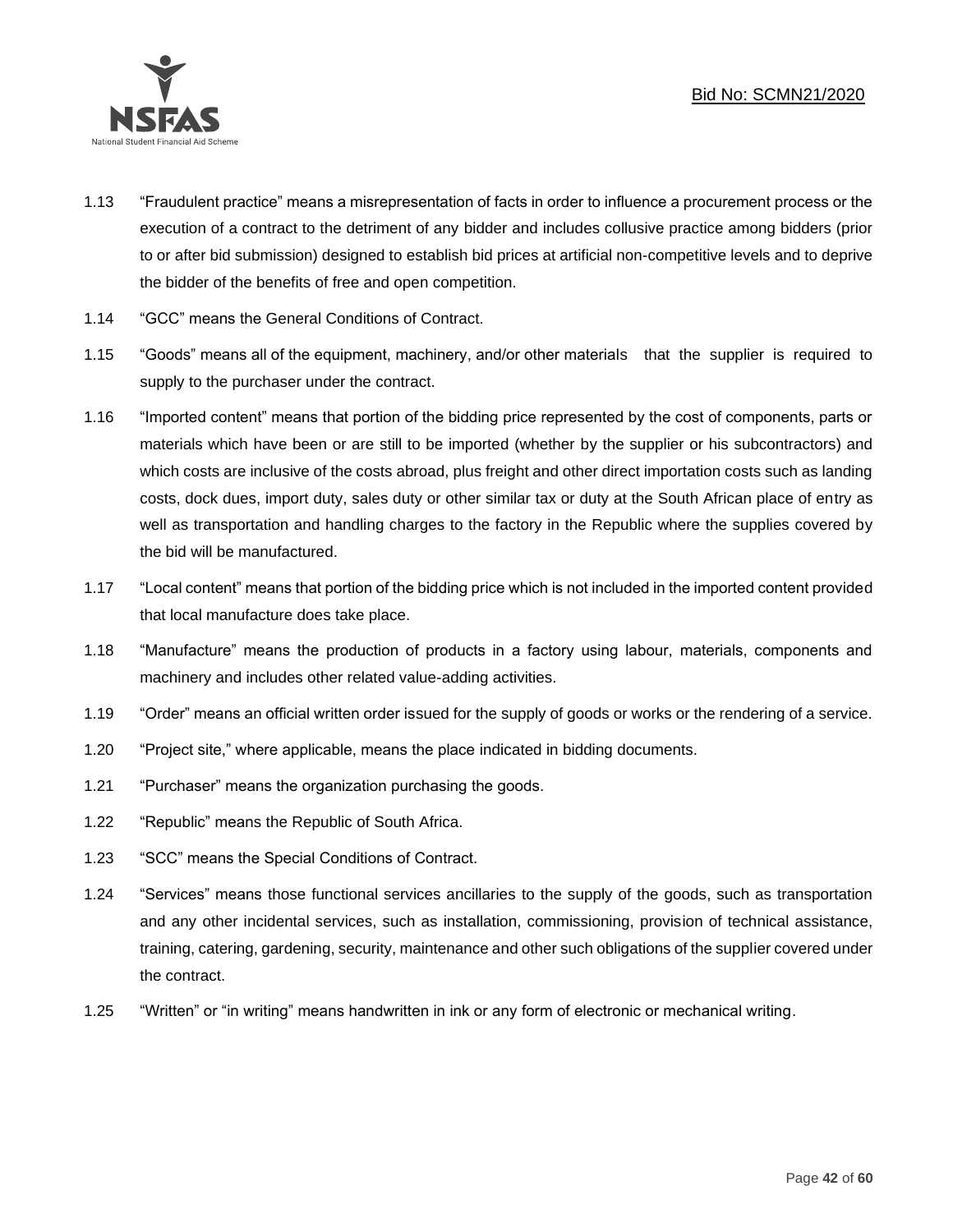

## **2. Application**

- 2.1 These general conditions are applicable to all bids, contracts and orders including bids for functional and professional services, sales, hiring, letting and the granting or acquiring of rights, but excluding immovable property, unless otherwise indicated in the bidding documents.
- 2.2 Where applicable, special conditions of contract are also laid down to cover specific supplies, services or works.
- 2.3 Where such special conditions of contract are in conflict with these general conditions, the special conditions shall apply.

#### **3 General**

- 3.1 Unless otherwise indicated in the bidding documents, the purchaser shall not be liable for any expense incurred in the preparation and submission of a bid. Where applicable a non-refundable fee for documents may be charged.
- 3.2 With certain exceptions, invitations to bid are only published in the Government Tender Bulletin. The Government Tender Bulletin may be obtained directly from the Government Printer, Private Bag X85, Pretoria 0001, or accessed electronically from [www.treasury.gov.za](http://www.treasury.gov.za/)

## **4. Standards**

4.1 The goods supplied shall conform to the standards mentioned in the bidding documents and specifications.

## **5. Use of contract documents and information; inspection**.

- 5.1 The supplier shall not, without the purchaser's prior written consent, disclose the contract, or any provision thereof, or any specification, plan, drawing, pattern, sample, or information furnished by or on behalf of the purchaser in connection therewith, to any person other than a person employed by the supplier in the performance of the contract. Disclosure to any such employed person shall be made in confidence and shall extend only so far as may be necessary for purposes of such performance.
- 5.2 The supplier shall not, without the purchaser's prior written consent, make use of any document or information mentioned in GCC clause 5.1 except for purposes of performing the contract.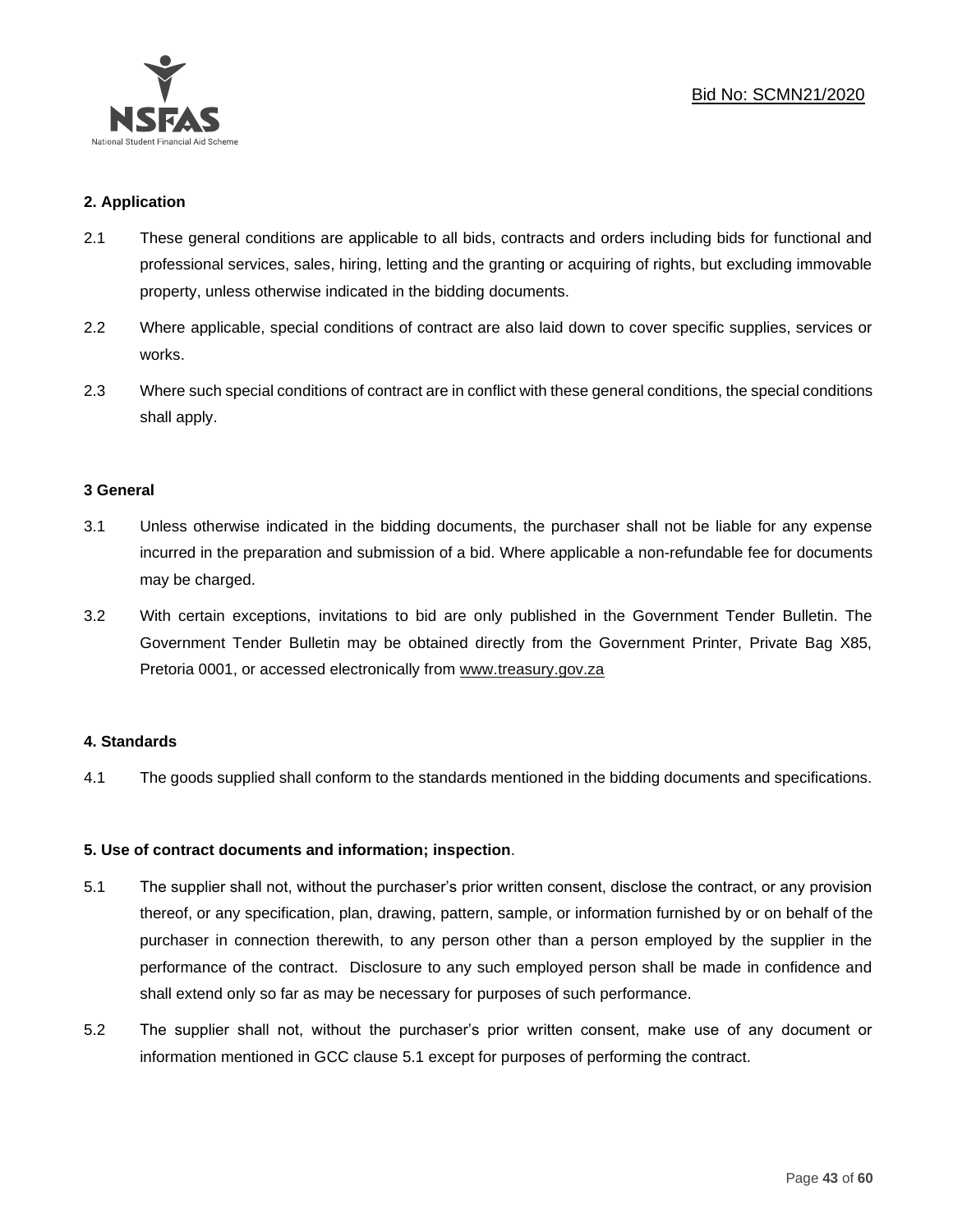

- 5.3 Any document, other than the contract itself mentioned in GCC clause 5.1 shall remain the property of the purchaser and shall be returned (all copies) to the purchaser on completion of the supplier's performance under the contract if so, required by the purchaser.
- 5.4 The supplier shall permit the purchaser to inspect the supplier's records relating to the performance of the supplier and to have them audited by auditors appointed by the purchaser, if so, required by the purchaser.

## **6. Patent rights**

6.1 The supplier shall indemnify the purchaser against all third-party claims of infringement of patent, trademark, or industrial design rights arising from use of the goods or any part thereof by the purchaser.

## **7. Performance security**

- 7.1 Within thirty (30) days of receipt of the notification of contract award, the successful bidder shall furnish to the purchaser the performance security of the amount specified in SCC.
- 7.2 The proceeds of the performance security shall be payable to the purchaser as compensation for any loss resulting from the supplier's failure to complete his obligations under the contract.
- 7.3 The performance security shall be denominated in the currency of the contract, or in a freely convertible currency acceptable to the purchaser and shall be in one of the following forms:
	- (a) a bank guarantee or an irrevocable letter of credit issued by a reputable bank located in the purchaser's country or abroad, acceptable to the purchaser, in the form provided in the bidding documents or another form acceptable to the purchaser; or
	- (b) a cashier's or certified cheque
- 7.4 The performance security will be discharged by the purchaser and returned to the supplier not later than thirty (30) days following the date of completion of the supplier's performance obligations under the contract, including any warranty obligations, unless otherwise specified in SCC.

## **8. Inspections, tests and analyses**

- 8.1 All pre-bidding testing will be for the account of the bidder.
- 8.2 If it is a bid condition that supplies to be produced or services to be rendered should at any stage during production or execution or on completion be subject to inspection, the premises of the bidder or contractor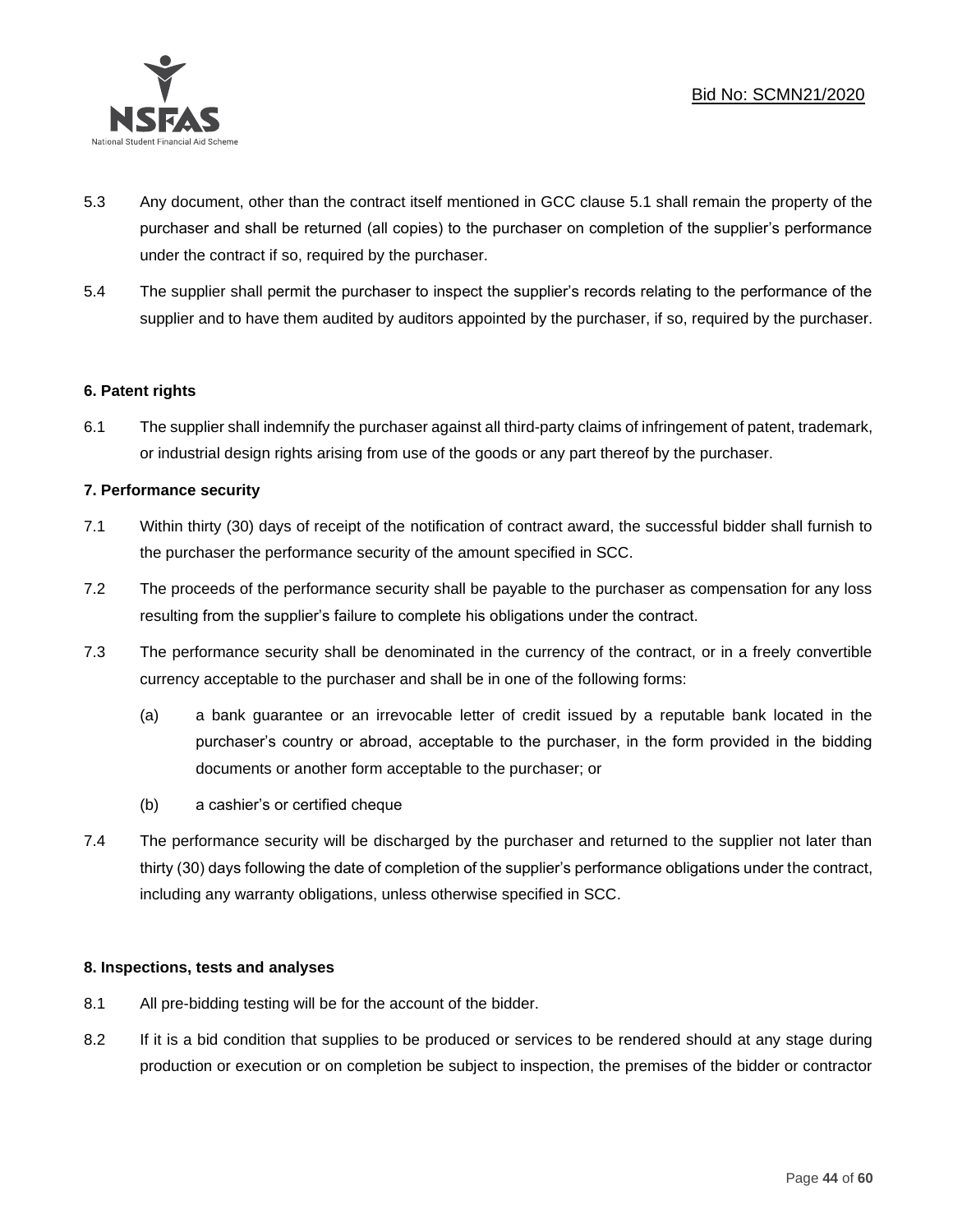

shall be open, at all reasonable hours, for inspection by a representative of the Department or an organization acting on behalf of the Department.

- 8.3 If there are no inspection requirements indicated in the bidding documents and no mention is made in the contract, but during the contract period it is decided that inspections shall be carried out, the purchaser shall itself make the necessary arrangements, including payment arrangements with the testing authority concerned.
- 8.4 If the inspections, tests and analyses referred to in clauses 8.2 and 8.3 show the supplies to be in accordance with the contract requirements, the cost of the inspections, tests and analyses shall be defrayed by the purchaser.
- 8.5 Where the supplies or services referred to in clauses 8.2 and 8.3 do not comply with the contract requirements, irrespective of whether such supplies or services are accepted or not, the cost in connection with these inspections, tests or analyses shall be defrayed by the supplier.
- 8.6 Supplies and services which are referred to in clauses 8.2 and 8.3 and which do not comply with the contract requirements may be rejected.
- 8.7 Any contract supplies may on or after delivery be inspected, tested or analysed and may be rejected if found not to comply with the requirements of the contract. Such rejected supplies shall be held at the cost and risk of the supplier who shall, when called upon, remove them immediately at his own cost and forthwith substitute them with supplies which do comply with the requirements of the contract. Failing such removal, the rejected supplies shall be returned at the supplier's cost and risk. Should the supplier fail to provide the substitute supplies forthwith, the purchaser may, without giving the supplier further opportunity to substitute the rejected supplies, purchase such supplies as may be necessary at the expense of the supplier.
- 8.8 The provisions of clauses 8.4 to 8.7 shall not prejudice the right of the purchaser to cancel the contract on account of a breach of the conditions thereof, or to act in terms of Clause 23 of GCC.

## **9. Packing**

9.1 The supplier shall provide such packing of the goods as is required to prevent their damage or deterioration during transit to their final destination, as indicated in the contract. The packing shall be sufficient to withstand, without limitation, rough handling during transit and exposure to extreme temperatures, salt and precipitation during transit, and open storage. Packing, case size and weights shall take into consideration, where appropriate, the remoteness of the goods' final destination and the absence of heavy handling facilities at all points in transit.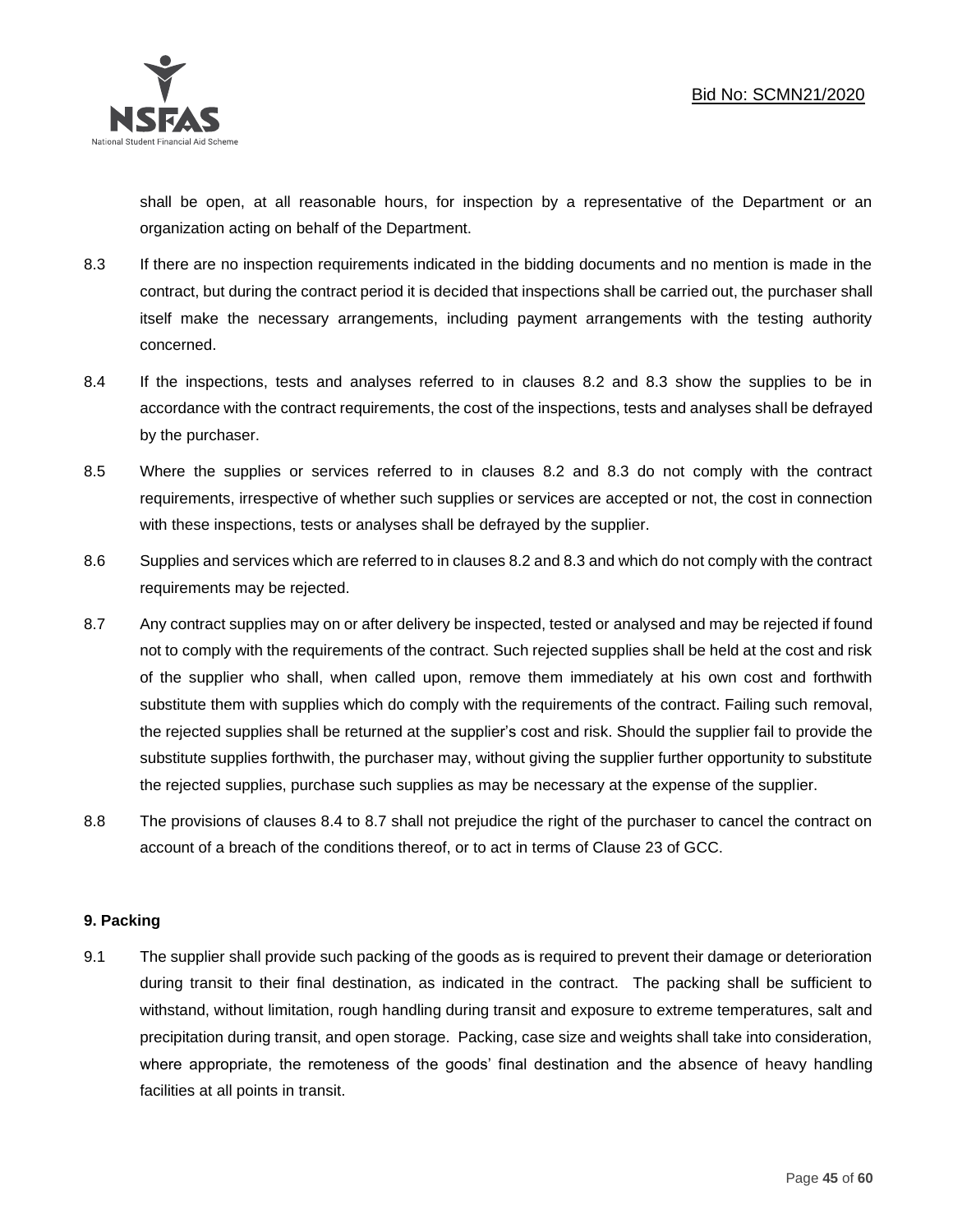

9.2 The packing, marking, and documentation within and outside the packages shall comply strictly with such special requirements as shall be expressly provided for in the contract, including additional requirements, if any, specified in SCC, and in any subsequent instructions ordered by the purchaser.

## **10. Delivery and documents**

- 10.1 Delivery of the goods shall be made by the supplier in accordance with the terms specified in the contract. The details of shipping and/or other documents to be furnished by the supplier are specified in SCC.
- 10.2 Documents to be submitted by the supplier are specified in SCC.

#### **11. Insurance**

11.1 The goods supplied under the contract shall be fully insured in a freely convertible currency against loss or damage incidental to manufacture or acquisition, transportation, storage and delivery in the manner specified in the SCC.

#### **12. Transportation**

12.1 Should a price other than an all-inclusive delivered price be required, this shall be specified in the SCC.

#### **13. Incidental services**

13.1 The supplier may be required to provide any or all of the following services, including additional services, if any, specified in SCC:

(a) performance or supervision of on-site assembly and/or commissioning of the supplied ` goods;

- (b) furnishing of tools required for assembly and/or maintenance of the supplied goods;
- (c) furnishing of a detailed operations and maintenance manual for each appropriate unit of the supplied goods;
- (d) performance or supervision or maintenance and/or repair of the supplied goods, for a period of time agreed by the parties, provided that this service shall not relieve the supplier of any warranty obligations under this contract; and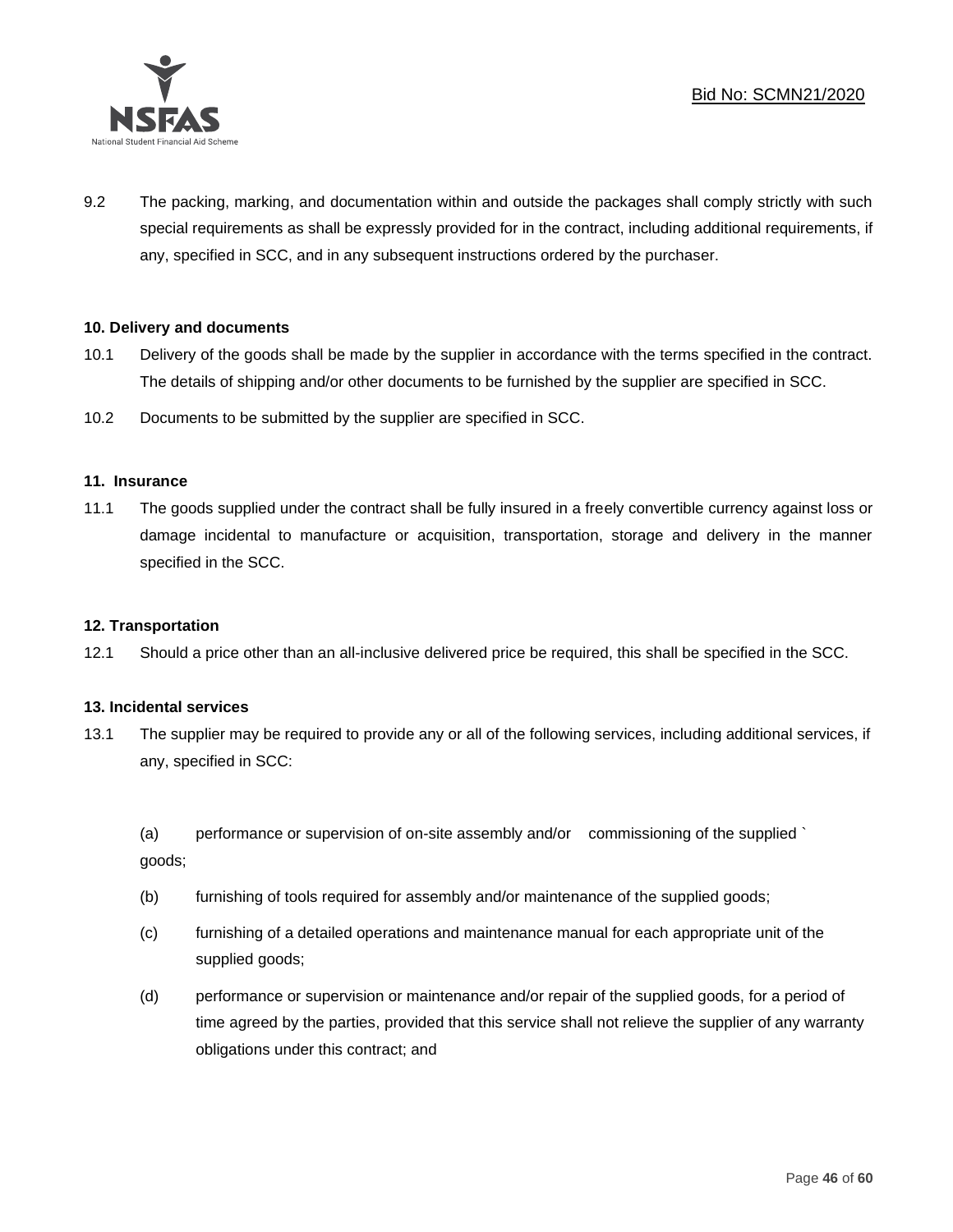

- (e) training of the purchaser's personnel, at the supplier's plant and/or on-site, in assembly, start-up, operation, maintenance, and/or repair of the supplied goods.
- 13.2 Prices charged by the supplier for incidental services, if not included in the contract price for the goods, shall be agreed upon in advance by the parties and shall not exceed the prevailing rates charged to other parties by the supplier for similar services.

## **14. Spare parts**

- 14.1 As specified in SCC, the supplier may be required to provide any or all of the following materials, notifications, and information pertaining to spare parts manufactured or distributed by the supplier:
	- (a) such spare parts as the purchaser may elect to purchase from the supplier, provided that this election shall not relieve the supplier of any warranty obligations under the contract; and
	- (b) in the event of termination of production of the spare parts:

(i) Advance notification to the purchaser of the pending termination, in sufficient time to permit the purchaser to procure needed requirements; and

(ii) following such termination, furnishing at no cost to the purchaser, the blueprints, drawings, and specifications of the spare parts, if requested.

## **15. Warranty**

- 15.1 The supplier warrants that the goods supplied under the contract are new, unused, of the most recent or current models, and that they incorporate all recent improvements in design and materials unless provided otherwise in the contract. The supplier further warrants that all goods supplied under this contract shall have no defect, arising from design, materials, or workmanship (except when the design and/or material is required by the purchaser's specifications) or from any act or omission of the supplier, that may develop under normal use of the supplied goods in the conditions prevailing in the country of final destination.
- 15.2 This warranty shall remain valid for twelve (12) months after the goods, or any portion thereof as the case may be, have been delivered to and accepted at the final destination indicated in the contract, or for eighteen (18) months after the date of shipment from the port or place of loading in the source country, whichever period concludes earlier, unless specified otherwise in SCC.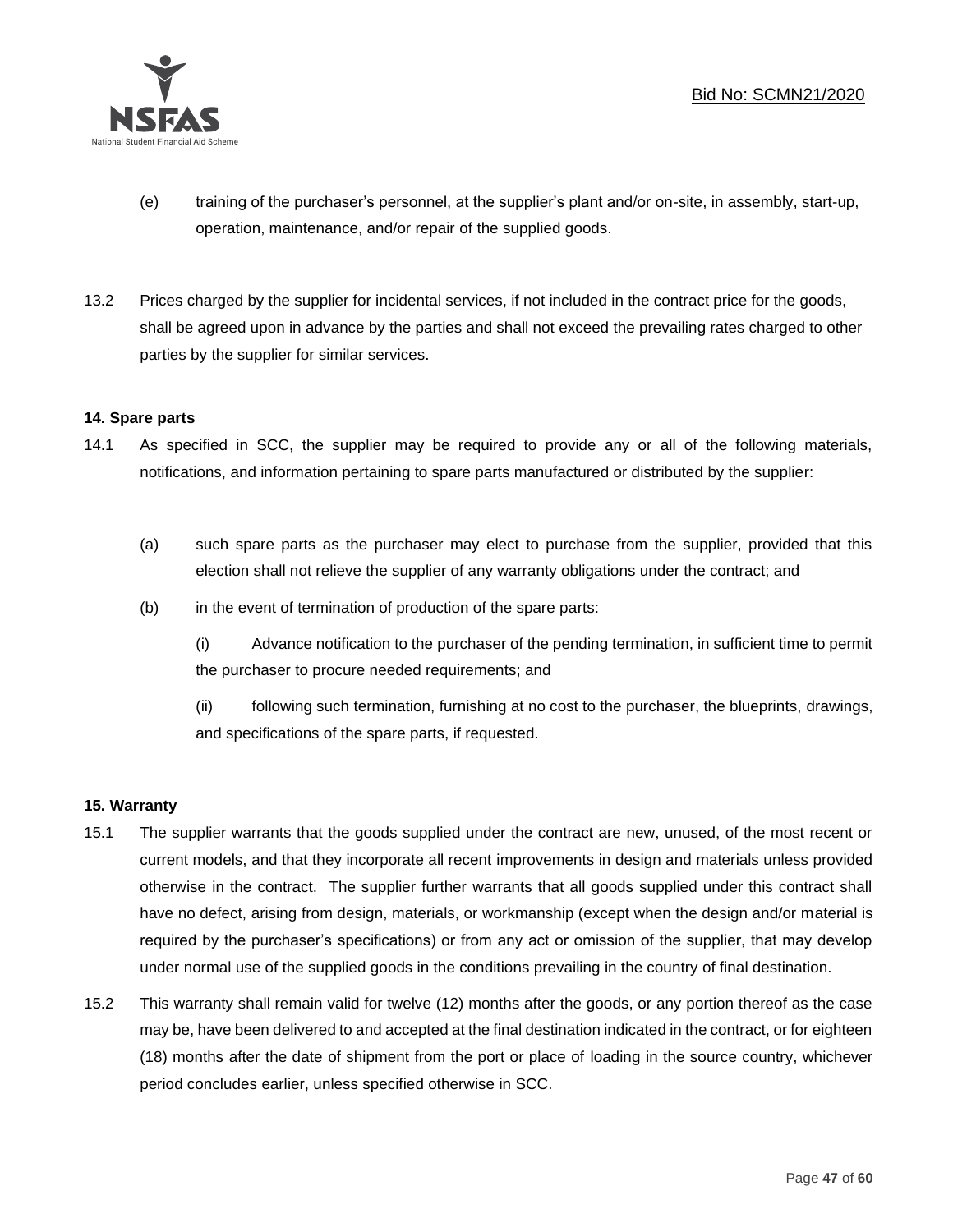

- 15.3 The purchaser shall promptly notify the supplier in writing of any claims arising under this warranty.
- 15.4 Upon receipt of such notice, the supplier shall, within the period specified in SCC and with all reasonable speed, repair or replace the defective goods or parts thereof, without costs to the purchaser.
- 15.5 If the supplier, having been notified, fails to remedy the defect(s) within the period specified in SCC, the purchaser may proceed to take such remedial action as may be necessary, at the supplier's risk and expense and without prejudice to any other rights which the purchaser may have against the supplier under the contract.

## **16. Payment**

- 16.1 The method and conditions of payment to be made to the supplier under this contract shall be specified in SCC.
- 16.2 The supplier shall furnish the purchaser with an invoice accompanied by a copy of the delivery note and upon fulfilment of other obligations stipulated in the contract.
- 16.3 Payments shall be made promptly by the purchaser, but in no case later than thirty (30) days after submission of an invoice or claim by the supplier.
- 16.4 Payment will be made in Rand unless otherwise stipulated in SCC.

## **17. Prices**

17.1 Prices charged by the supplier for goods delivered and services performed under the contract shall not vary from the prices quoted by the supplier in his bid, with the exception of any price adjustments authorized in SCC or in the purchaser's request for bid validity extension, as the case may be.

## **18. Contract amendments**

18.1 No variation in or modification of the terms of the contract shall be made except by written amendment signed by the parties concerned.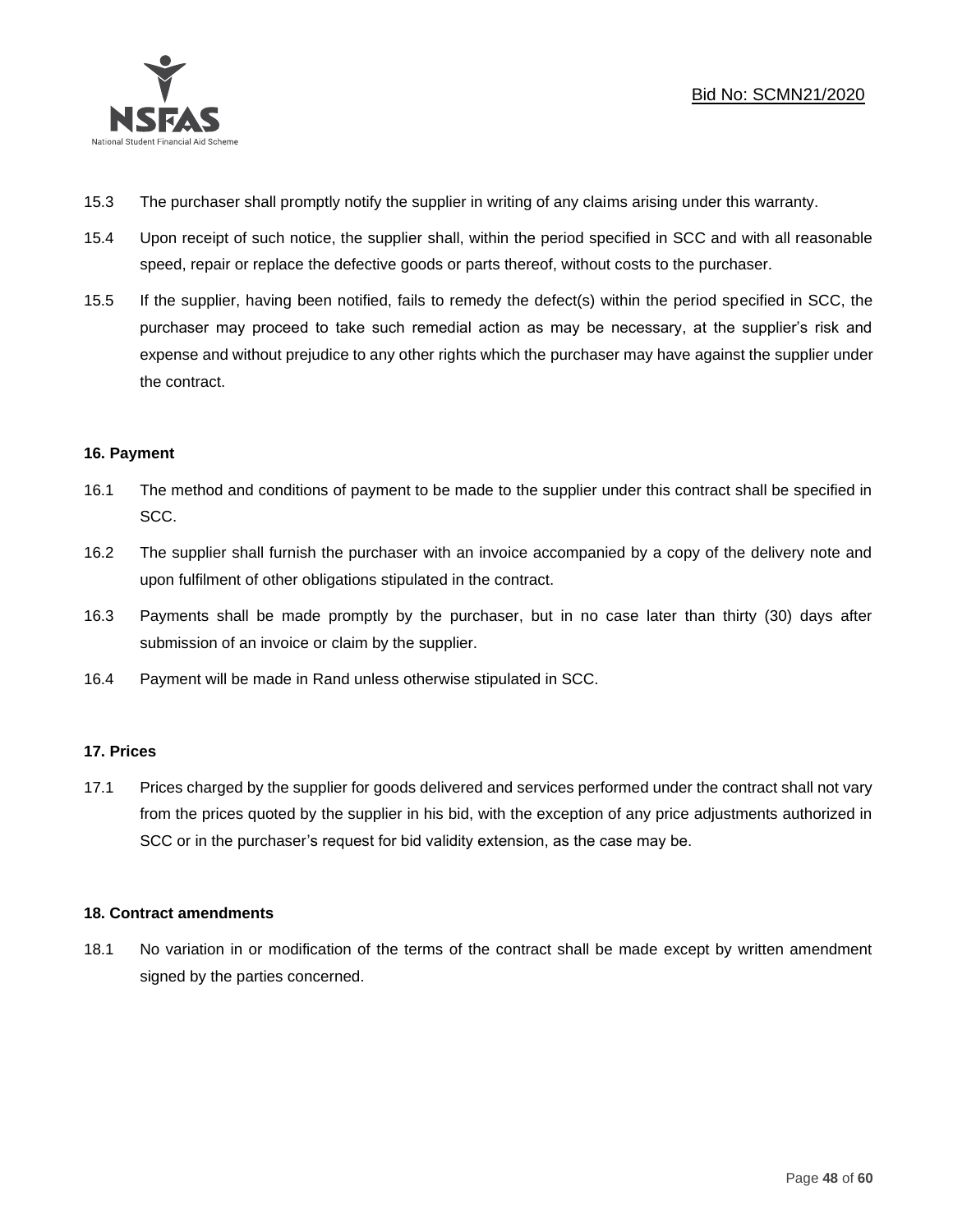

#### **19. Assignment**

19.1 The supplier shall not assign, in whole or in part, its obligations to perform under the contract, except with the purchaser's prior written consent.

#### **20. Subcontracts**

20.1 The supplier shall notify the purchaser in writing of all subcontracts awarded under this contract if not already specified in the bid. Such notification, in the original bid or later, shall not relieve the supplier from any liability or obligation under the contract.

## **21. Delays in the supplier's performance**

- 21.1 Delivery of the goods and performance of services shall be made by the supplier in accordance with the time schedule prescribed by the purchaser in the contract.
- 21.2 If at any time during performance of the contract, the supplier or its subcontractor(s) should encounter conditions impeding timely delivery of the goods and performance of services, the supplier shall promptly notify the purchaser in writing of the fact of the delay, its likely duration and its cause(s). As soon as practicable after receipt of the supplier's notice, the purchaser shall evaluate the situation and may at his discretion extend the supplier's time for performance, with or without the imposition of penalties, in which case the extension shall be ratified by the parties by amendment of contract.
- 21.3 No provision in a contract shall be deemed to prohibit the obtaining of supplies or services from a national department, provincial department, or a local authority.
- 21.4 The right is reserved to procure outside of the contract small quantities or to have minor essential services executed if an emergency arises, the supplier's point of supply is not situated at or near the place where the supplies are required, or the supplier's services are not readily available.
- 21.5 Except as provided under GCC Clause 25, a delay by the supplier in the performance of its delivery obligations shall render the supplier liable to the imposition of penalties, pursuant to GCC Clause 22, unless an extension of time is agreed upon pursuant to GCC Clause 21.2 without the application of penalties.
- 21.6 Upon any delay beyond the delivery period in the case of a supplies contract, the purchaser shall, without cancelling the contract, be entitled to purchase supplies of a similar quality and up to the same quantity in substitution of the goods not supplied in conformity with the contract and to return any goods delivered later at the supplier's expense and risk, or to cancel the contract and buy such goods as may be required to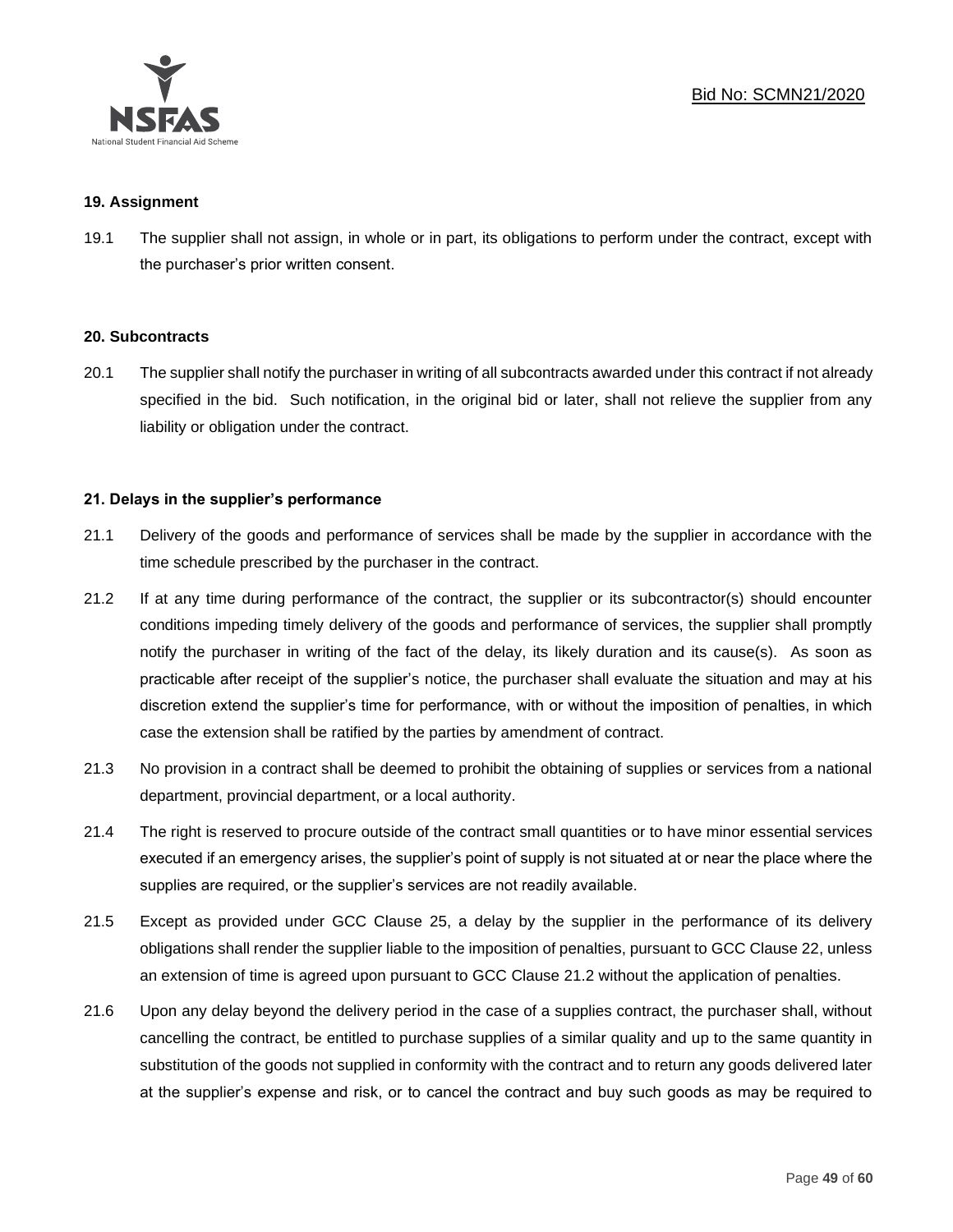

complete the contract and without prejudice to his other rights, be entitled to claim damages from the supplier.

#### **22. Penalties**

22.1 Subject to GCC Clause 25, if the supplier fails to deliver any or all of the goods or to perform the services within the period(s) specified in the contract, the purchaser shall, without prejudice to its other remedies under the contract, deduct from the contract price, as a penalty, a sum calculated on the delivered price of the delayed goods or unperformed services using the current prime interest rate calculated for each day of the delay until actual delivery or performance. The purchaser may also consider termination of the contract pursuant to GCC Clause 23.

#### **23. Termination for default**

- 23.1 The purchaser, without prejudice to any other remedy for breach of contract, by written notice of default sent to the supplier, may terminate this contract in whole or in part:
	- (a) if the supplier fails to deliver any or all of the goods within the period(s) specified in the contract, or within any extension thereof granted by the purchaser pursuant to GCC Clause 21.2;
	- (b) if the Supplier fails to perform any other obligation(s) under the contract; or
	- (c) if the supplier, in the judgment of the purchaser, has engaged in corrupt or fraudulent practices in competing for or in executing the contract.
- 23.2 In the event the purchaser terminates the contract in whole or in part, the purchaser may procure, upon such terms and in such manner as it deems appropriate, goods, works or services similar to those undelivered, and the supplier shall be liable to the purchaser for any excess costs for such similar goods, works or services. However, the supplier shall continue performance of the contract to the extent not terminated.
- 23.3 Where the purchaser terminates the contract in whole or in part, the purchaser may decide to impose a restriction penalty on the supplier by prohibiting such supplier from doing business with the public sector for a period not exceeding 10 years.
- 23.4 If a purchaser intends imposing a restriction on a supplier or any person associated with the supplier, the supplier will be allowed a time period of not more than fourteen (14) days to provide reasons why the envisaged restriction should not be imposed. Should the supplier fail to respond within the stipulated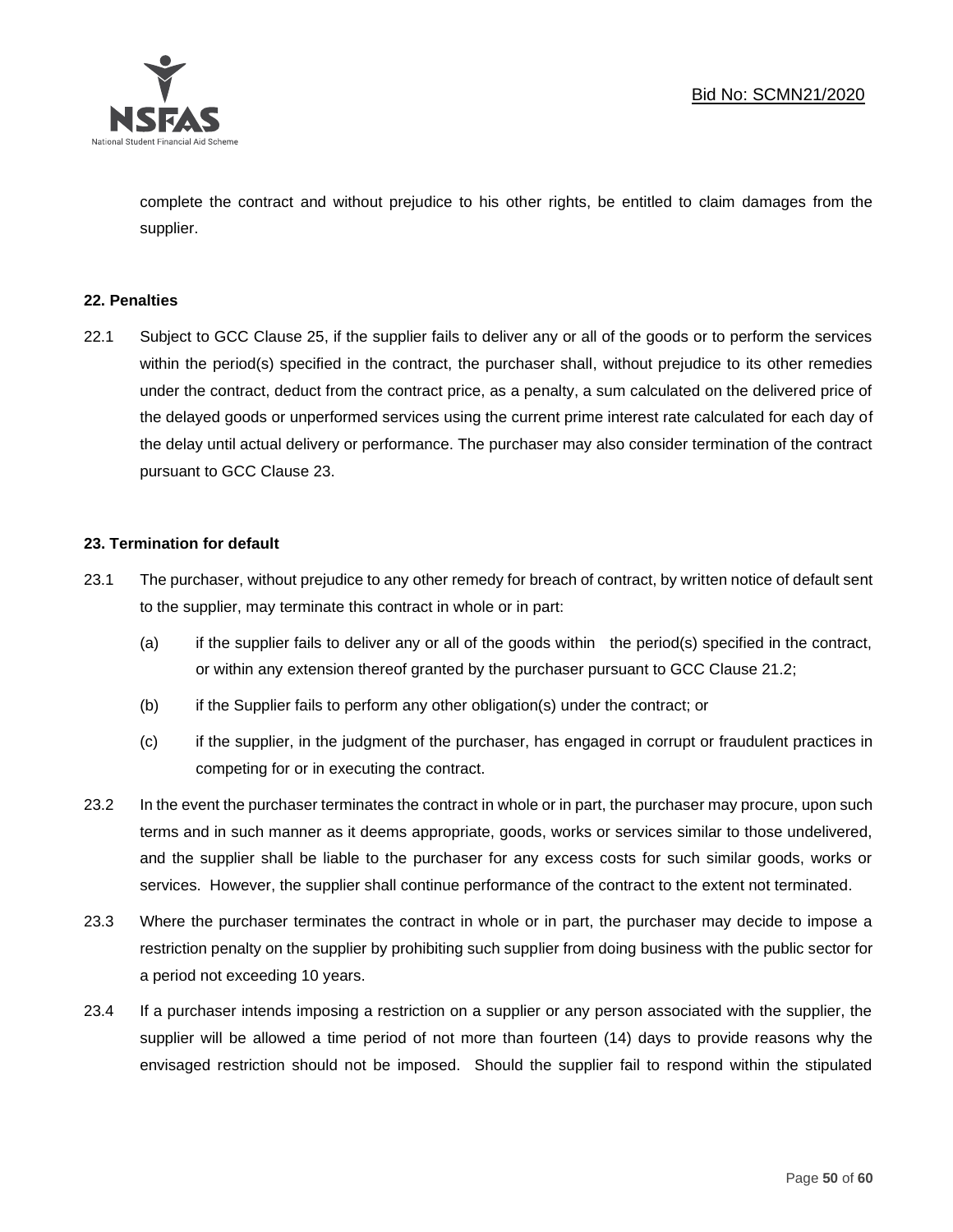

fourteen (14) days the purchaser may regard the intended penalty as not objected against and may impose it on the supplier.

- 23.5 Any restriction imposed on any person by the Accounting Officer / Authority will, at the discretion of the Accounting Officer / Authority, also be applicable to any other enterprise or any partner, manager, director or other person who wholly or partly exercises or exercised or may exercise control over the enterprise of the first-mentioned person, and with which enterprise or person the first-mentioned person, is or was in the opinion of the Accounting Officer / Authority actively associated.
- 23.6 If a restriction is imposed, the purchaser must, within five (5) working days of such imposition, furnish the National Treasury, with the following information:
	- (i) the name and address of the supplier and / or person restricted by the purchaser;
	- (ii) the date of commencement of the restriction
	- (iii) the period of restriction; and
	- (iv) the reasons for the restriction.

These details will be loaded in the National Treasury's central database of suppliers or persons prohibited from doing business with the public sector.

23.7 If a court of law convicts a person of an offence as contemplated in sections 12 or 13 of the Prevention and Combating of Corrupt Activities Act, No. 12 of 2004, the court may also rule that such person's name be endorsed on the Register for Tender Defaulters. When a person's name has been endorsed on the Register, the person will be prohibited from doing business with the public sector for a period not less than five years and not more than 10 years. The National Treasury is empowered to determine the period of restriction and each case will be dealt with on its own merits. According to section 32 of the Act the Register must be open to the public. The Register can be perused on the National Treasury website.

## **24. Anti- dumping and countervailing duties and rights**

24.1 When, after the date of bid, provisional payments are required, or anti-dumping or countervailing duties are imposed, or the amount of a provisional payment or anti-dumping or countervailing right is increased in respect of any dumped or subsidized import, the State is not liable for any amount so required or imposed, or for the amount of any such increase. When, after the said date, such a provisional payment is no longer required or any such anti-dumping or countervailing right is abolished, or where the amount of such provisional payment or any such right is reduced, any such favourable difference shall on demand be paid forthwith by the contractor to the State or the State may deduct such amounts from moneys (if any) which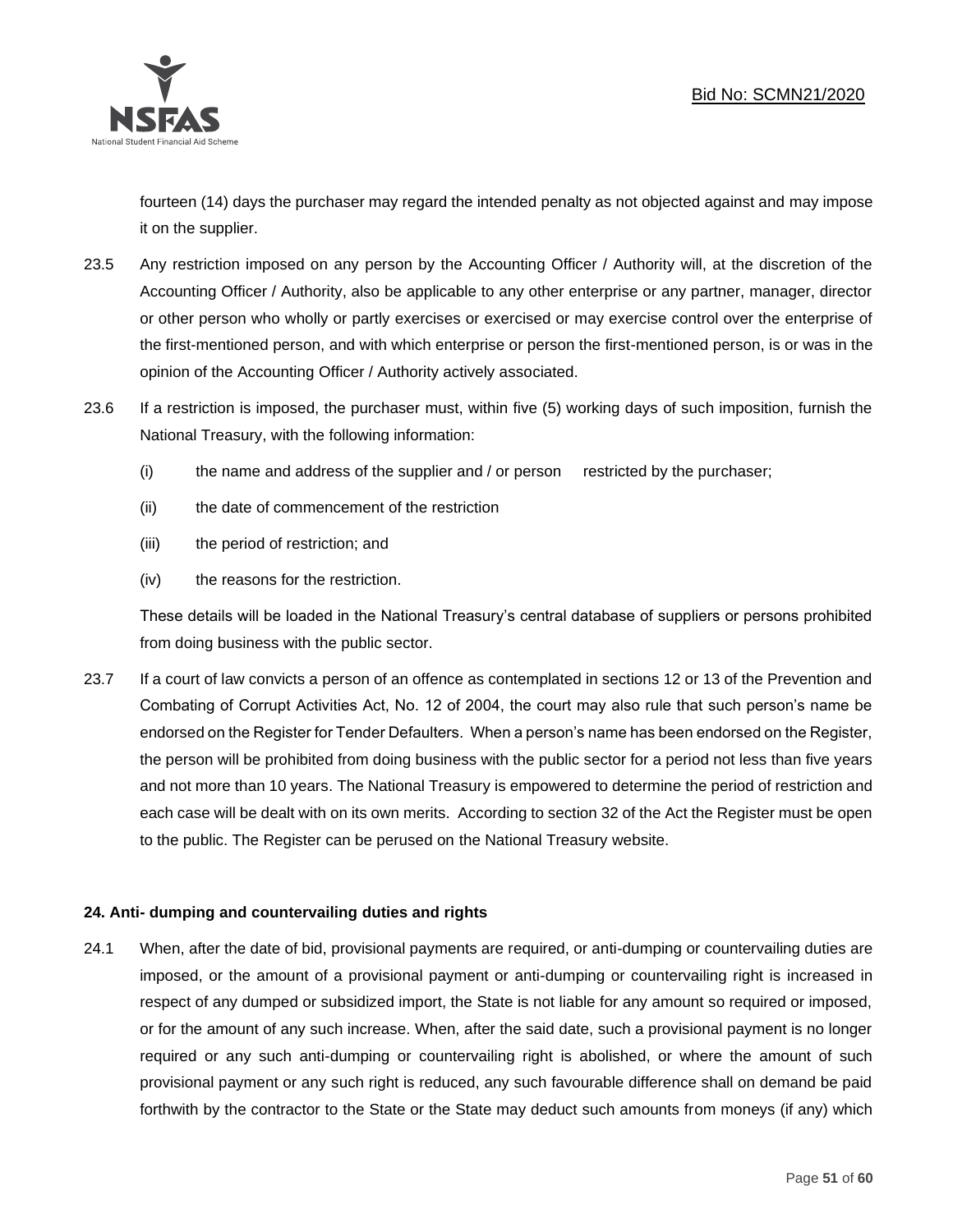

may otherwise be due to the contractor in regard to supplies or services which he delivered or rendered, or is to deliver or render in terms of the contract or any other contract or any other amount which may be due to him

#### **25. Force Majeure**

- 25.1 Notwithstanding the provisions of GCC Clauses 22 and 23, the supplier shall not be liable for forfeiture of its performance security, damages, or termination for default if and to the extent that his delay in performance or other failure to perform his obligations under the contract is the result of an event of force majeure.
- 25.2 If a force majeure situation arises, the supplier shall promptly notify the purchaser in writing of such condition and the cause thereof. Unless otherwise directed by the purchaser in writing, the supplier shall continue to perform its obligations under the contract as far as is reasonably practical, and shall seek all reasonable alternative means for performance not prevented by the force majeure event.

#### **26. Termination for insolvency**

26.1 The purchaser may at any time terminate the contract by giving written notice to the supplier if the supplier becomes bankrupt or otherwise insolvent. In this event, termination will be without compensation to the supplier, provided that such termination will not prejudice or affect any right of action or remedy which has accrued or will accrue thereafter to the purchaser.

#### **27. Settlement of Disputes**

- 27.1 If any dispute or difference of any kind whatsoever arises between the purchaser and the supplier in connection with or arising out of the contract, the parties shall make every effort to resolve amicably such dispute or difference by mutual consultation.
- 27.2 If, after thirty (30) days, the parties have failed to resolve their dispute or difference by such mutual consultation, then either the purchaser or the supplier may give notice to the other party of his intention to commence with mediation. No mediation in respect of this matter may be commenced unless such notice is given to the other party.
- 27.3 Should it not be possible to settle a dispute by means of mediation, it may be settled in a South African court of law.
- 27.4 Mediation proceedings shall be conducted in accordance with the rules of procedure specified in the SCC.
- 27.5 Notwithstanding any reference to mediation and/or court proceedings herein,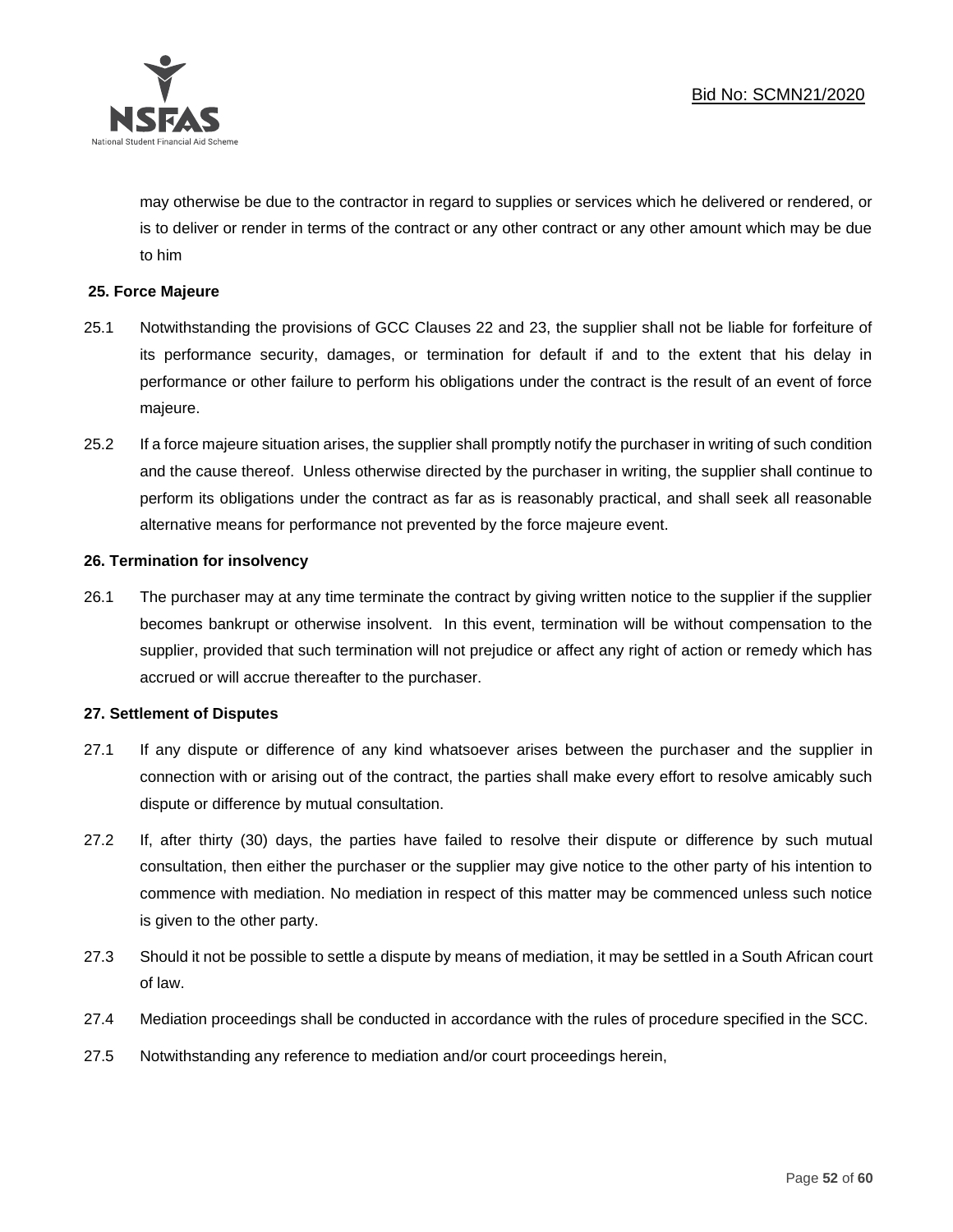

(a) the parties shall continue to perform their respective obligations under the contract unless they otherwise agree; and

(b) the purchaser shall pay the supplier any monies due the supplier.

## **28. Limitation of liability**

28.1 Except in cases of criminal negligence or wilful misconduct, and in the case of infringement pursuant to Clause 6;

(a) the supplier shall not be liable to the purchaser, whether in contract, tort, or otherwise, for any indirect or consequential loss or damage, loss of use, loss of production, or loss of profits or interest costs, provided that this exclusion shall not apply to any obligation of the supplier to pay penalties and/or damages to the purchaser; and

(b) the aggregate liability of the supplier to the purchaser, whether under the contract, in tort or otherwise, shall not exceed the total contract price, provided that this limitation shall not apply to the cost of repairing or replacing defective equipment.

#### **29. Governing language**

29.1 The contract shall be written in English. All correspondence and other documents pertaining to the contract that is exchanged by the parties shall also be written in English.

#### **30. Applicable Law**

30.1 The contract shall be interpreted in accordance with South African laws, unless otherwise specified in SCC.

#### **31. Notices**

31.1 Every written acceptance of a bid shall be posted to the supplier concerned by registered or certified mail and any other notice to him shall be posted by ordinary mail to the address furnished in his bid or to the address notified later by him in writing and such posting shall be deemed to be proper service of such notice

The time mentioned in the contract documents for performing any act after such aforesaid notice has been given, shall be reckoned from the date of posting of such notice.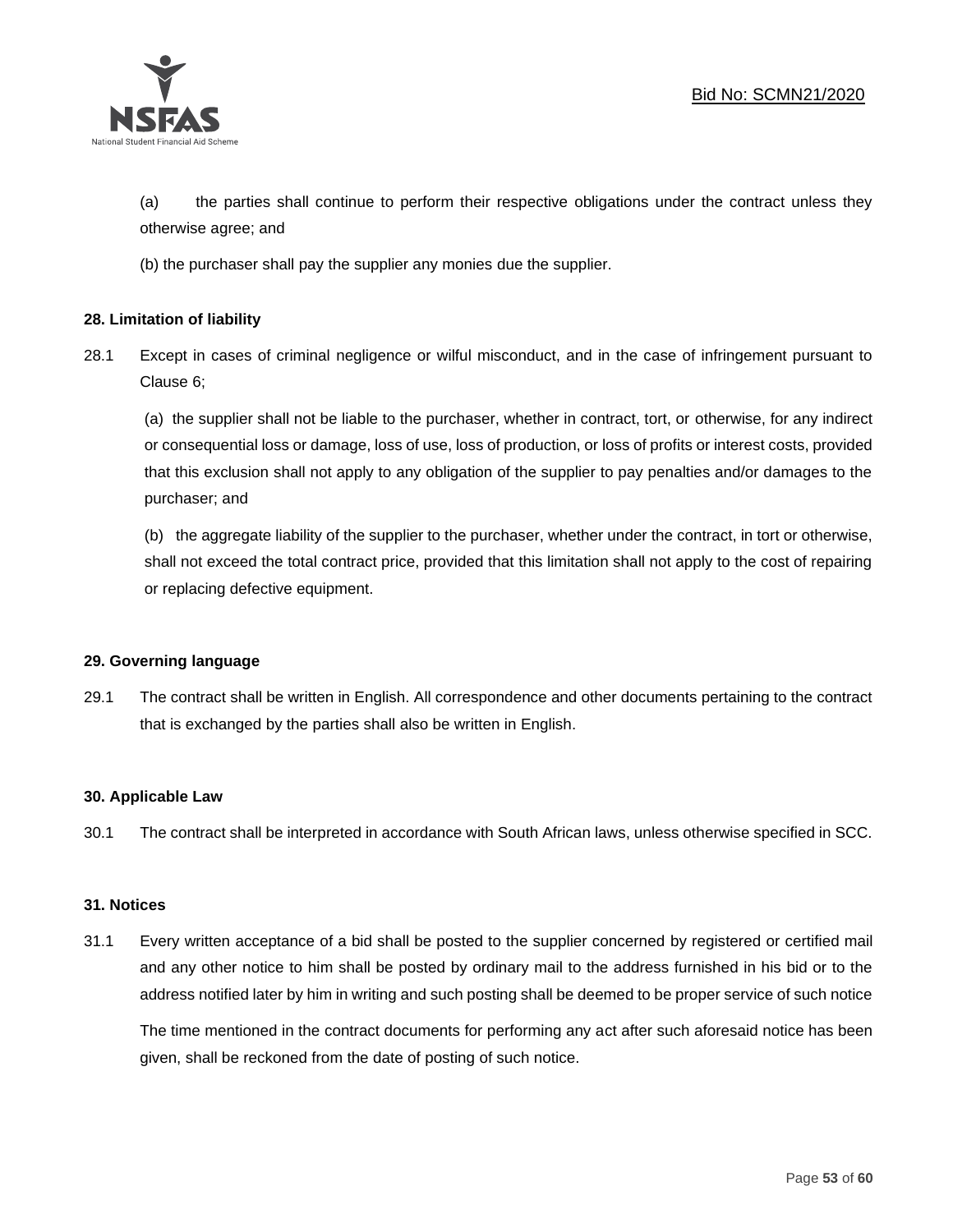

#### **32. Taxes and duties**

- 32.1 A foreign supplier shall be entirely responsible for all taxes, stamp duties, license fees, and other such levies imposed outside the purchaser's country.
- 32.2 A local supplier shall be entirely responsible for all taxes, duties, license fees, etc., incurred until delivery of the contracted goods to the purchaser.
- 32.3 No contract shall be concluded with any bidder whose tax matters are not in order. Prior to the award of a bid the Department must be in possession of a tax clearance certificate, submitted by the bidder. This certificate must be an original issued by the South African Revenue Services.

#### **33. National Industrial Participation (NIP) Programme**

33.1 The NIP Programme administered by the Department of Trade and Industry shall be applicable to all contracts that are subject to the NIP obligation.

#### **34. Prohibition of Restrictive Practices**

- 34.1 In terms of section 4 (1) (b) (iii) of the Competition Act No. 89 of 1998, as amended, an agreement between, or concerted practice by, firms, or a decision by an association of firms, is prohibited if it is between parties in a horizontal relationship and if a bidder (s) is / are or a contractor(s) was / were involved in collusive bidding (or bid rigging).
- 34.2 If a bidder(s) or contractor(s), based on reasonable grounds or evidence obtained by the purchaser, has / have engaged in the restrictive practice referred to above, the purchaser may refer the matter to the Competition Commission for investigation and possible imposition of administrative penalties as contemplated in the Competition Act No. 89 of 1998.
- 34.3 If a bidder(s) or contractor(s), has / have been found guilty by the Competition Commission of the restrictive practice referred to above, the purchaser may, in addition and without prejudice to any other remedy provided for, invalidate the bid(s) for such item(s) offered, and / or terminate the contract in whole or part, and / or restrict the bidder(s) or contractor(s) from conducting business with the public sector for a period not exceeding ten (10) years and / or claim damages from the bidder(s) or contractor(s) concerned.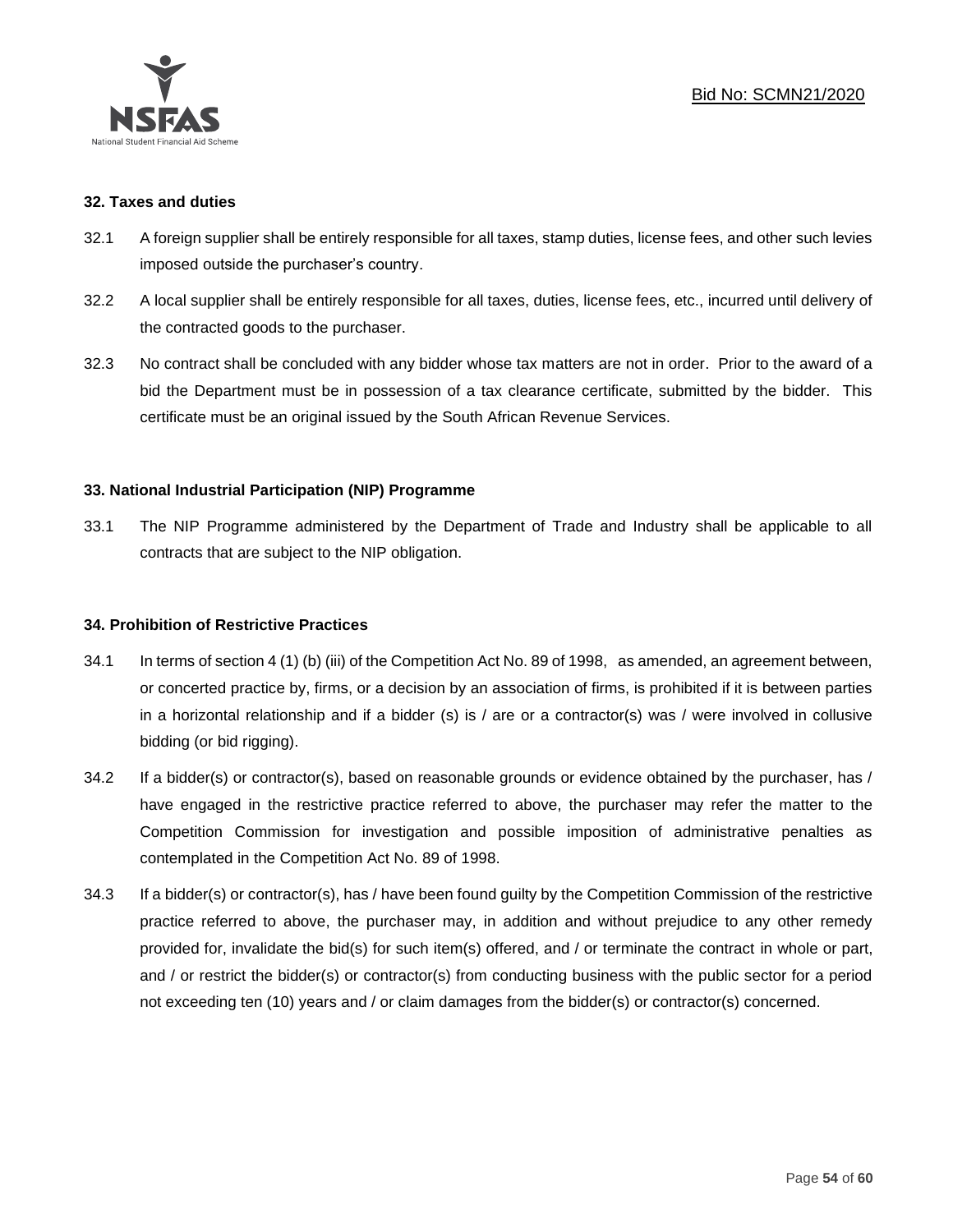

## *CONFIDENTIALITY AND NON-DISCLOSURE AGREEMENT*

**("NDA")**

Entered into between

(Name and Description of Institution and / or Person) **\_\_\_\_\_\_\_\_\_\_\_\_\_\_\_\_\_\_\_\_\_\_\_\_\_\_\_\_\_\_\_\_\_\_\_\_\_\_\_\_\_\_\_\_\_\_\_\_\_\_**

Company Registration Number: **\_\_\_\_\_\_\_\_\_\_\_\_\_\_\_\_\_\_\_\_\_\_\_\_\_\_\_\_\_\_\_\_\_\_\_\_**

 $\frac{1}{\sqrt{2}}$  ,  $\frac{1}{\sqrt{2}}$  ,  $\frac{1}{\sqrt{2}}$  ,  $\frac{1}{\sqrt{2}}$  ,  $\frac{1}{\sqrt{2}}$  ,  $\frac{1}{\sqrt{2}}$  ,  $\frac{1}{\sqrt{2}}$  ,  $\frac{1}{\sqrt{2}}$  ,  $\frac{1}{\sqrt{2}}$  ,  $\frac{1}{\sqrt{2}}$  ,  $\frac{1}{\sqrt{2}}$  ,  $\frac{1}{\sqrt{2}}$  ,  $\frac{1}{\sqrt{2}}$  ,  $\frac{1}{\sqrt{2}}$  ,  $\frac{1}{\sqrt{2}}$ 

Physical address: \_\_\_\_\_\_\_\_\_\_\_\_\_\_\_\_\_\_\_\_\_\_\_\_\_\_\_\_\_\_\_\_\_\_\_\_\_

**\_\_\_\_\_\_\_\_\_\_\_\_\_\_\_\_\_\_\_\_\_\_\_\_\_\_\_\_\_\_\_\_\_\_\_\_\_\_\_\_\_\_\_\_\_\_\_\_\_\_\_\_\_\_\_\_\_\_\_\_\_\_\_**

Contact number: \_\_\_\_\_\_\_\_\_\_\_\_\_\_\_\_\_\_\_\_\_\_\_\_\_\_\_\_\_\_\_\_\_\_\_\_\_\_\_\_

Email address: \_\_\_\_\_\_\_\_\_\_\_\_\_\_\_\_\_\_\_\_\_\_\_\_\_\_\_\_\_\_\_\_\_\_\_\_\_

**("Company and or Person")**

And

#### **THE NATIONAL STUDENT FINANCIAL AID SCHEME**

Established in accordance with **Section 3 (1) of the National Student Financial Aid Scheme Act 56 of 1999** and duly represented herein by Mr. Andile Nongogo in his capacity as the Chief Executive Officer

**("NSFAS")**

(Collectively referred to as "the Parties")

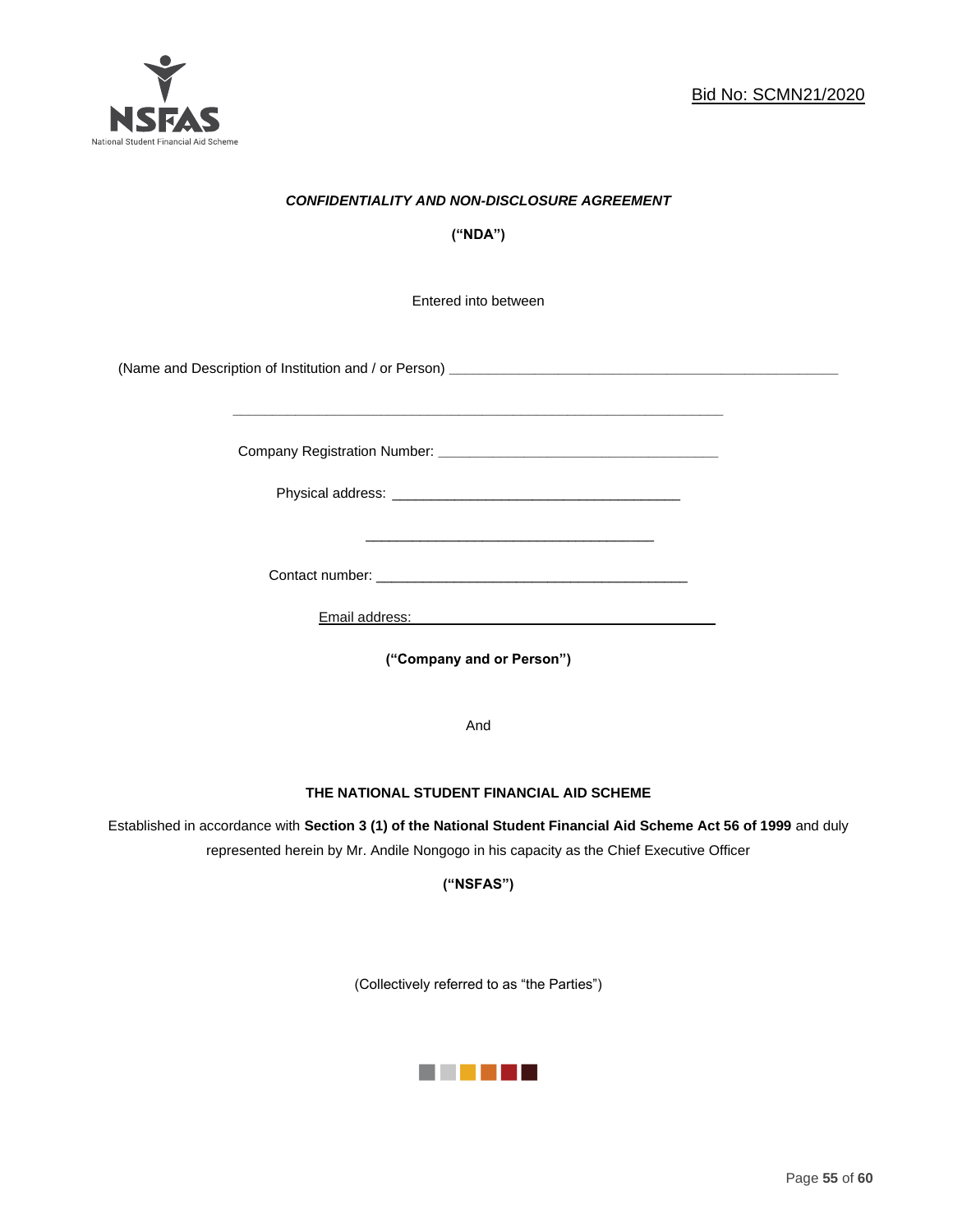

#### **1. INTERPRETATION AND DEFINITIONS**

- 1.1. In this Undertaking, unless inconsistent with, or otherwise indicated by the context:
	- 1.1.1. "**Company and or Person**" is (*\_\_\_\_\_\_\_\_\_\_\_\_\_\_\_\_\_\_\_\_\_\_\_\_\_\_\_\_\_\_\_\_\_\_\_\_\_\_\_\_\_\_\_\_\_\_*);
	- 1.1.2. the "**NSFAS**" is (the National Student Financial Aid Scheme Established in accordance with Section 3 (1) of the National Student Financial Aid Scheme Act 56 of 1999);
	- 1.1.3. "**Confidential Information**" will include, but is not limited to:
		- i. Personal details of applicant, student(s) and their parent(s) and / or guardians in so far as the information relates to current NSFAS Forensic Investigations;
		- ii. all secret knowledge;
		- iii. technical information and specifications;
		- iv. manufacturing techniques;
		- v. designs;
		- vi. circuit diagrams;
		- vii. instruction manuals;
		- viii. blueprints;
		- ix. electronic artwork;
		- x. samples;
		- xi. devices;
		- xii. demonstrations;
		- xiii. formulae;
		- xiv. Know-How;
		- xv. information concerning materials;
		- xvi. marketing and business information generally; and
		- xvii. other materials of whatever description in which the NSFAS has an interest in being kept confidential;
	- 1.1.4. "**Commencement Date**" means the last date of signature of this Undertaking by the Company and or Person;
	- 1.1.5. words in the singular include the plural and the other way around;
	- 1.1.6. words importing any one gender include each of the other two genders; and
	- 1.1.7. a reference to a natural person includes a legal *persona*.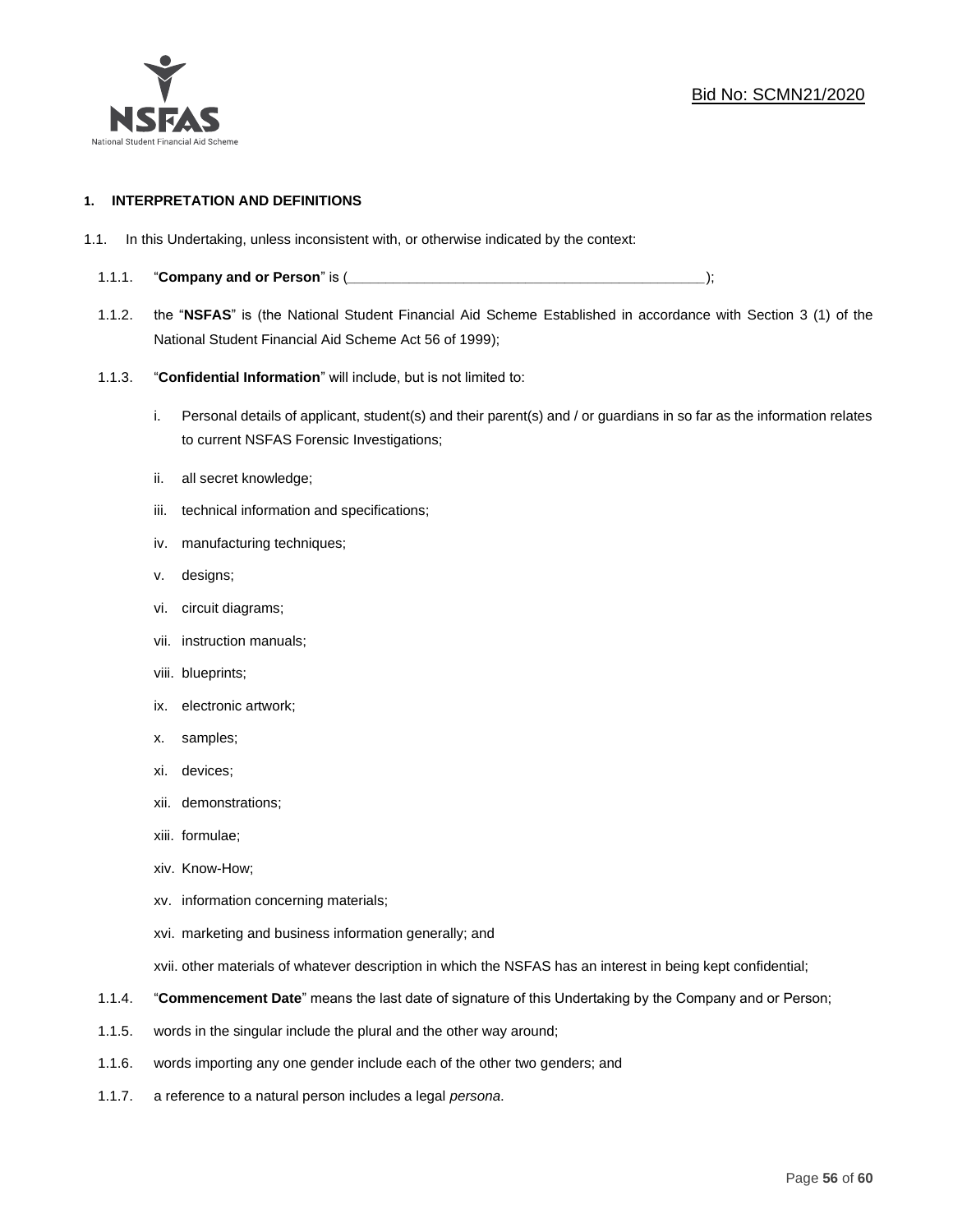

1.1.8. The headings of clauses are intended for convenience only and will not affect the interpretation of this Undertaking.

#### **2. PREAMBLE**

- 2.1. The NSFAS possesses certain Confidential Information relating to current NSFAS Forensic Investigations (the "Project"). The Company and or Person has agreed to assist NSFAS in this regard.
- 2.2. The NSFAS has agreed to disclose certain of this Confidential Information relating to its Forensic Investigations and related Projects to the Company and or Person, subject to the Company and or Person agreeing to the terms of confidentiality set out in this Undertaking.

#### **3. TITLE TO THE CONFIDENTIAL INFORMATION**

The Company and or Person agrees that all rights, title and interest in and to the Confidential Information vests (is the property of) in the NSFAS and that it has no claim of any nature in and to the Confidential Information.

#### **4. PERIOD OF CONFIDENTIALITY**

The provisions of this Undertaking will remain in force indefinitely (without end).

#### **5. NON-DISCLOSURE**

- 5.1. The Company and or Person agrees keep any Confidential Information which the NSFAS gives it access to, confidential, whether it got access to it before or after the Commencement Date of this Undertaking. The Company and or Person will not reveal or make known or allow revealing or making known of the Confidential Information otherwise than is allowed in terms of this Undertaking.
- 5.2. The Company and or Person must take all steps that may be reasonably necessary to prevent the Confidential Information falling into the hands of an unauthorized third party.
- 5.3. The Company and or Person must not use any of the Confidential Information in the:
	- 5.3.1. development;
	- 5.3.2. manufacture;
	- 5.3.3. marketing; or
	- 5.3.4. sale of any goods without the prior written consent of the NSFAS.
- 5.4. The Company and or Person must not use or disclose or attempt to use or disclose the Confidential Information for any purpose other than performing its contractual obligations to the NSFAS.
- 5.5. The Company and or Person must not use or attempt to use the Confidential Information in any way which will cause or be likely to cause injury or loss to the NSFAS.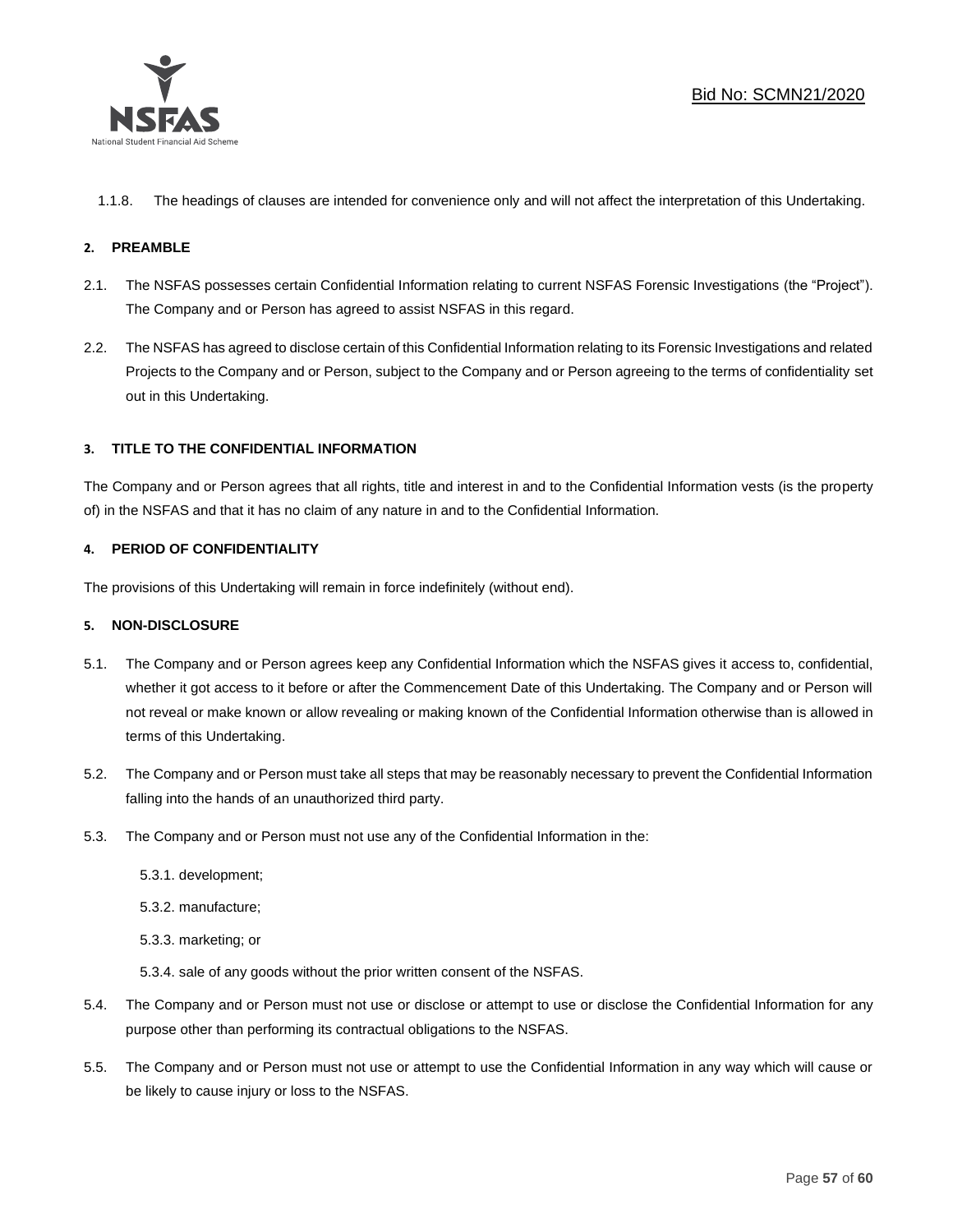

- 5.6. By giving the Company and or Person written notice, the NSFAS may specify which of the Company and or Person's employees, officers or agents must sign a secrecy undertaking in a form specified by the NSFAS and no such person may be employed in the conduct of the business of the Company and or Person until the secrecy undertaking has been signed.
- 5.7. All documentation the NSFAS gives to the Company and or Person in terms of this Undertaking will remain the property of the NSFAS. The documentation must be returned to the NSFAS when it requests it. The Company and or Person may not make copies of any such documentation without the prior written consent of the NSFAS.
- 5.8. Any confidential material which comes into the possession of the Company and or Person or one of its agents or employees, or which is generated by the Company and or Person, or one of its agents or employees, after the Commencement Date:

5.8.1. will regarded as forming part of the Confidential Information of the NSFAS;

5.8.2. will be regarded as the property of the NSFAS;

5.8.3. may not be copied, reproduced, published or circulated by the Company and or Person; and

5.8.4. must be surrendered to the NSFAS on demand,

unless the NSFAS gives its prior written consent.

#### **6. EXCEPTIONS**

- 6.1. The above undertakings by the Company and or Person will not apply to information which:
	- 6.1.1. is lawfully in the public domain at the Commencement Date; or
	- 6.1.2. lawfully comes into the public domain after the Commencement Date otherwise than as a result of the conduct of the Company and or Person or one of its employees or agents; or
	- 6.1.3. the Company and or Person is compelled to disclose in terms of a court order;
	- 6.1.4. is developed independently by the Company and or Person after signing this Undertaking, without referring or using the Confidential Information disclosed by the NSFAS;
	- 6.1.5. is approved for release upon the written confirmation of the NSFAS; and
	- 6.1.6. is required by law to be disclosed by the Company and or Person.
- 6.2. The onus (burden of proof) of proving the facts necessary to sustain any one of the exceptions listed in sub-paragraphs 6.1.1 to 6.1.6 rests with the Company and or Person.

#### **7. JURISDICTION AND GOVERNING LAW**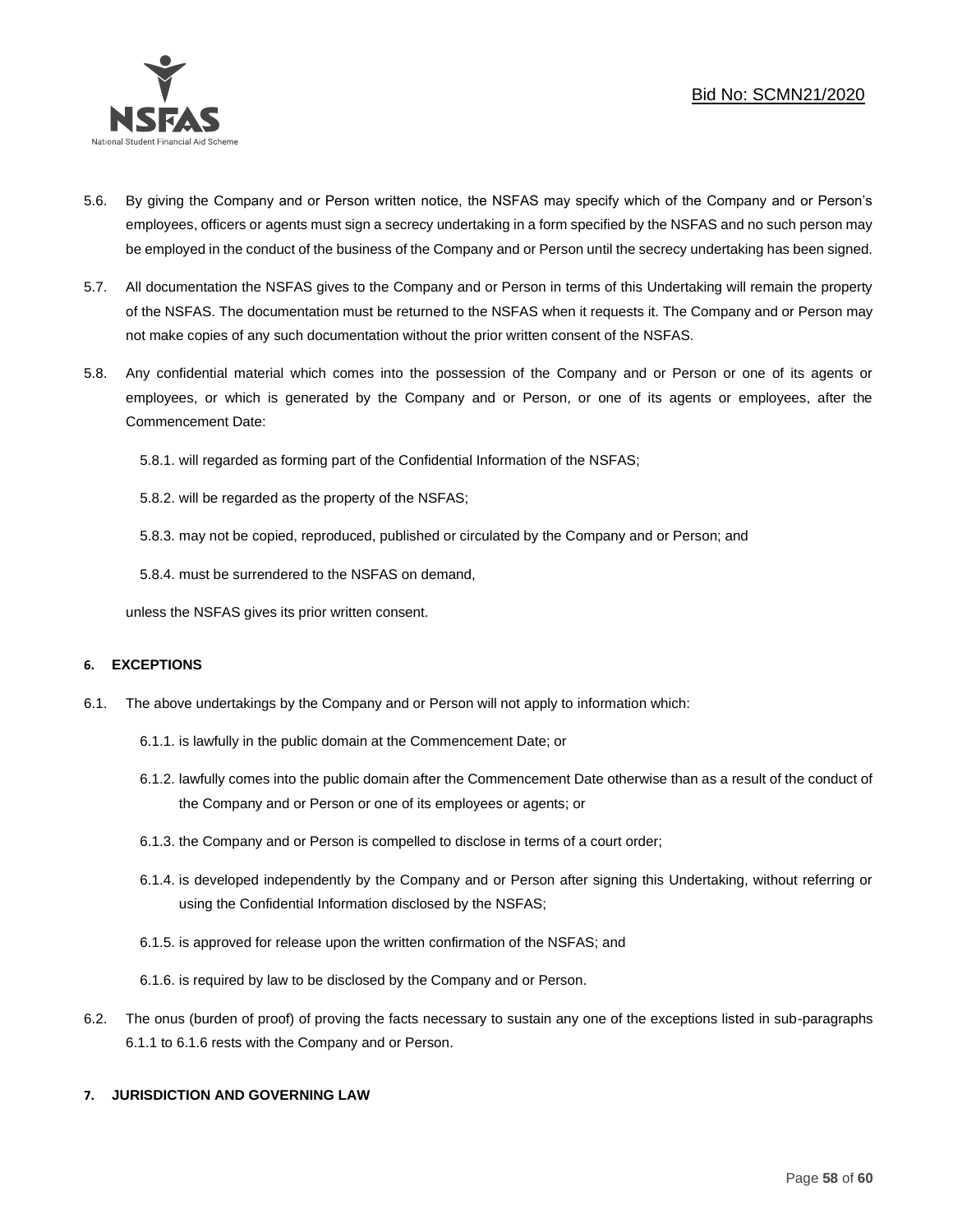

This Undertaking must be governed by South African law and the Company and or Person hereby consent and submit to the non-exclusive jurisdiction of the Cape of Good Hope Provincial Division of the High Court of the Republic of South Africa in any dispute arising from or in connection with this Agreement. The Parties agree that any costs awarded will be recoverable in accordance with the High Court tariff, determined on an attorney-and-own-client scalefor dispute flowing from this Undertaking.

#### **8. WHOLE AGREEMENT AND VARIATION**

- 8.1. This document constitutes the whole of this Undertaking.
- 8.2. No amendment, alteration, addition, variation or consensual cancellation of this Undertaking will be valid unless in writing and signed by the Company and or Person and the NSFAS.

#### **9. WAIVER**

- 9.1. No waiver of any of the terms or conditions of this Undertaking will be binding unless expressed in writing and signed by the NSFAS and any waiver will only be effective only in the specific instance and for the purpose given.
- 9.2. No failure or delay on the part of the NSFAS in exercising any right, power or privilege will be regarded as a waiver and no single or partial exercise of this by the NSFAS will prevent other or further exercise of it or the exercise of any other right, power or privilege.

#### **10. SEVERABILITY**

If any of the provisions of this Undertaking are found to be invalid, unlawful, or unenforceable these terms will be severable from the remaining terms, which will continue to be valid and enforceable.

#### **11. RETURN OF MATERIALS CONTAINING OR PERTAINING TO THE CONFIDENTIAL INFORMATION**

- 11.1. NSFAS may, at any time or upon expiration of this agreement, request the Company and or Person to, within 14 (fourteen) calendar days of receipt of such a request, to return or destroy any material pertaining to Confidential Information and furnish NSFAS with a written statement confirming that the Company and or Person has not retained in its possession, or under its control, either directly or indirectly, any such material.
- 11.2. Nothing contained in this agreement or in any disclosures hereunder made by NSFAS, shall be construed to grant to the Company and or Person any licence or other rights in or to the material so disclosed.

#### **12. DISPUTES**

12.1. In the event of any dispute or difference arising between the Parties relating to or arising out of this Agreement, including the implementation, execution, interpretation, rectification, termination or cancellation of this Agreement, the chief executive officers of the Parties or any of their designated officials shall upon request by any Party meet to attempt to settle such dispute or difference, and failing settlement within a period of 7 (seven) business days from such a request,